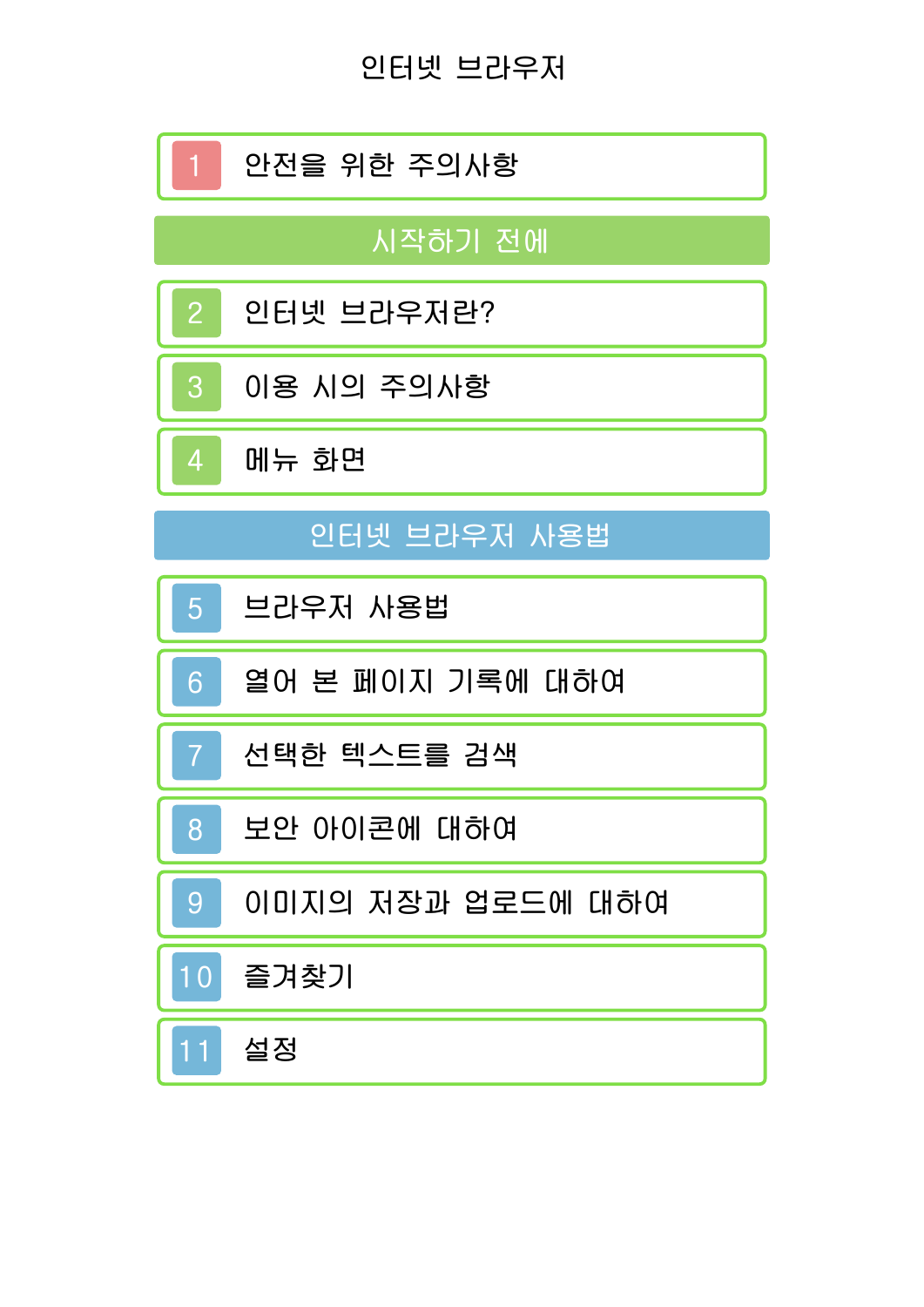

12 [사양](#page-19-0)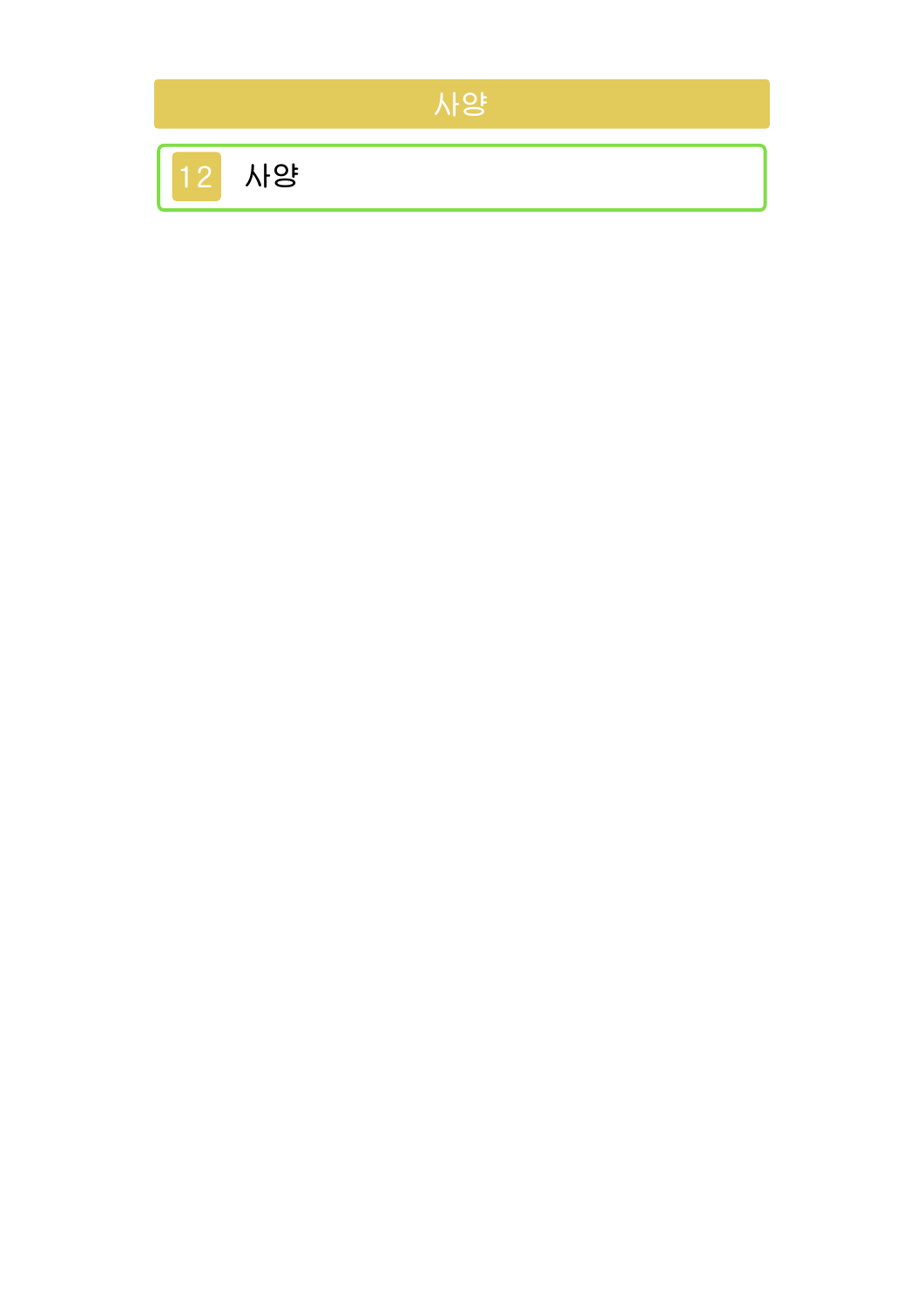## <span id="page-2-0"></span>1 안전을 위한 주의사항

본 소프트웨어를 사용하기 전에 HOME 메뉴의 ■를 선택하여 「안전을 위한 주의 사항」의 내용을 확인해 주십시오. 고객님 의 건강과 안전을 위한 중요한 내용이 기 재되어 있습니다. 또한 본체의 사용설명서 도 함께 읽어 주십시오.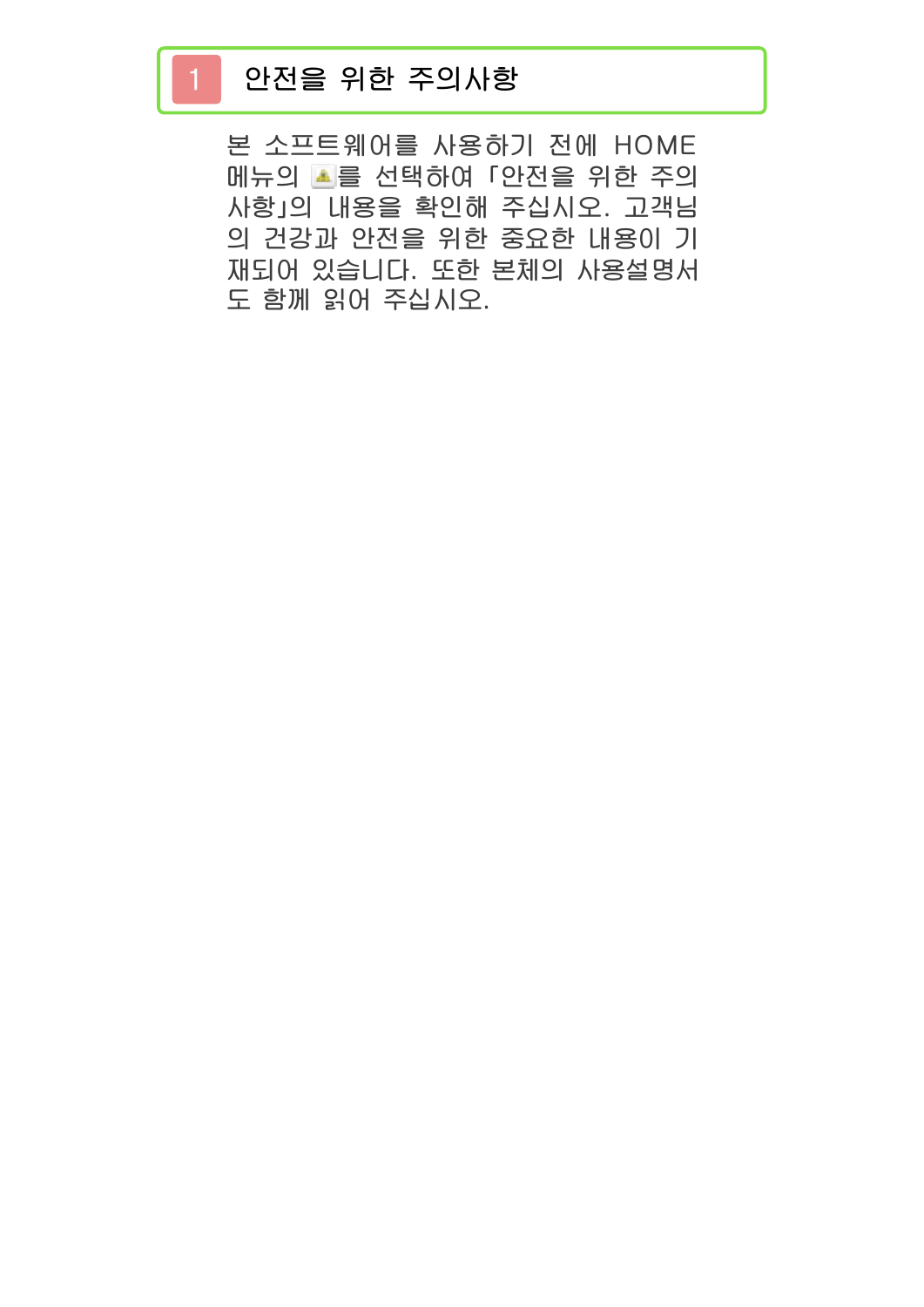## <span id="page-3-0"></span>2 인터넷 브라우저란?

터치펜을 사용한 간단한 조작으로 인터넷 홈페이지(웹 페이지)를 볼 수 있습니다.

- 홈페이지를 보기 위해서는 인터넷에 접속해야 합니다.
- 닌텐도 3DS 소프트웨어를 플레이 중 일 때도, 소프트웨어를 중단하고 인터 넷 브라우저를 사용할 수 있습니다. HOME 버튼을 눌러 HOME 메뉴에서 인터넷 브라우저를 시작해 주십시오.
- ※ 플레이 중인 소프트웨어에 따라서는 인터넷 브라우저를 사용할 수 없는 경 우도 있습니다.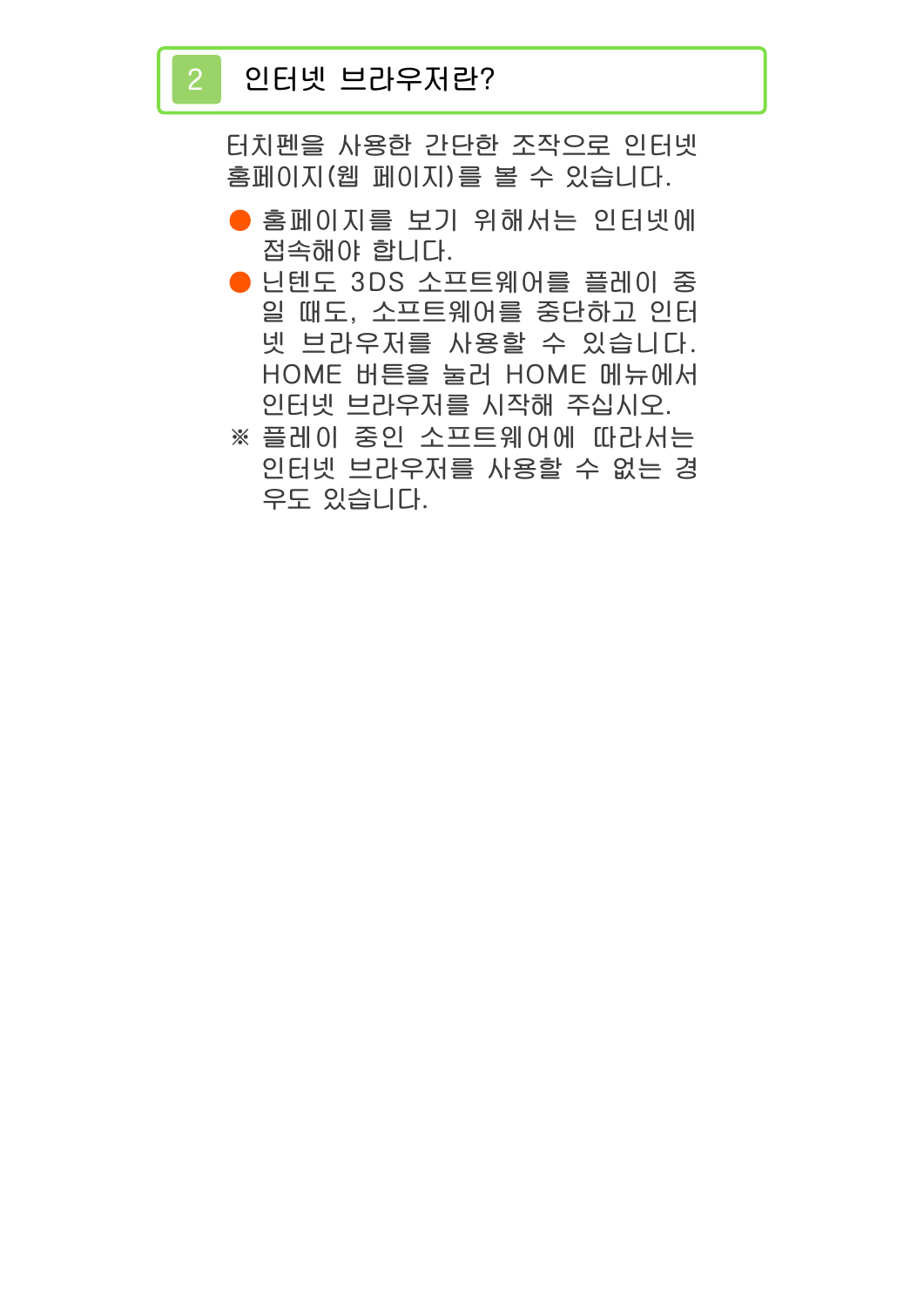# <span id="page-4-0"></span>3 이용 시의 주의사항

인터넷 브라우저를 사용하여 인터넷에 접 속 또는 접속하지 못해 발생하는 어떠한 손해에 대해서도 닌텐도는 일절 책임을 지지 않습니다. 또한 이메일, 게시판, 블 로그 등의 일반 콘텐츠에 대해 닌텐도는 일절 관여하지 않습니다. 사전에 양해 부 탁드립니다.

- 인터넷 홈페이지상에는 보는 이에게 불쾌감을 주는 정보, 부정확한 정보, 위험한 정보, 불법적인 정보 등이 게재 되어 있는 경우가 있습니다. 특히 어린 이가 홈페이지를 볼 때에는 보호자가 충분히 주의를 기울여 주십시오.
- 홈페이지(홈페이지상의 문장, 이미지 등을 포함)는 저작권에 의해 보호받고 있습니다. 개인이 즐길 목적 등 법률 상 인정된 경우를 제외하고, 저작권자 의 허가 없이 복제, 배포, 개조, 전재 등을 할 수 없습니다.

사항 이지에 게시물을 작성할 때의 주의 인터넷 브라우저를 사용하여 홈페

- 타인에게 불쾌감을 줄 수 있는 단어를 사용하지 마십시오.
- 자신 또는 타인의 개인 정보(주소, 전 화번호, 이메일 주소 등)를 공개하지 않도록 주의해 주십시오.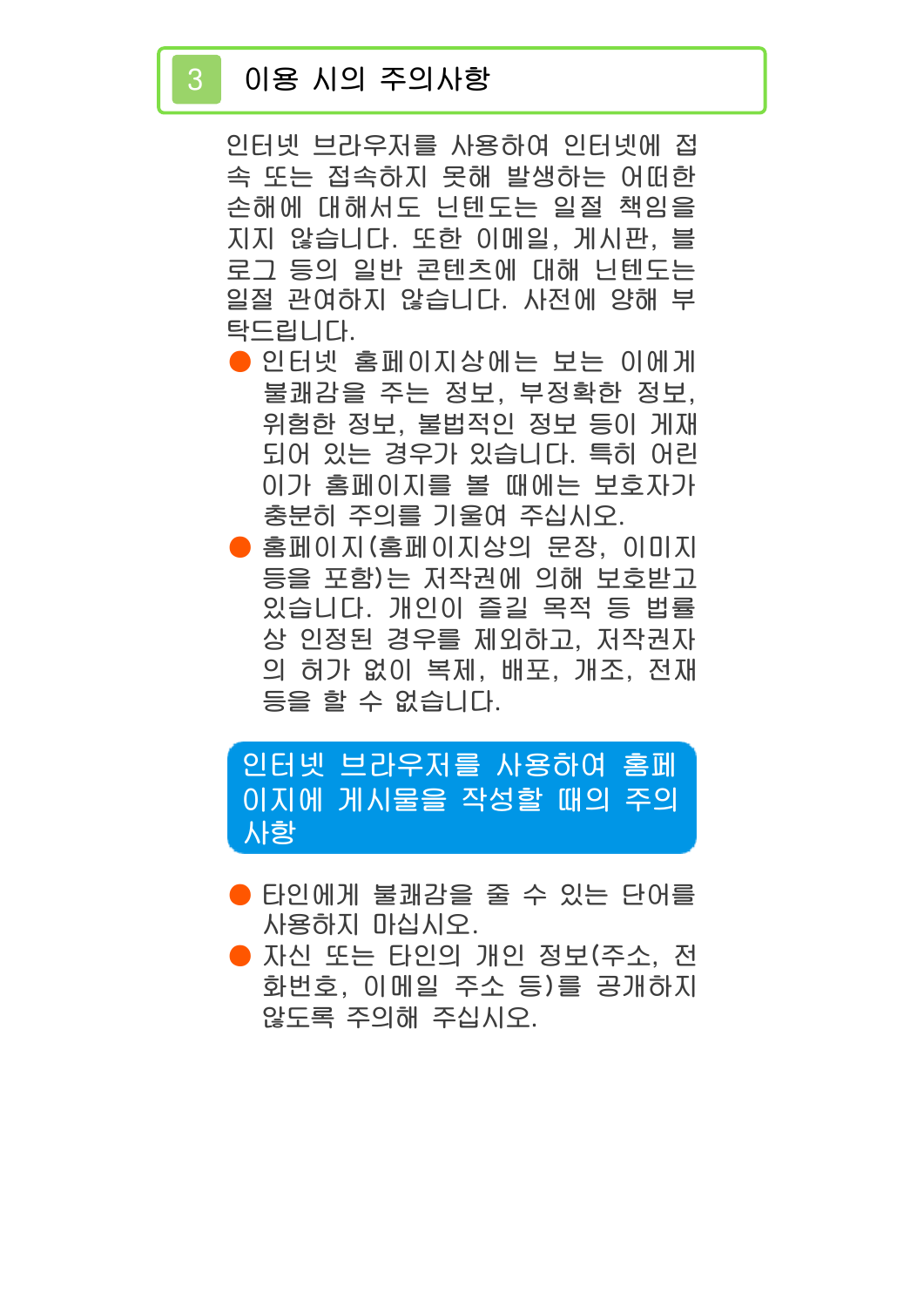한할 수 있습니다. 설정하면 인터넷 브라우저의 사용을 제 본체 설정에서 「청소년 보호 기능」을 호하려면 유해한 홈페이지로부터 어린이를 보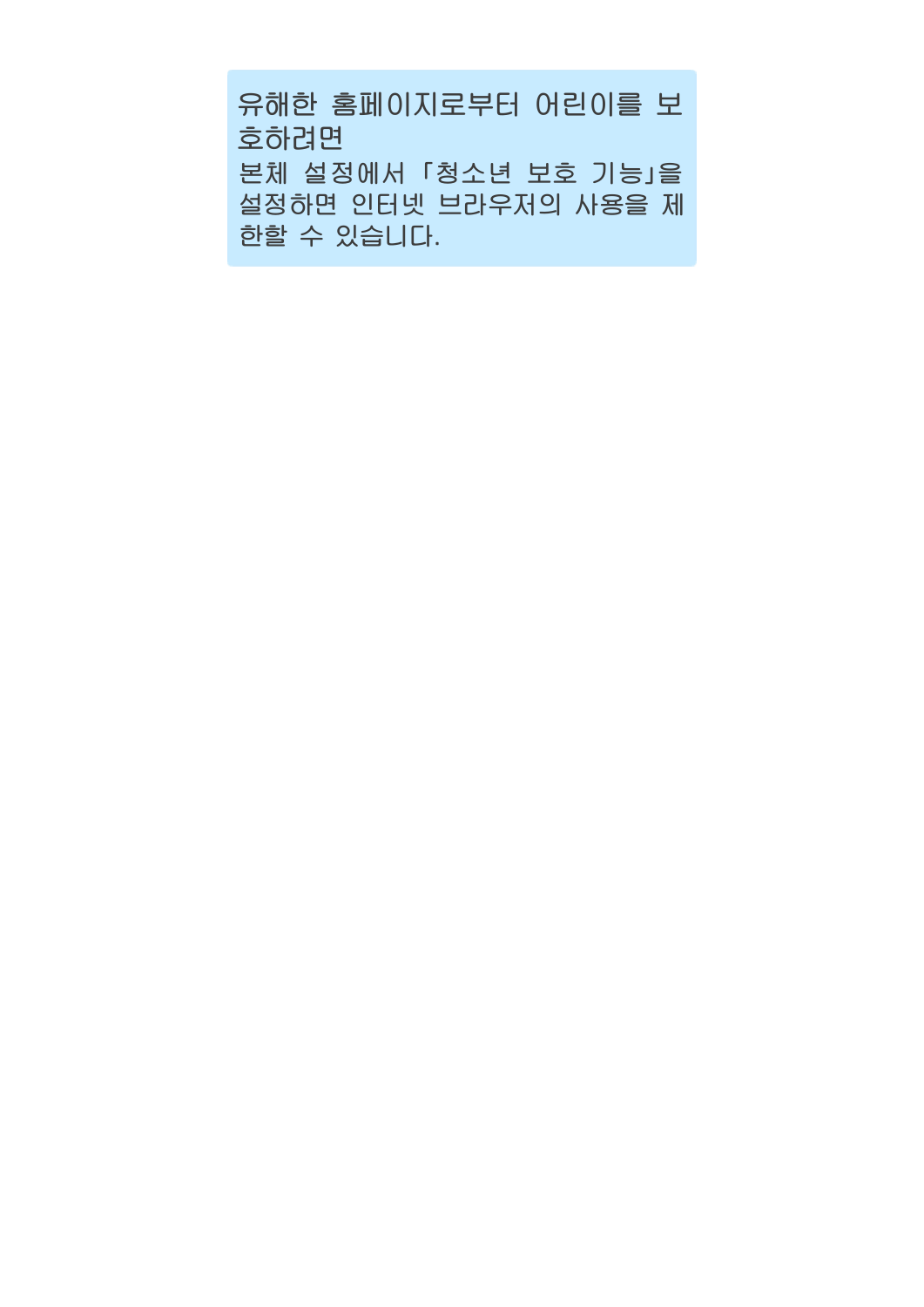## <span id="page-6-0"></span>4 메뉴 화면

인터넷 브라우저를 시작하면 아래 화면에 메뉴가 표시됩니다. 「검색어 입력」 및 「즐겨찾기」 등 원하는 항목을 터치하여 홈페이지에 접속해 주십시오.



## ❶ 검색

검색어를 입력하여 홈페이지를 검색합니 다.

# ❷ 즐겨찾기

즐겨찾기에 추가한 홈페이지를 목록에서 선택하여 표시합니다.

# ❸ 추가

현재 표시 중인 홈페이지를 즐겨찾기에 추가합니다.

# **④ 설정**

인터넷 브라우저의 설정을 변경할 수 있 습니다.

# ❺ 페이지 정보

현재 표시 중인 홈페이지의 이름, 주소, 보안 정보를 볼 수 있습니다.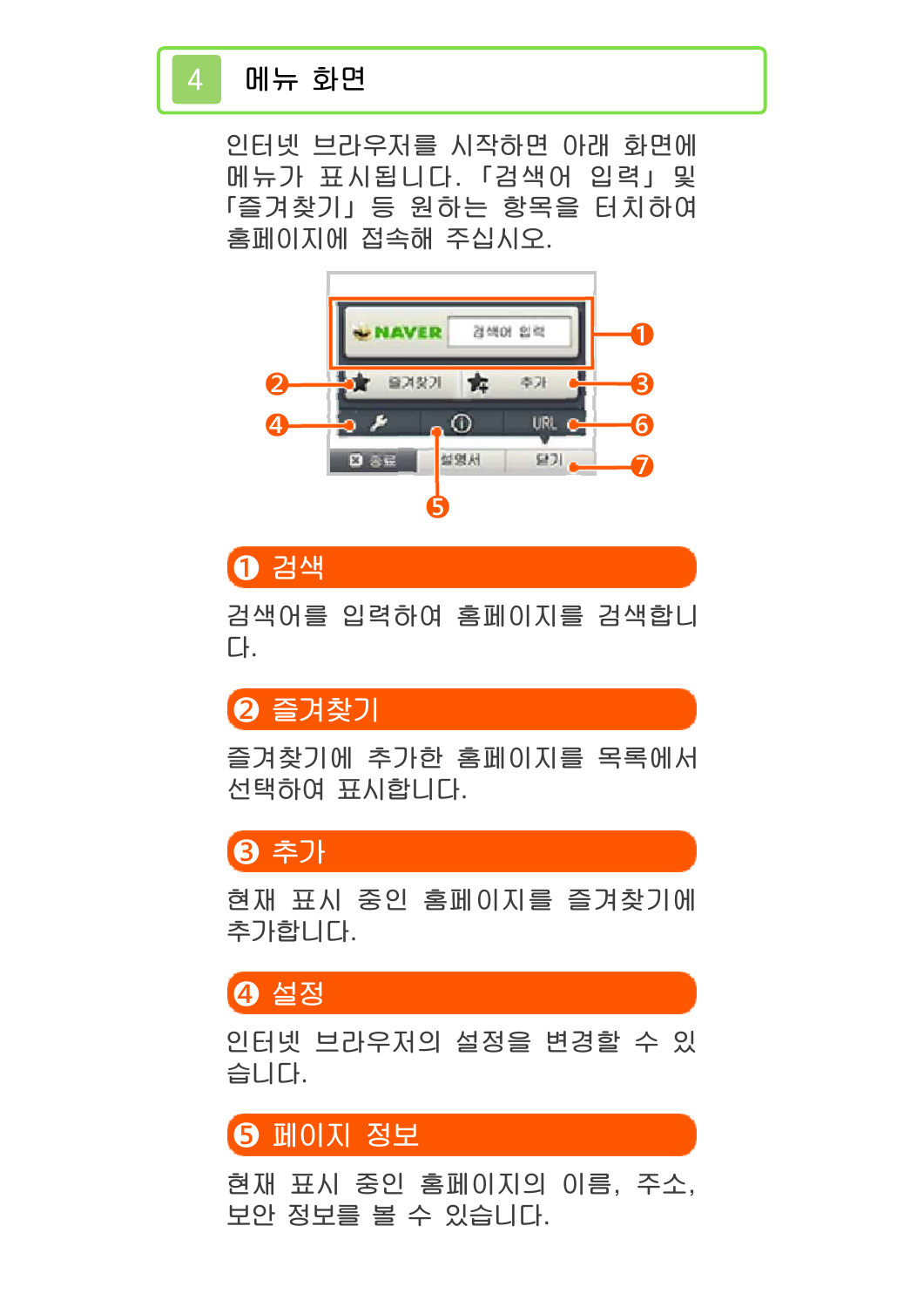

홈페이지의 URL(주소)을 직접 입력하여 표시합니다.

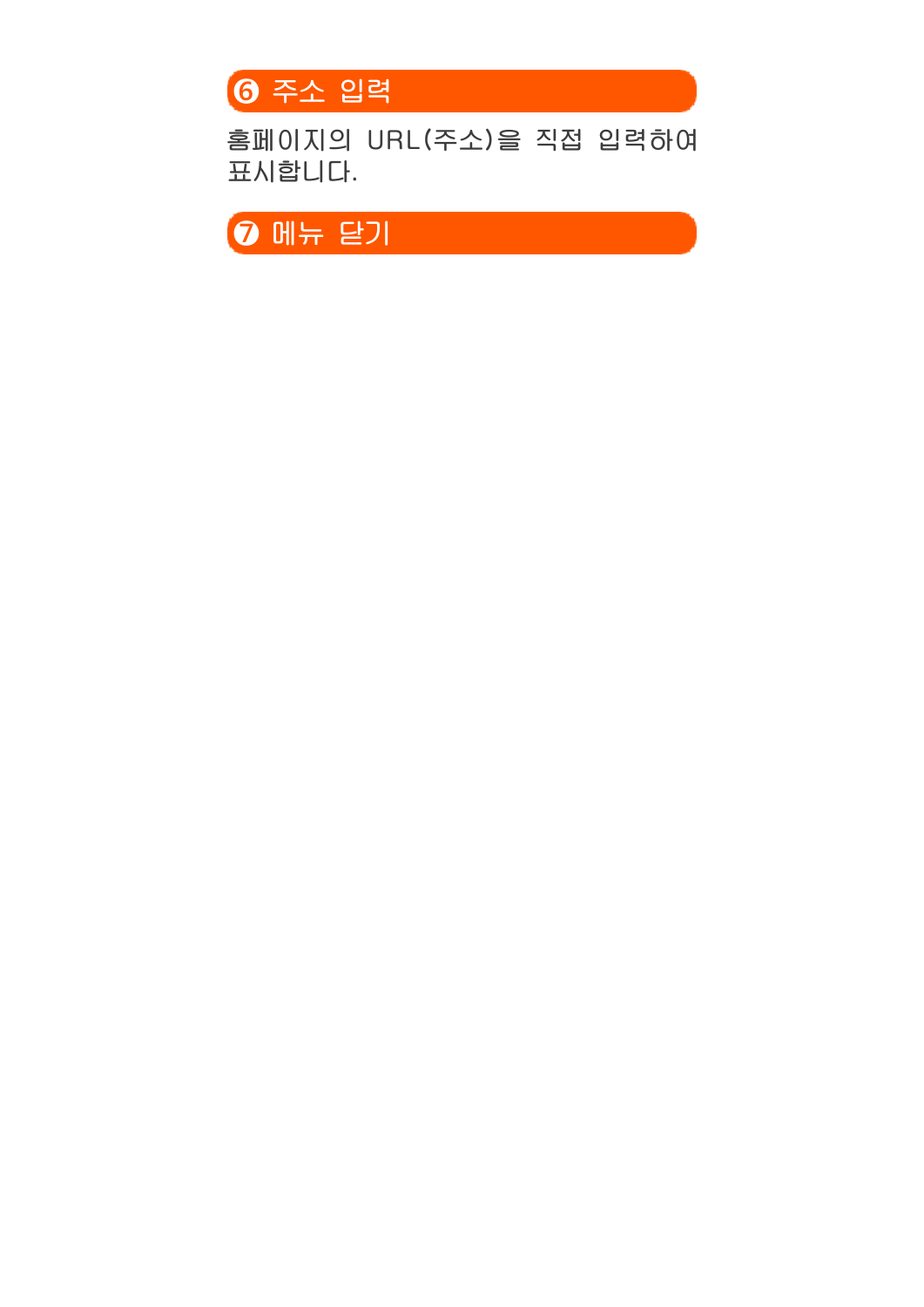## <span id="page-8-0"></span>5 브라우저 사용법

아래 화면을 터치한 채 슬라이드하면 화 면을 스크롤할 수 있습니다. 또한 아래 화 면에서 링크를 터치하면 해당하는 페이지 가 표시됩니다.

| LL PINE 1: 105.<br>all what all silent when the countries was been to be all | the starter-assembly that |                       |              |  |
|------------------------------------------------------------------------------|---------------------------|-----------------------|--------------|--|
|                                                                              |                           |                       |              |  |
| ATTRO- Boll als lik & great "concerns & citie with a fighth                  |                           |                       |              |  |
|                                                                              |                           | THE MEET, A RIVER AVE |              |  |
|                                                                              | $+ + 399$                 |                       | <b>OL 19</b> |  |
|                                                                              |                           |                       |              |  |



 $+$  /  $+$ 

이전 페이지 또는 다음 페이지를 표시합 니다.

#### $\Theta$  /  $\hat{\alpha}$

홈페이지를 불러오는 동안에는 <mark>회</mark>로 표 시되며, 터치하면 불러오기를 중지합니다. 불러오기가 완료된 후에는 해당 아이콘이 로 바뀌며, 터치하면 현재 표시 중인 홈페이지를 다시 불러오기 시작합니다.

#### $\Theta / \Theta$

화면을 축소 또는 확대합니다.

 $M_{\rm H}$ 

메뉴를 표시합니다.(→4페이지)

#### ● 동영상 및 음악 파일을 비롯한, 플러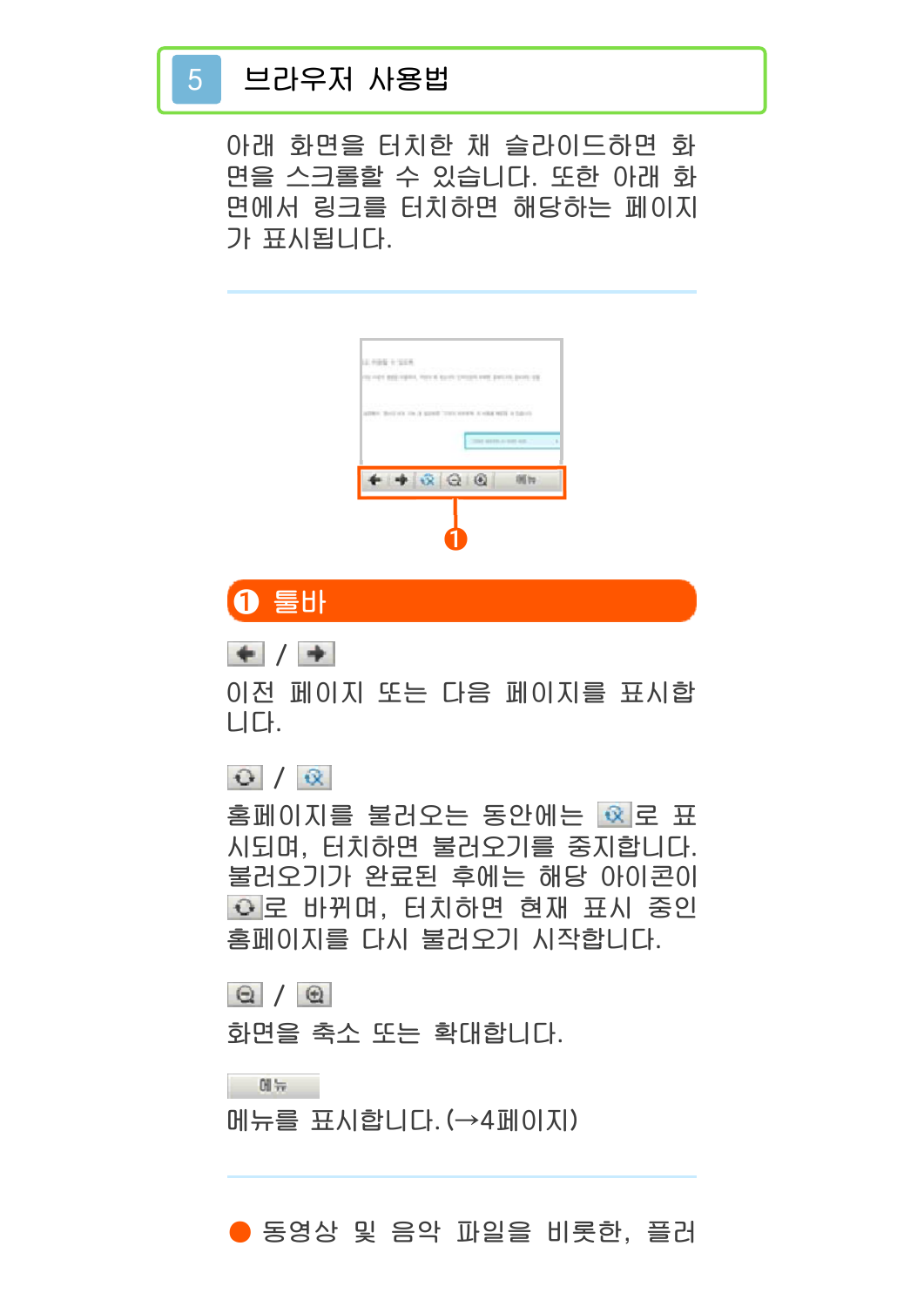그인을 필요로 하는 콘텐츠는 재생 및 표시할 수 없습니다.

● 표시할 홈페이지의 데이터양이 많을 때 등, 전부를 다운로드하여 표시할 수 없는 경우가 있습니다. 「새로 고침」 을 터치하여 페이지를 다시 불러오면 볼 수 있게 될 가능성도 있습니다.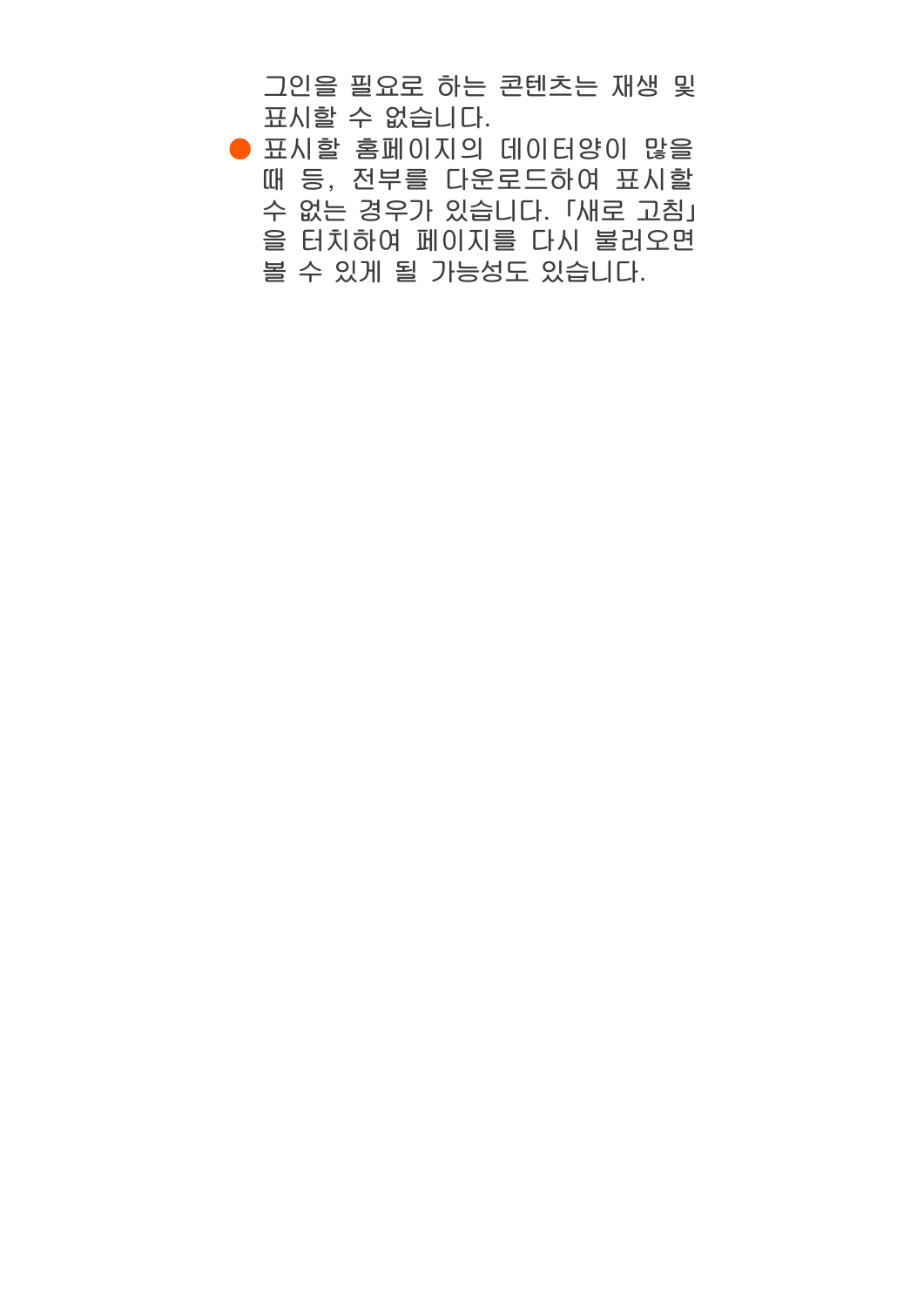# <span id="page-10-0"></span>6 열어 본 페이지 기록에 대하여

화면에 표시하는 페이지가 <del>- - -</del> 바뀔 때마다 위 화면에 기록(아이콘과 이름)이 표시 됩니다. ┗를 터치하여 전에 표시했던 페이지를 선택할 때에 참 고해 주십시오. 열어 본 페이지 기록은 최 대 32개까지 저장되며 오래된 것부터 자 동으로 삭제됩니다.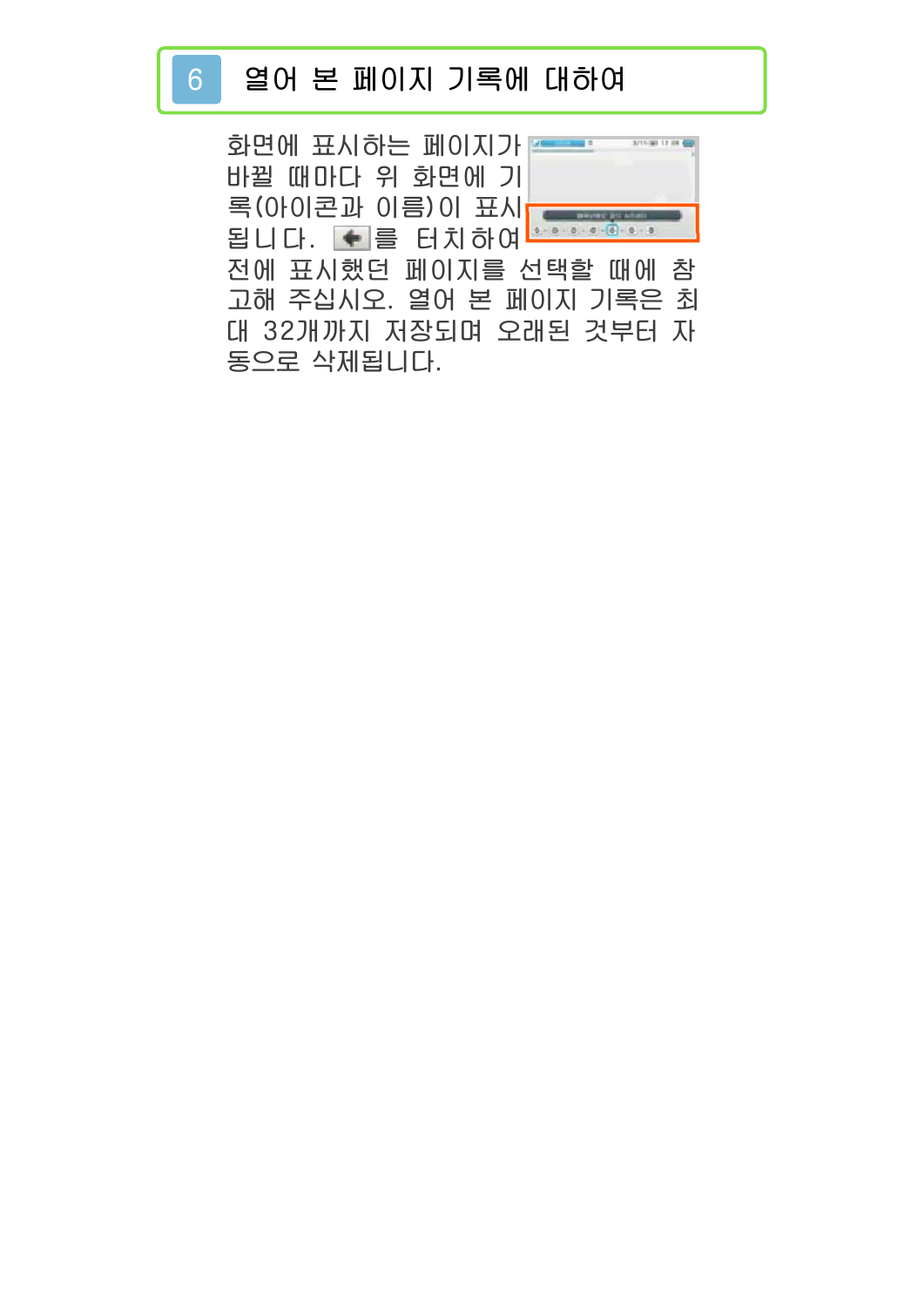### 7 선택한 텍스트를 검색

현재 표시 중인 홈페이지에서 텍스트를 선택하여 검색할 수 있습니다.

검색하고 싶은 텍스트의 첫 글자를 길게 터치하여 화살표가 표시되면 슬라이드해서 텍스트를 선택한다



# 「선택한 텍스트를 검색」을 터치한 다



- 선택한 텍스트가 입력된 상태로 키보 드가 표시됩니다. 「검색」을 터치하면 검색이 시작됩니다.
- ※ 선택한 텍스트의 양이나 위치에 따라 서는 「선택한 텍스트를 검색」을 터치 할 수 없거나 키보드에 올바르게 입력 되지 않을 수 있습니다.

<span id="page-11-0"></span>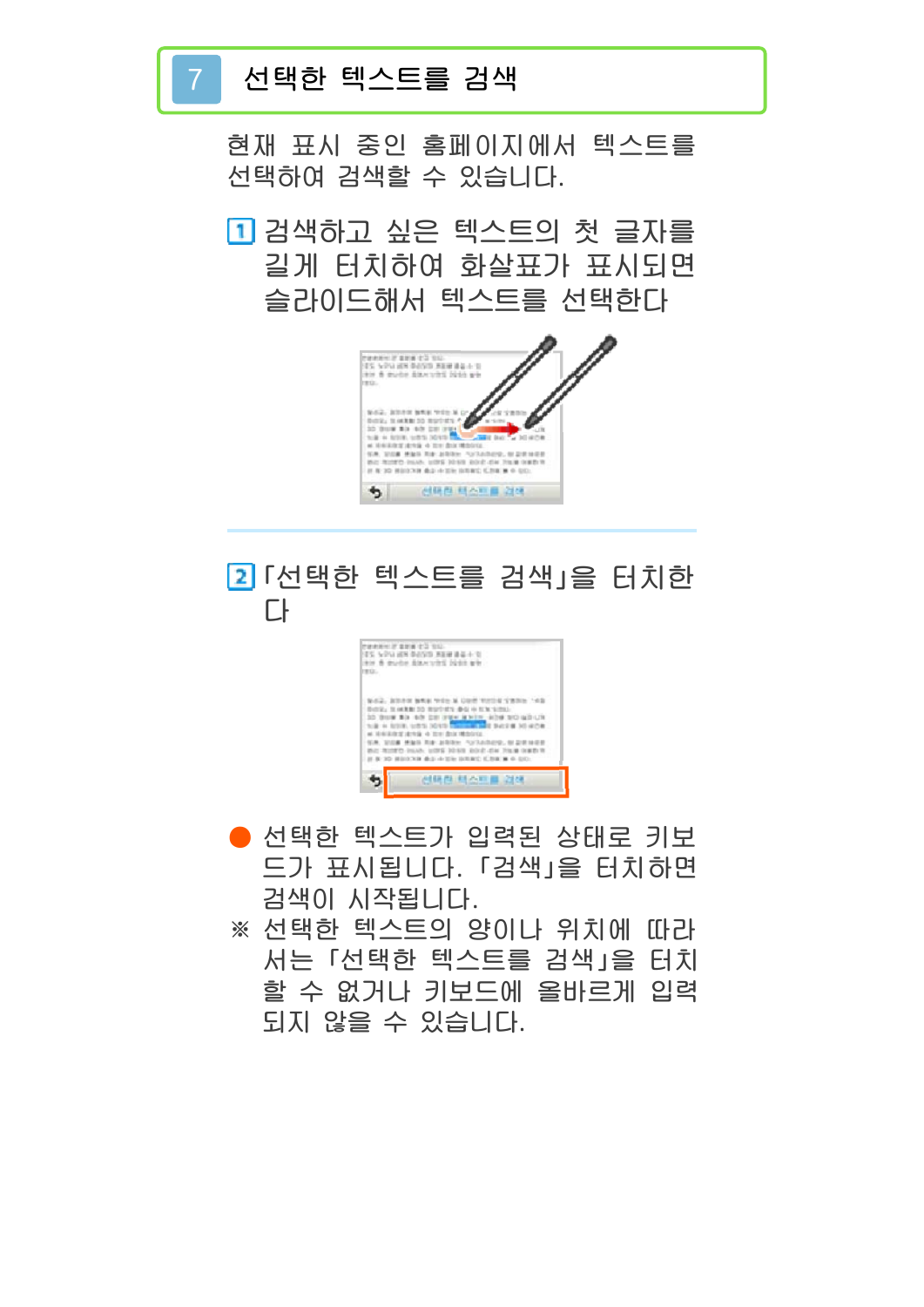# <span id="page-12-0"></span>8 보안 아이콘에 대하여

홈페이지 중에는 위 화 면에 보안 아이콘이 표시되 는 경우가 있습니다.



- : 보안 설정에 의해 보호받고 있는 페 이지입니다.
- : 보안 설정에 의해 보호받고 있지만 보안 인증서가 올바르지 않은 페이 지입니다.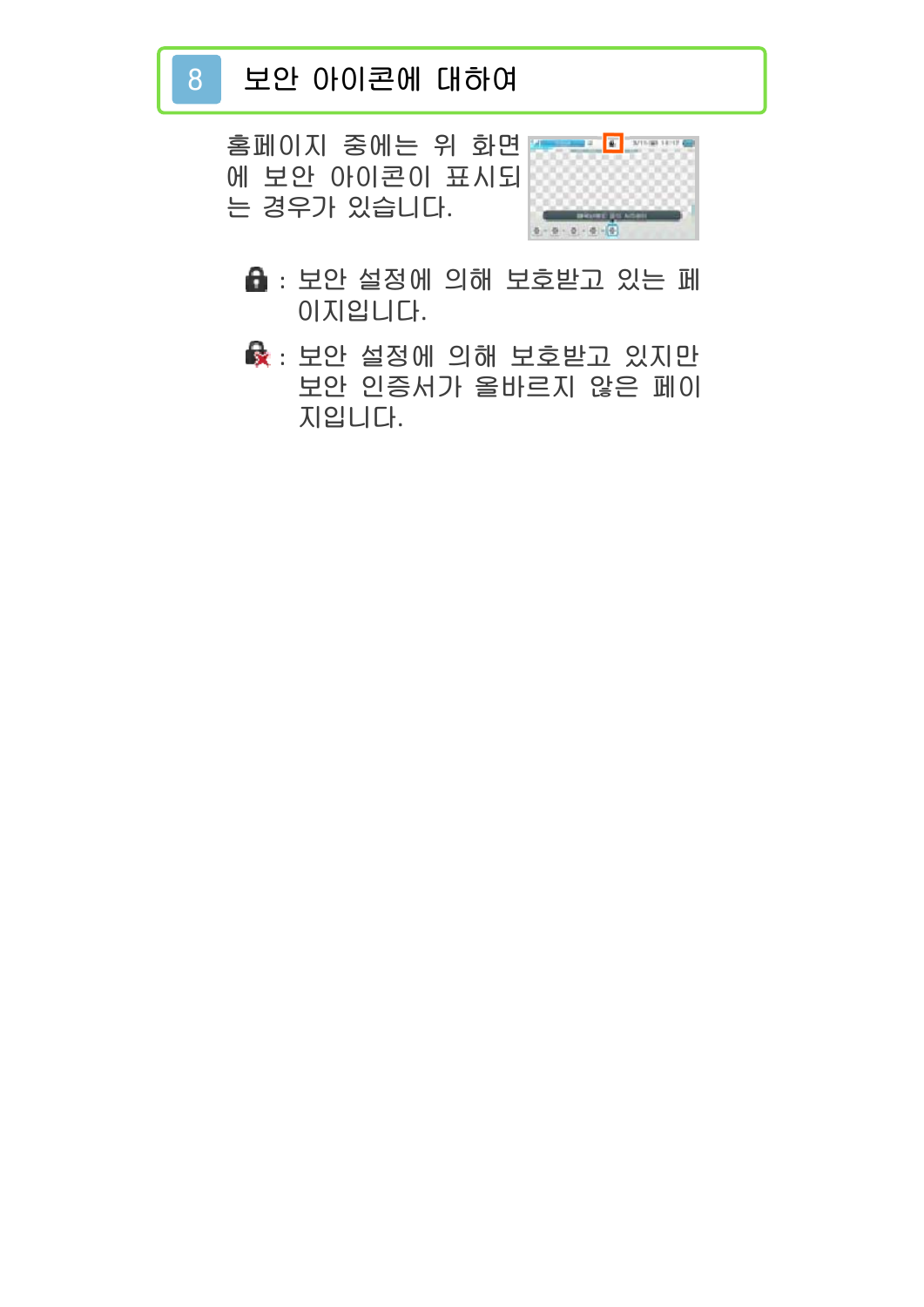#### <span id="page-13-0"></span>이미지의 표시와 저장에 대하여

홈페이지상에 표시된 JPEG 이미지를 길 게 터치하거나 JPEG 이미지의 링크를 터 치하면, 위 화면에 이미지가 표시됩니다. 아래 화면의 「이미지를 저장」 버튼을 터 치하면 위 화면에 표시되어 있는 이미지 를 SD 카드에 저장할 수 있습니다.

- 저장한 이미지는 닌텐도 3DS 카메라 에서 확인할 수 있습니다. 날짜 정보가 없는 이미지는 「1900/1/1」로 저장됩 니다.
- ※ 홈페이지의 제작 형태나 JPEG 이미지 의 크기에 따라서는 표시 및 저장할 수 없는 경우가 있습니다.

#### 사진을 인터넷상에 업로드(송신)하기

블로그나 게시판 등 이미지를 업로드할 수 있는 홈페이지에 접속하여, 본체 저장 메모리 및 SD 카드에 저장된 사진을 업 로드할 수 있습니다.

- 공공질서 및 미풍양속을 해치는 이미 지, 불법적인 이미지, 타인의 권리를 침해하는 이미지 등을 업로드하지 마 십시오. 관계 법령이나 조례 등에 따 라 책임이 발생할 수 있습니다.
- 동영상 및 음악 데이터 등은 업로드할 수 없습니다.
- 청소년 보호 기능을 이용하여, 사진 및 이미지의 업로드/저장을 제한할 수 있 습니다.
- 본체로 촬영한 사진을 컴퓨터 등으로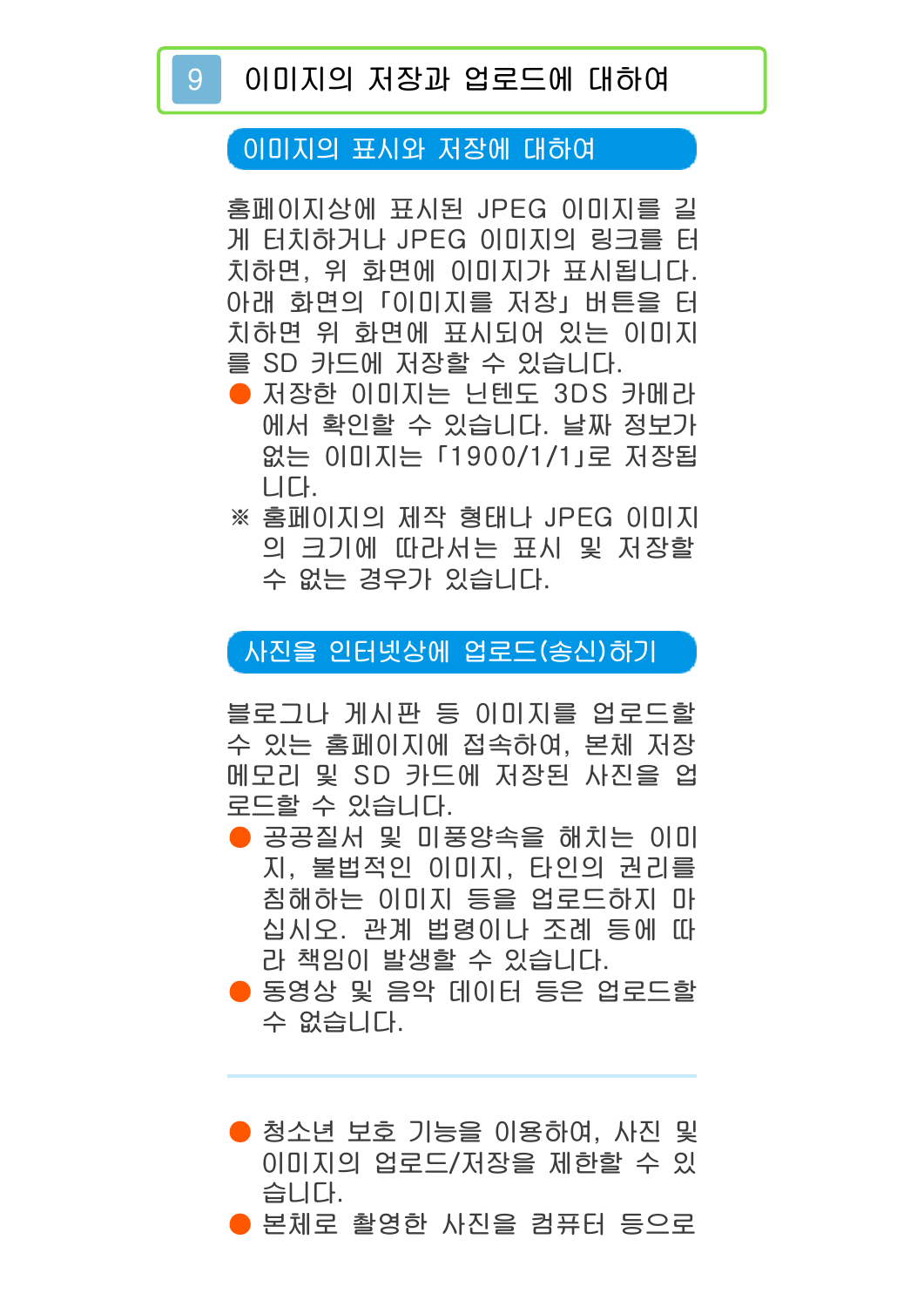편집 및 가공하거나, SD 카드 내에서 파일을 이동 및 삭제하거나, 파일명을 변경하면 업로드/저장을 할 수 없게 될 가능성이 있습니다. 또한 디지털카메 라나 휴대 전화로 촬영한 데이터는 업 로드/저장이 불가능한 경우가 있습니 다.

● 본체로 촬영한 사진에는 축소 이미지 (섬네일)가 포함되어 있습니다. 사진을 컴퓨터 등으로 편집해도 축소 이미지 에는 반영되지 않는 경우가 있습니다. 사진을 인터넷상에 업로드하거나 제삼 자에게 전달할 때 편집 전의 축소 이미 지가 노출될 가능성이 있으므로 주의 해 주십시오. 본체로 촬영한 사진을 3DS 카메라를 사용해서 편집했을 경 우에는 변경 사항이 축소 이미지에 함 께 반영됩니다.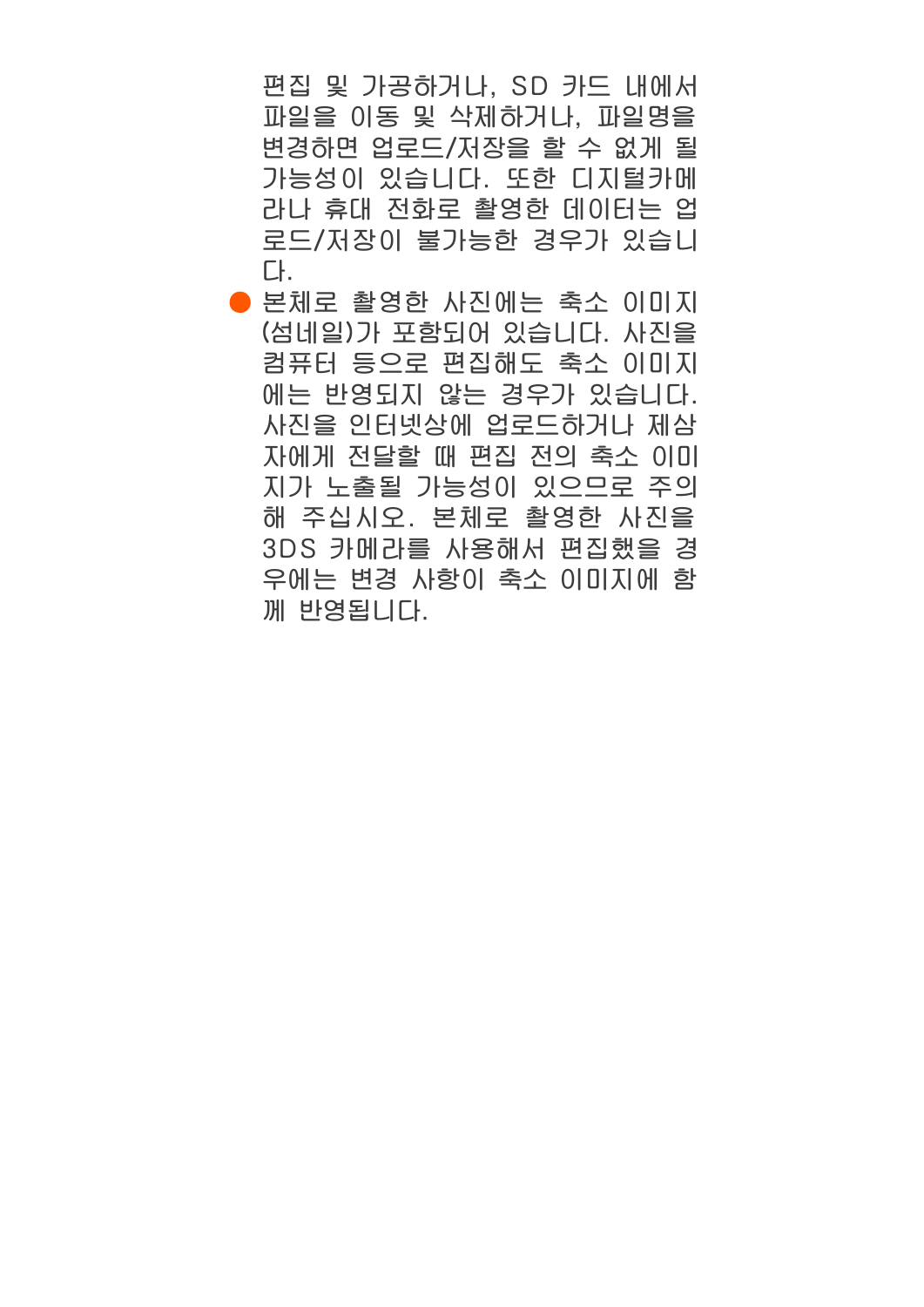# <span id="page-15-0"></span>10 즐겨찾기

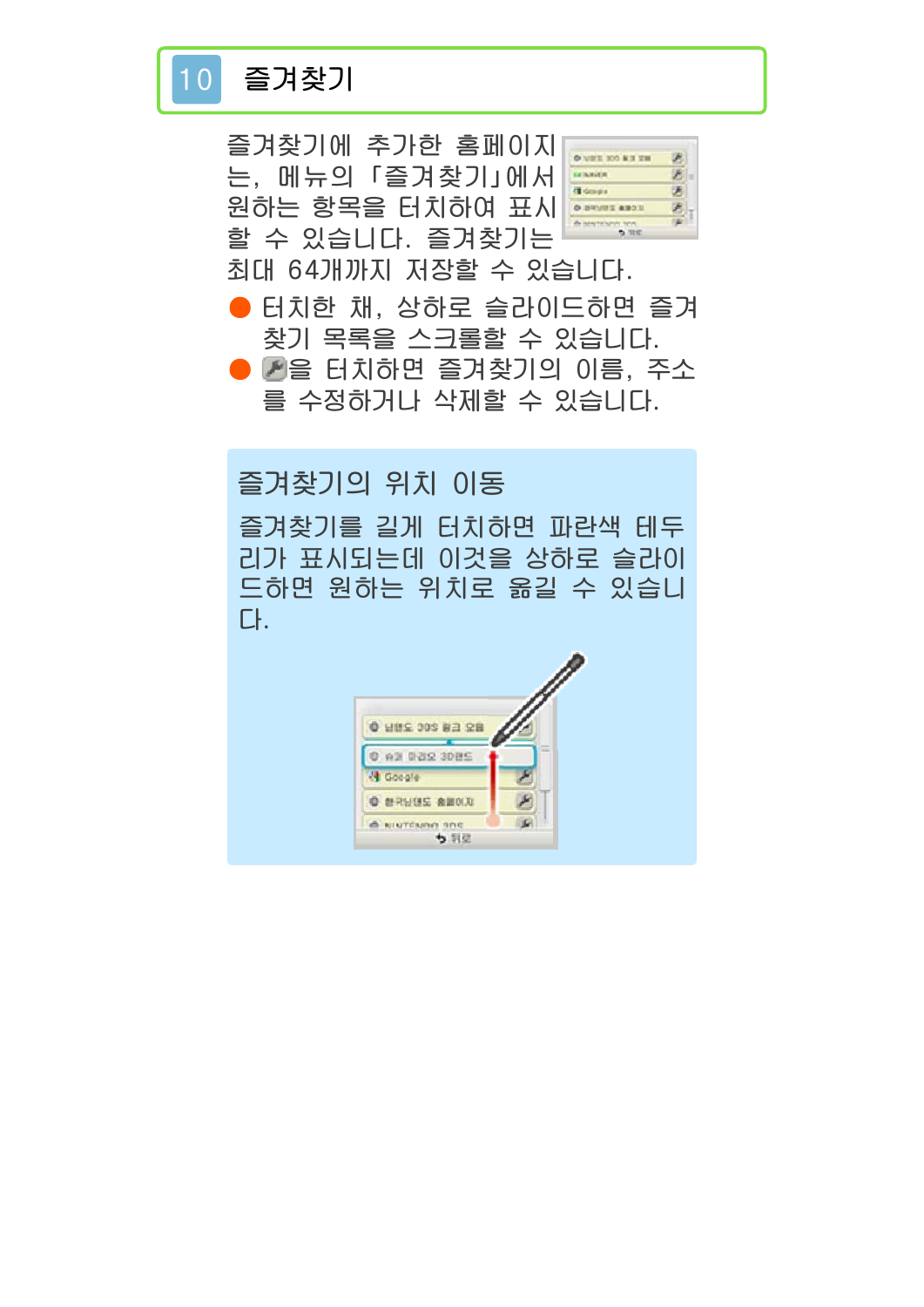# <span id="page-16-0"></span>11 설정

인터넷 브라우저의 설정을 변경할 수 있 습니다.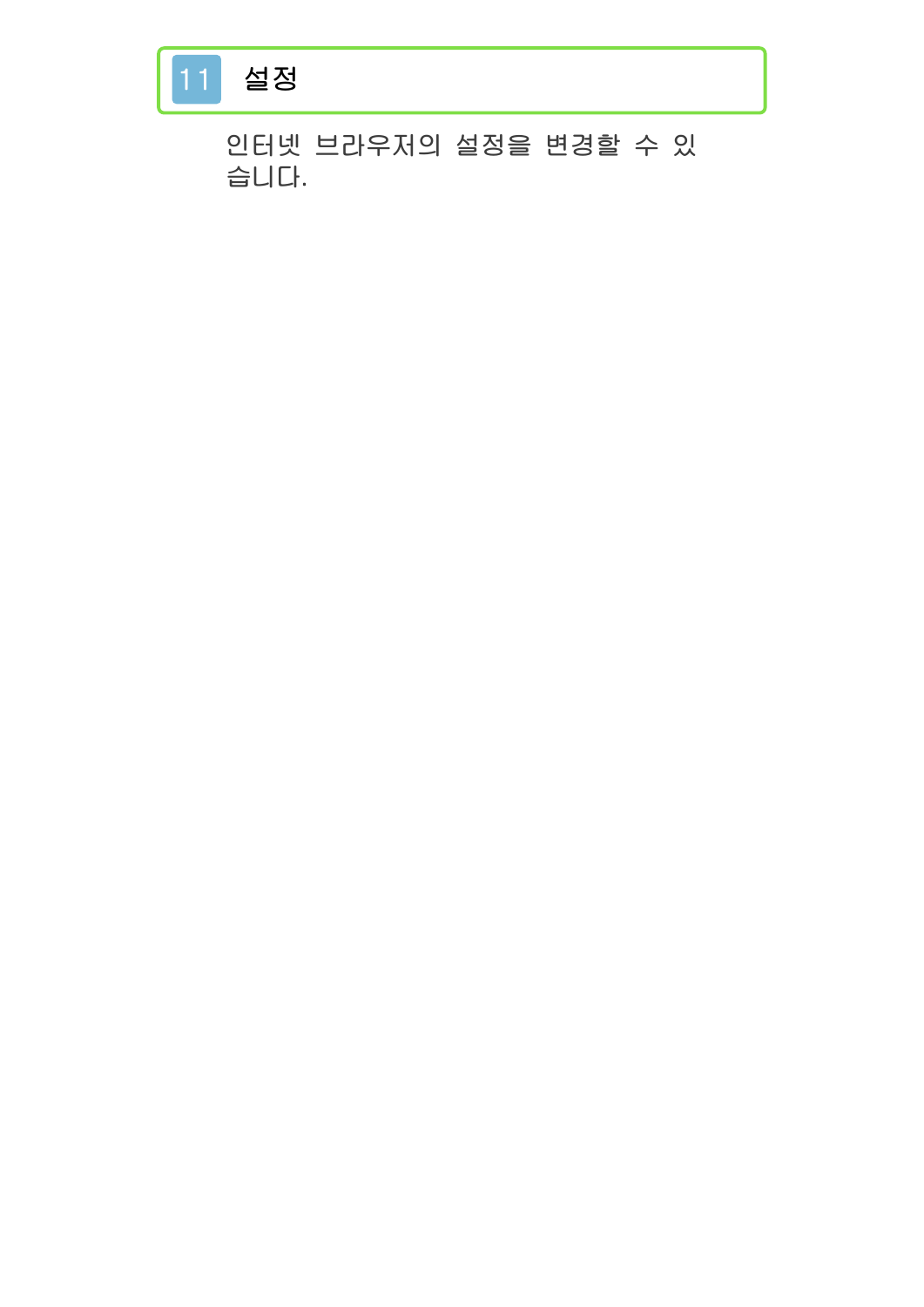| 검색 엔진       | 홈페이지 검색에 사용할<br>검색 엔진을 변경할 수 있<br>습니다.<br>검색 엔진은 「NAVER」또<br>는「Google」 중에서 선택<br>할 수 있습니다.                                                           |
|-------------|------------------------------------------------------------------------------------------------------------------------------------------------------|
| 자동 개행       | 「ON」으로 설정하면 화면<br>의 확대 상태에 따라 자동<br>으로 텍스트가 개행됩니<br>다. 경우에 따라 개행이 적<br>용되지 않는 페이지도 있<br>습니다.                                                         |
|             | <u>열어 본 페이</u> 열어 본 페이지 기록을 전<br>지 기록 삭제 부 삭제합니다.                                                                                                    |
| 쿠키 삭제       | 쿠키를 전부 삭제합니다.<br>쿠키에는 홈페이지를 방문<br>한 일시 및 횟수, 입력한<br>정보 등이 기록되어 있습<br>니다.                                                                             |
| 네트워크 정<br>보 | 접속 중인 네트워크 (무선<br>LAN 액세스 포인트 등)에<br>관한 정보가 표시됩니다.                                                                                                   |
| Proxy 설정    | 인터넷 접속을 중계할 서<br>버를 지정할 경우에 설정<br>합니다. 주로 필터링 서비<br>스를 이용하기 위해 사용<br>합니다.<br>※ 본체 설정의 「인터넷<br>설정」에서 Proxy 설정<br>을 이미 했을 경우에는<br>여기에서 설정할 수 없<br>습니다. |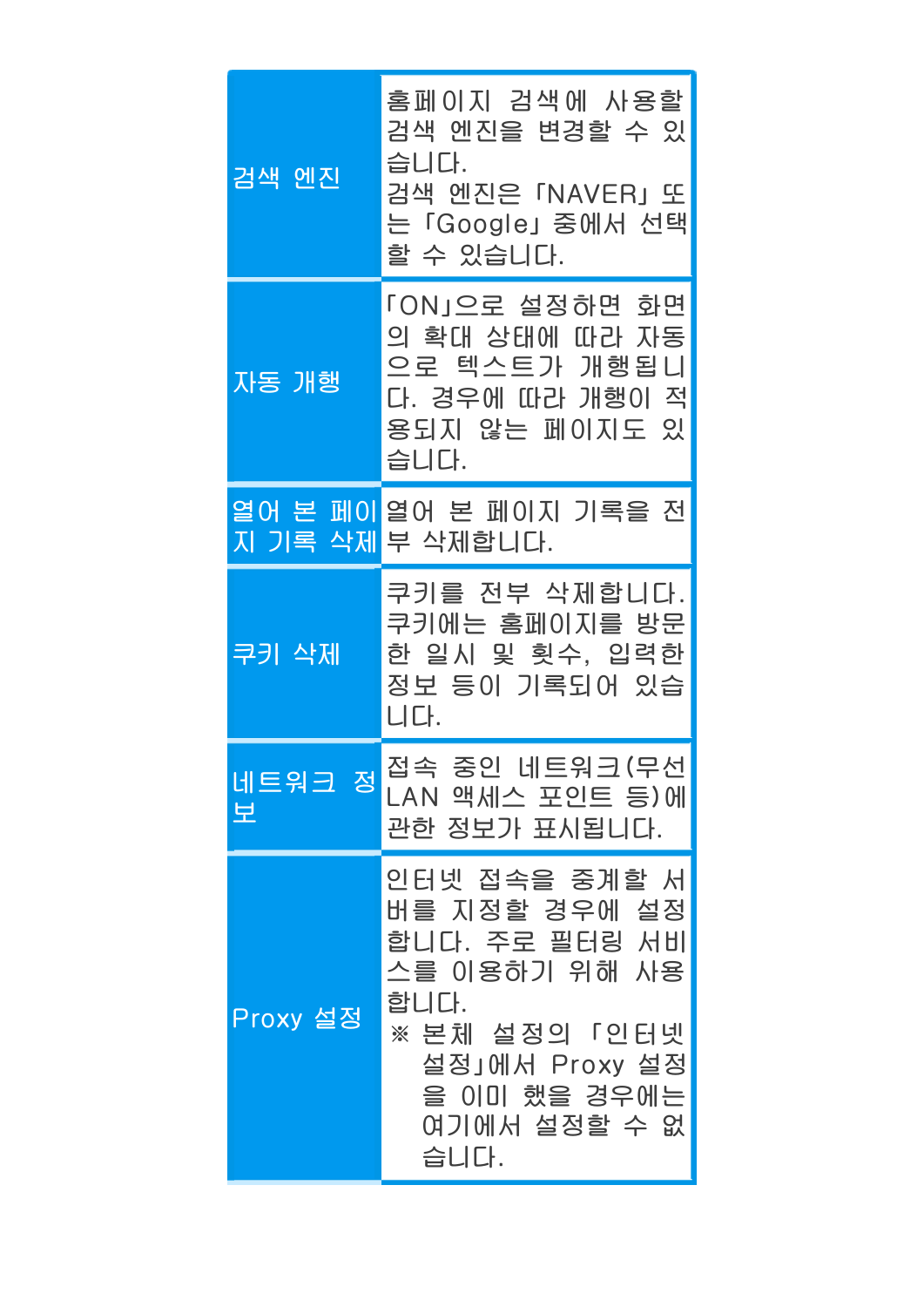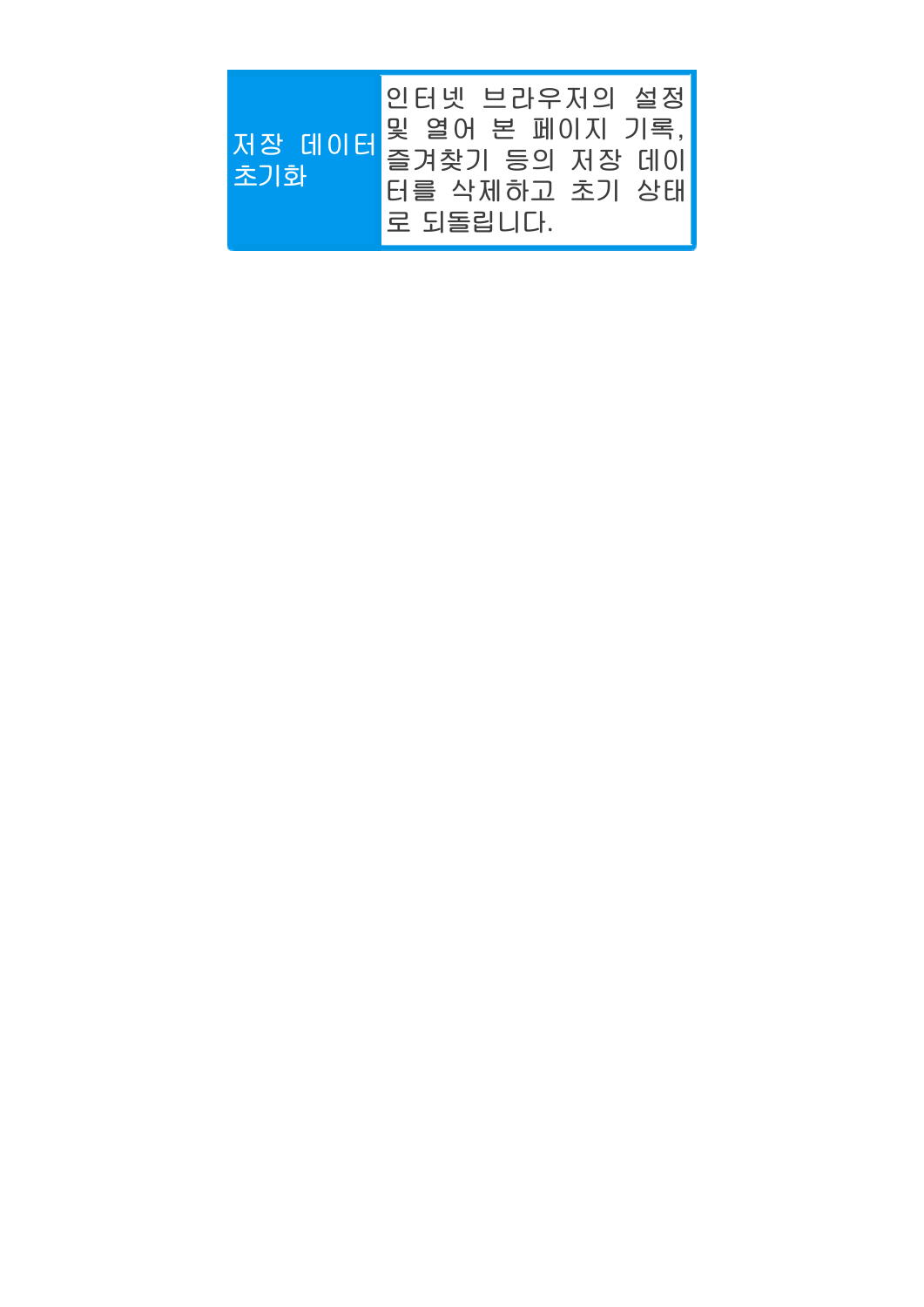| 브라우저 엔<br>진   | NetFront(R) Browser<br>NX v1.0                                                                       |
|---------------|------------------------------------------------------------------------------------------------------|
| 대응 프로토<br>콜   | HTTP1.0/HTTP1.1/<br>TLS1.0/TLS1.1/TLS1.<br>$\overline{2}$                                            |
| 웹 표준          | HTML4.01/XHTML1.1/<br>CSS1/CSS2.1/CSS3 일<br>부/DOM1-3/<br>ECMAScript/<br>XMLHttpRequest/<br>Canvas 일부 |
| <u>이미지 포맷</u> | MPO/GIF/JPEG/PNG/<br>BMP/ICO(일부 표시할<br>수 없는 이미지도 있습니<br>$[$ .)                                       |
| 플러그인          | Adobe Flash 등의 플러<br>그인은 지원하지 않습니<br>Cŀ.                                                             |

This product contains NetFront **ACCESS NetFront** Browser NX of ACCESS CO., LTD. ACCESS, ACCESS logo and NetFront are registered trademarks or trademarks of ACCESS CO., LTD. in the United States, Japan and/or other countries. © 2012-2016 ACCESS CO., LTD. All rights reserved.

NAVER는 NHN(주)의 등록상표입니다.

<span id="page-19-0"></span>12 사양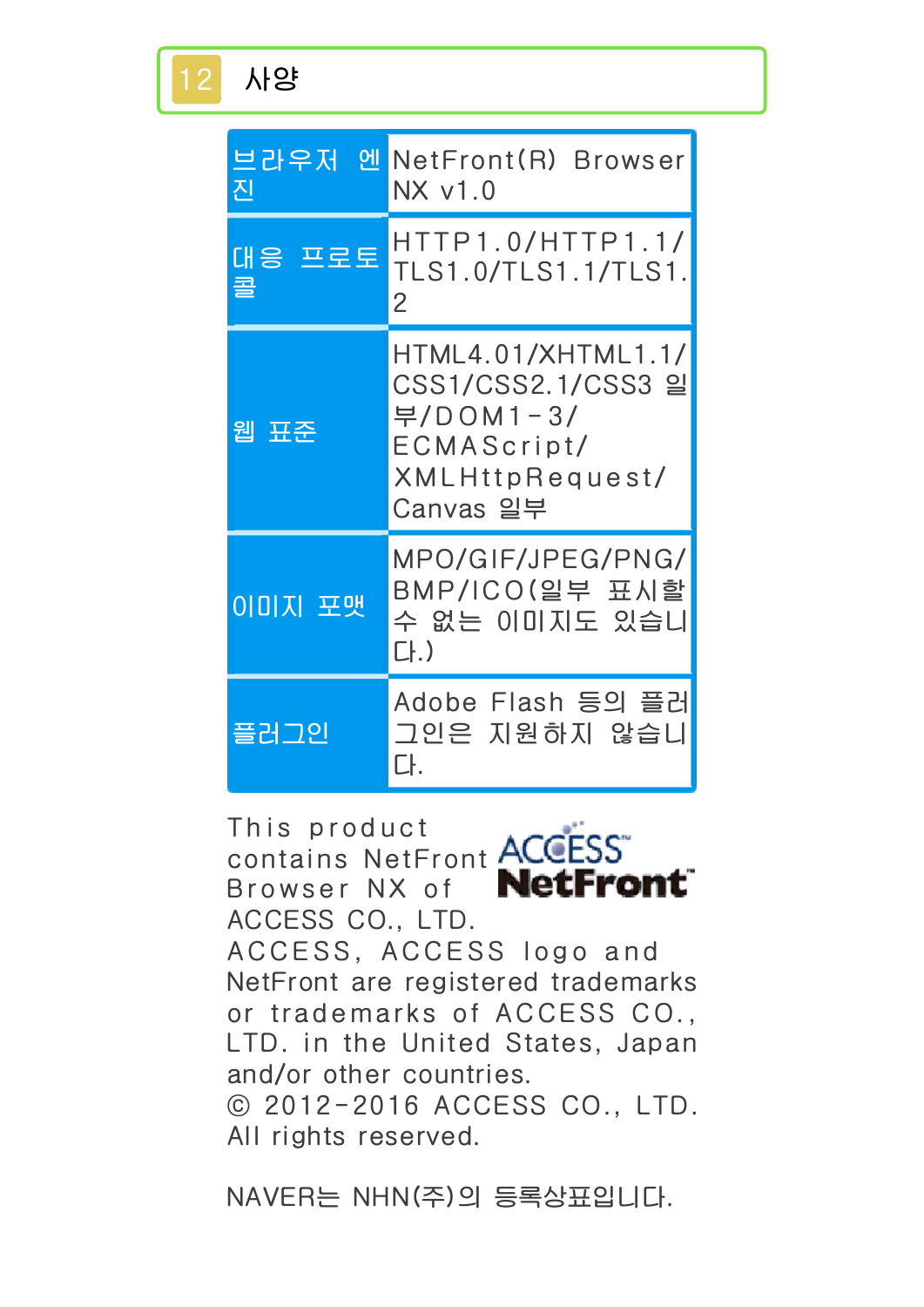Google™ search is a trademark of Google Inc.

This software includes open source software distributed under the terms of the GNU LIBRARY GENERAL PUBLIC LICENSE2.0 or the GNU Lesser General Public license 2.1 (collectively "LGPL") and modified version of those (collectively "the OSS"). In compliance with the LGPL, the source code of the OSS is made available via Nintendo official website.

■WebKit

Copyright (c) 2005, 2007, Google Inc. All rights reserved.

Copyright (C) 2005, 2006, 2007, 2008, 2009 Apple Inc. All rights reserved.

Redistribution and use in source and binary forms, with or without modification, are permitted provided that the following conditions are met:

- \* Redistributions of source code must retain the above copyright notice, this list of conditions and the following disclaimer.
- \* Redistributions in binary form must reproduce the above copyright notice, this list of conditions and the following disclaimer in the documentation and/or other materials provided with the distribution.
- \* Neither the name of Google Inc. nor the names of its contributors may be used to endorse or promote products derived from this software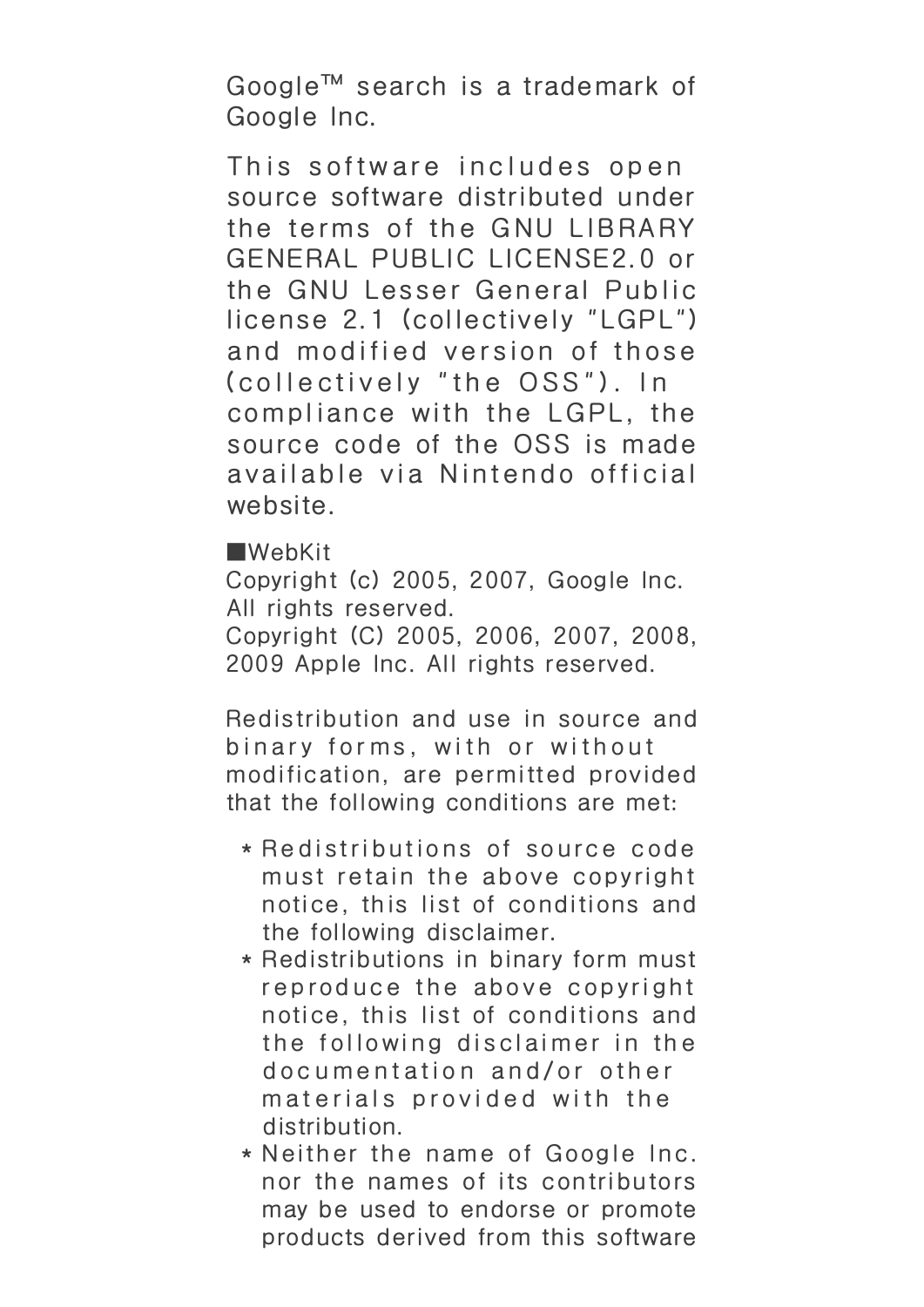without specific prior written permission.

THIS SOFTWARE IS PROVIDED BY THE COPYRIGHT HOLDERS AND CONTRIBUTORS "AS IS" AND ANY EXPRESS OR IMPLIED WARRANTIES, INCLUDING, BUT NOT LIMITED TO, THE IMPLIED WARRANTIES OF MERCHANTABILITY AND FITNESS FOR A PARTICULAR PURPOSE ARE DISCLAIMED. IN NO EVENT SHALL THE COPYRIGHT OWNER OR CONTRIBUTORS BE LIABLE FOR ANY DIRECT, INDIRECT, INCIDENTAL, SPECIAL, EXEMPLARY, OR CONSEQUENTIAL DAMAGES (INCLUDING, BUT NOT LIMITED TO, PROCUREMENT OF SUBSTITUTE GOODS OR SERVICES; LOSS OF USE, DATA, OR PROFITS; OR BUSINESS INTERRUPTION) HOWEVER CAUSED AND ON ANY THEORY OF LIABILITY, WHETHER IN CONTRACT, STRICT LIABILITY, OR TORT (INCLUDING NEGLIGENCE OR OTHERWISE) ARISING IN ANY WAY OUT OF THE USE OF THIS SOFTWARE, EVEN IF ADVISED OF THE POSSIBILITY OF SUCH DAMAGE.

Copyright (C) 2005, 2006, 2007, 2008, 2009 Apple Inc. All rights reserved. Copyright (c) 2010,2011 ACCESS CO., LTD. All rights reserved.

This library is free software; you can redistribute it and/or modify it under the terms of the GNU Library General Public License as published by the Free Software Foundation; either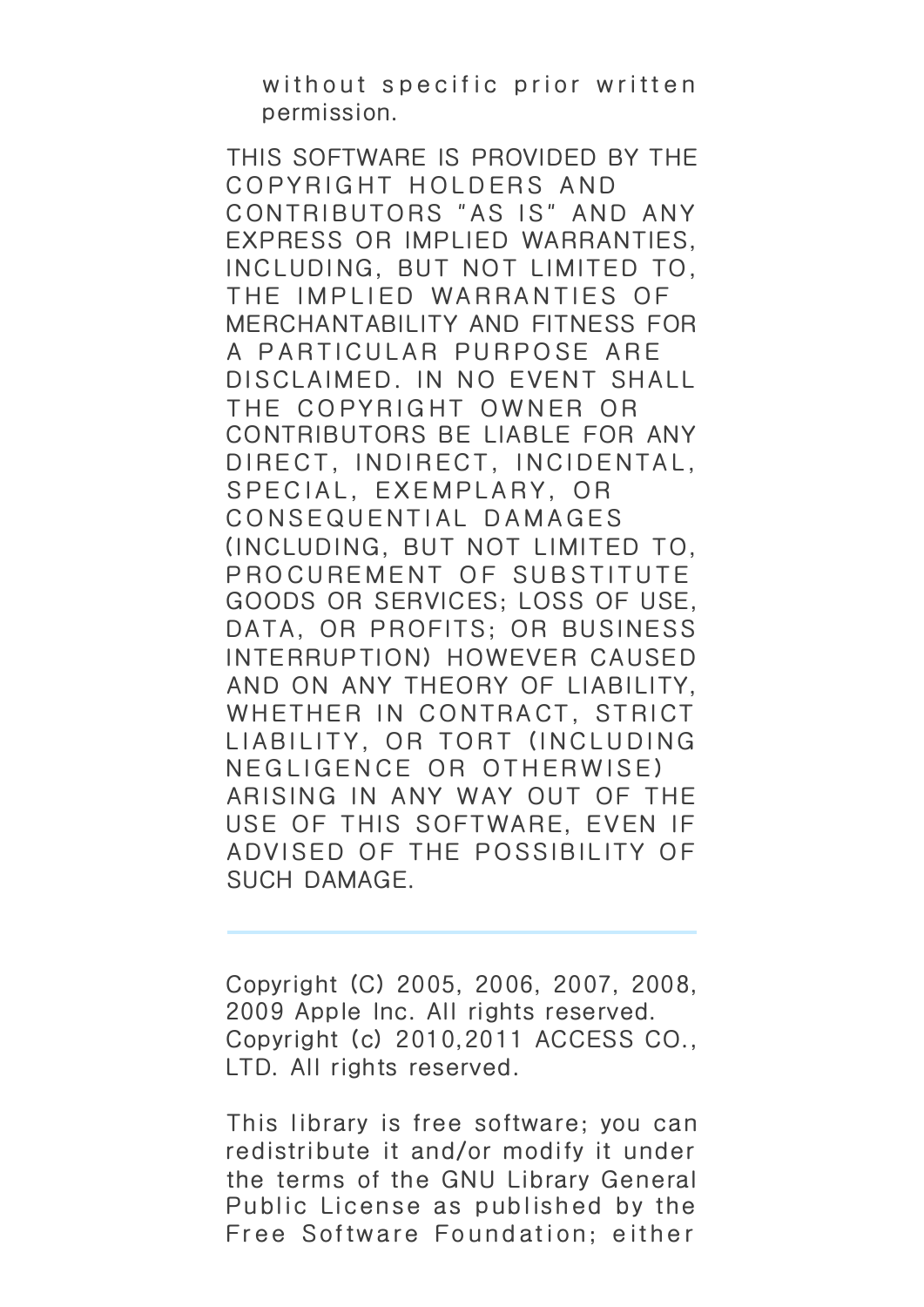version 2 of the License, or (at your option) any later version.

This library is distributed in the hope that it will be useful, but WITHOUT ANY WARRANTY; without even the implied warranty of MERCHANTABILITY or FITNESS FOR A PARTICULAR PURPOSE. See the GNU Library General Public License for more details.

You should have received a copy of the GNU Library General Public License along with this library; see the file COPYING.LIB. If not, write to the Free Software Foundation, Inc., 51 Franklin Street, Fifth Floor, Boston, MA 02110-1301, USA.

Copyright (C) 2005, 2006, 2007, 2008, 2009 Apple Inc. All rights reserved.

Redistribution and use in source and binary forms, with or without modification, are permitted provided that the following conditions are met:

1. Redistributions of source code must retain the above copyright notice, this list of conditions and the following disclaimer.

2. Redistributions in binary form must reproduce the above copyright notice, this list of conditions and the following disclaimer in the documentation and/or other materials provided with the distribution.

THIS SOFTWARE IS PROVIDED BY APPLE INC. AND ITS CONTRIBUTORS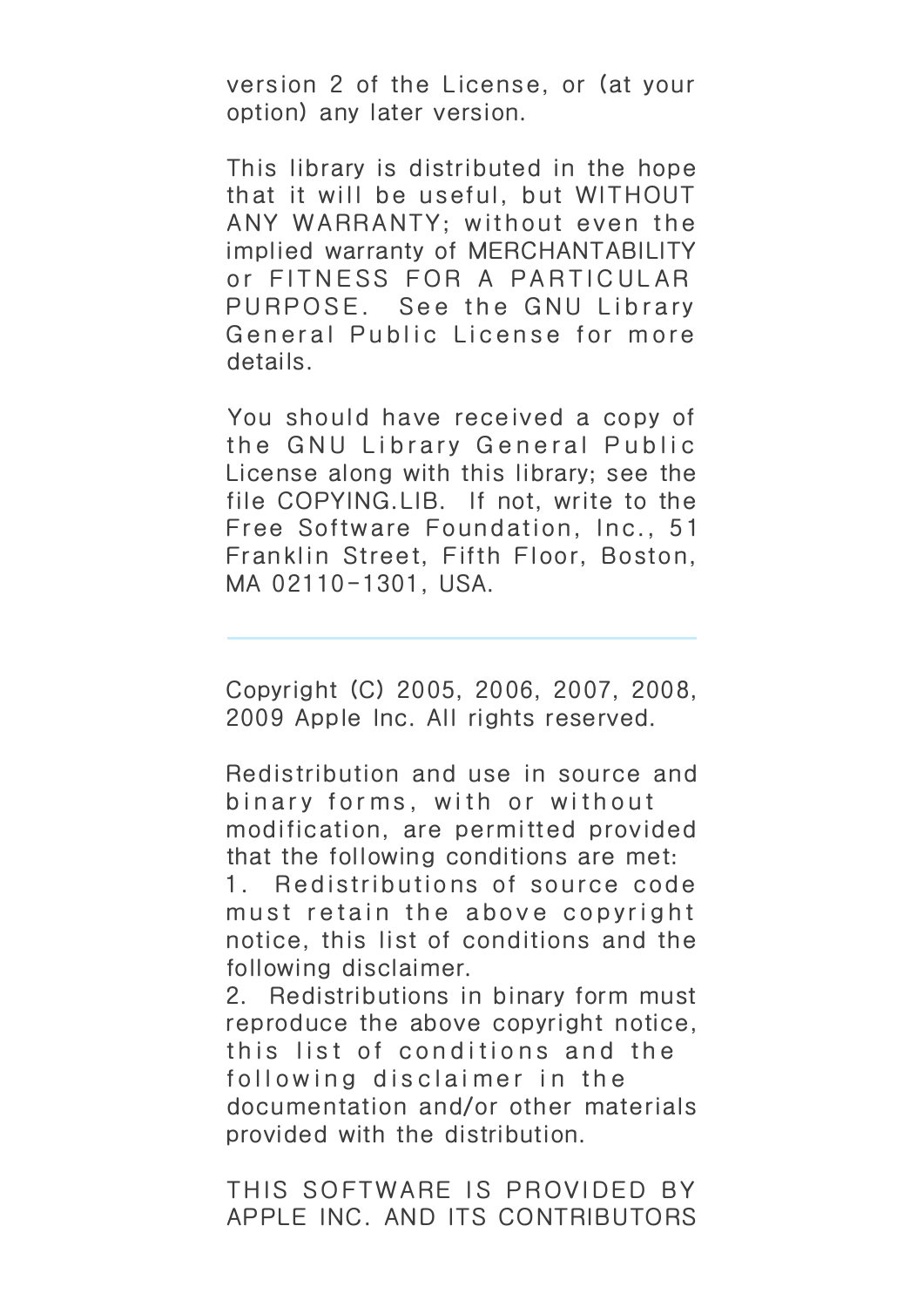"AS IS" AND ANY EXPRESS OR IMPLIED WARRANTIES, INCLUDING, BUT NOT LIMITED TO, THE IMPLIED WARRANTIES OF MERCHANTABILITY AND FITNESS FOR A PARTICULAR PURPOSE ARE DISCLAIMED. IN NO EVENT SHALL APPLE INC. OR ITS CONTRIBUTORS BE LIABLE FOR ANY DIRECT, INDIRECT, INCIDENTAL, SPECIAL, EXEMPLARY, OR CONSEQUENTIAL DAMAGES (INCLUDING, BUT NOT LIMITED TO, PROCUREMENT OF SUBSTITUTE GOODS OR SERVICES; LOSS OF USE, DATA, OR PROFITS; OR BUSINESS INTERRUPTION) HOWEVER CAUSED AND ON ANY THEORY OF LIABILITY, WHETHER IN CONTRACT, STRICT LIABILITY, OR TORT (INCLUDING NEGLIGENCE OR OTHERWISE) ARISING IN ANY WAY OUT OF THE USE OF THIS SOFTWARE, EVEN IF ADVISED OF THE POSSIBILITY OF SUCH DAMAGE.

GNU LIBRARY GENERAL PUBLIC LICENSE Version 2, June 1991

Copyright (C) 1991 Free Software Foundation, Inc. 59 Temple Place, Suite 330, Boston, MA 02111-1307 USA Everyone is permitted to copy and distribute verbatim copies of this license document, but changing it is not allowed.

[This is the first released version of the library GPL. It is numbered 2 because it goes with version 2 of the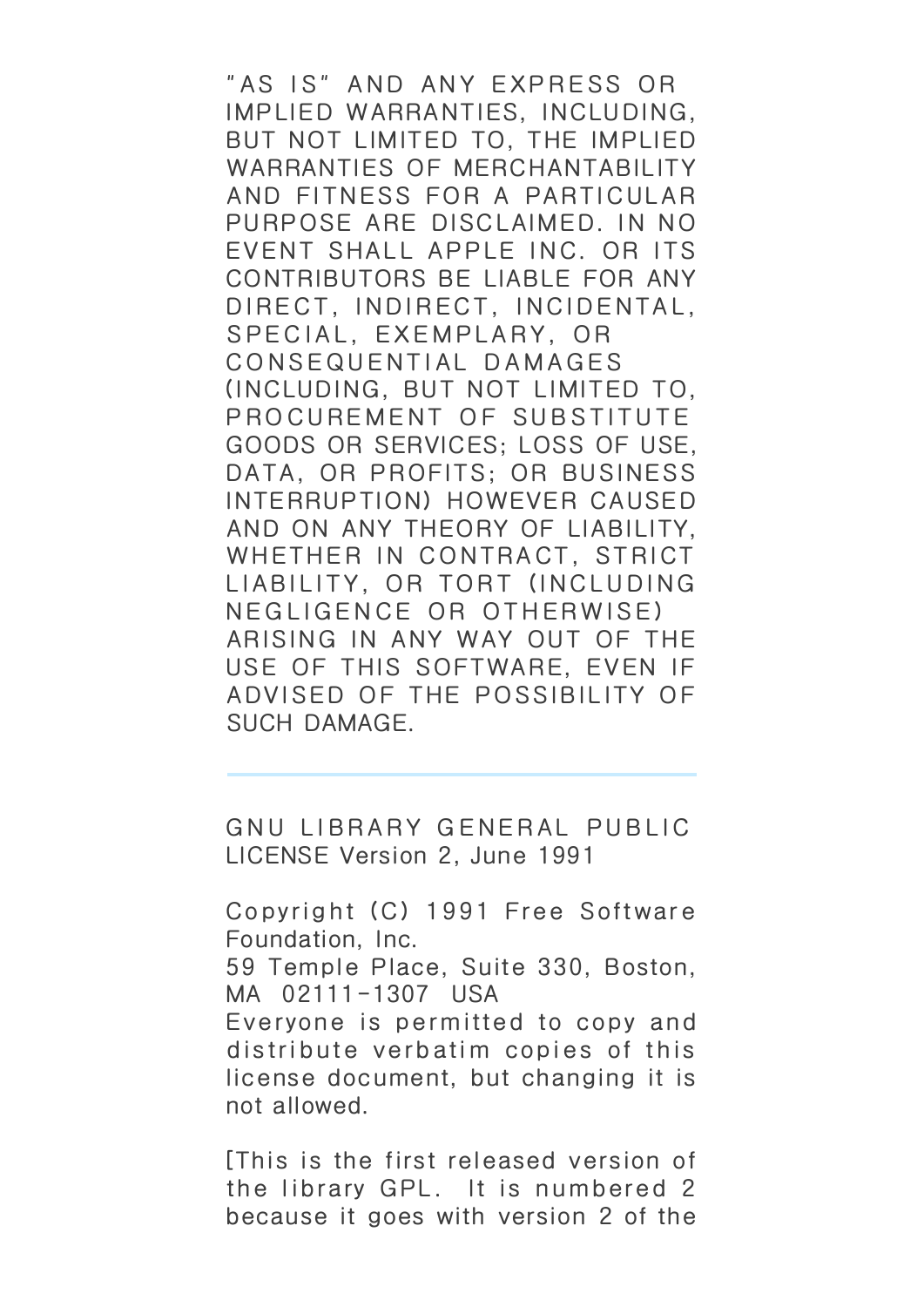#### Preamble

The licenses for most software are designed to take away your freedom to share and change it. By contrast, the GNU General Public Licenses are intended to guarantee your freedom to share and change free software--to make sure the software is free for all its users.

This license, the Library General Public License, applies to some specially designated Free Software Foundation software, and to any other libraries whose authors decide to use it. You can use it for your libraries, too.

When we speak of free software, we are referring to freedom, not price. Our General Public Licenses are designed to make sure that you have the freedom to distribute copies of free software (and charge for this service if you wish), that you receive source code or can get it if you want it, that you can change the software or use pieces of it in new free programs; and that you know you can do these things.

To protect your rights, we need to make restrictions that forbid anyone to deny you these rights or to ask you to surrender the rights. These restrictions translate to certain responsibilities for you if you distribute copies of the library, or if you modify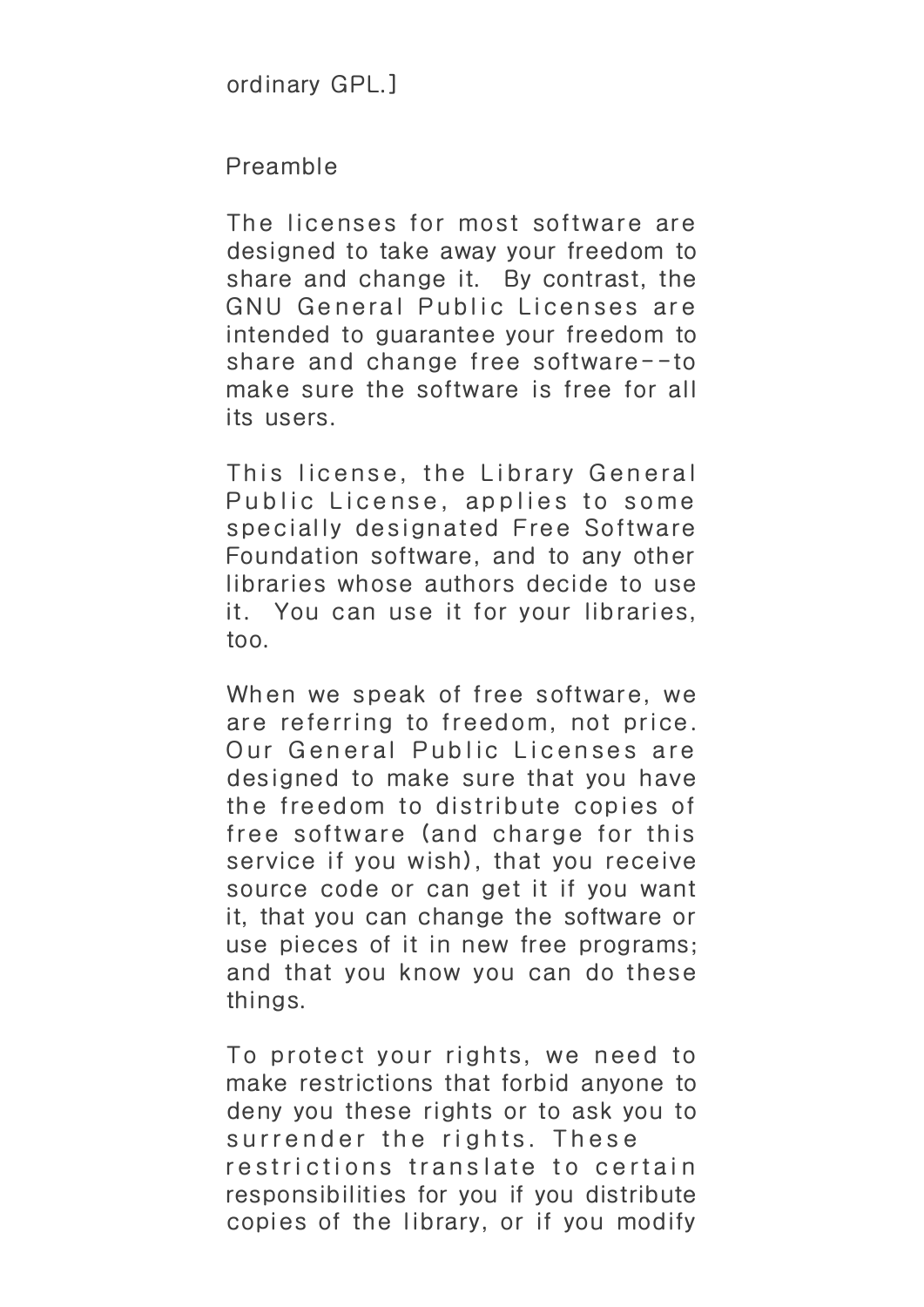For example, if you distribute copies of the library, whether gratis or for a fee, you must give the recipients all the rights that we gave you. You must make sure that they, too, receive or can get the source code. If you link a program with the library, you must provide complete object files to the recipients so that they can relink them with the library, after making changes to the library and recompiling it. And you must show them these terms so they know their rights.

Our method of protecting your rights has two steps: (1) copyright the library, and (2) offer you this license which gives you legal permission to copy, distribute and/or modify the library.

Also, for each distributor's protection, we want to make certain that everyone understands that there is no warranty for this free library. If the library is modified by someone else and passed on, we want its recipients to know that what they have is not the original version, so that any problems introduced by others will not reflect on the original authors' reputations.

Finally, any free program is threatened constantly by software patents. We wish to avoid the danger that companies distributing free software will individually obtain patent licenses, thus in effect transforming the program into proprietary software. To prevent this, we have made it clear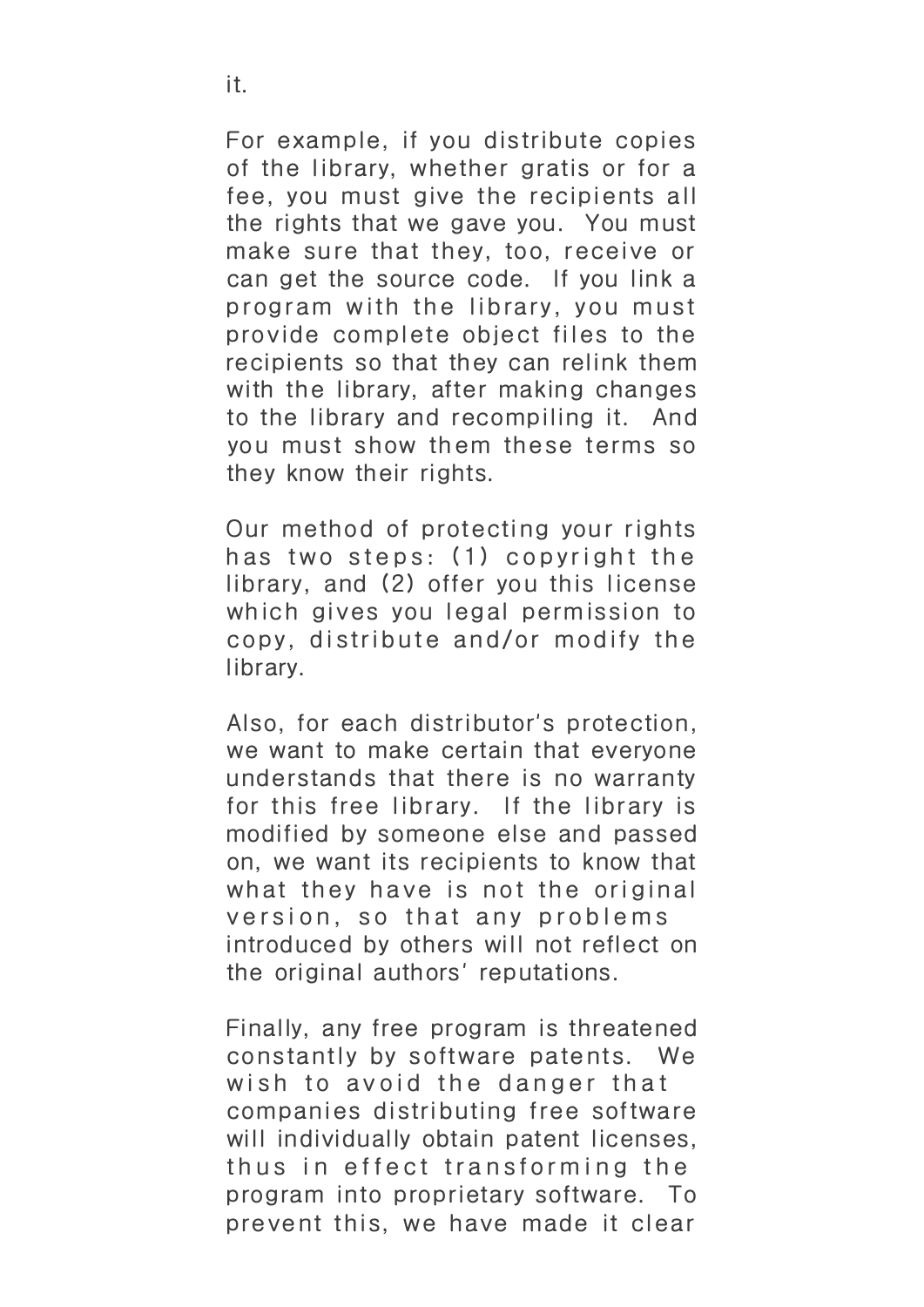that any patent must be licensed for everyone's free use or not licensed at all.

Most GNU software, including some libraries, is covered by the ordinary GNU General Public License, which was designed for utility programs. This license, the GNU Library General Public License, applies to certain designated libraries. This license is quite different from the ordinary one; be sure to read it in full, and don't assume that anything in it is the same as in the ordinary license.

The reason we have a separate public license for some libraries is that they blur the distinction we usually make between modifying or adding to a program and simply using it. Linking a program with a library, without changing the library, is in some sense simply using the library, and is analogous to running a utility program or application program. However, in a textual and legal sense, the linked executable is a combined work, a derivative of the original library, and the ordinary General Public License treats it as such.

Because of this blurred distinction, using the ordinary General Public License for libraries did not effectively promote software sharing, because most developers did not use the libraries. We concluded that weaker conditions might promote sharing better.

However, unrestricted linking of non-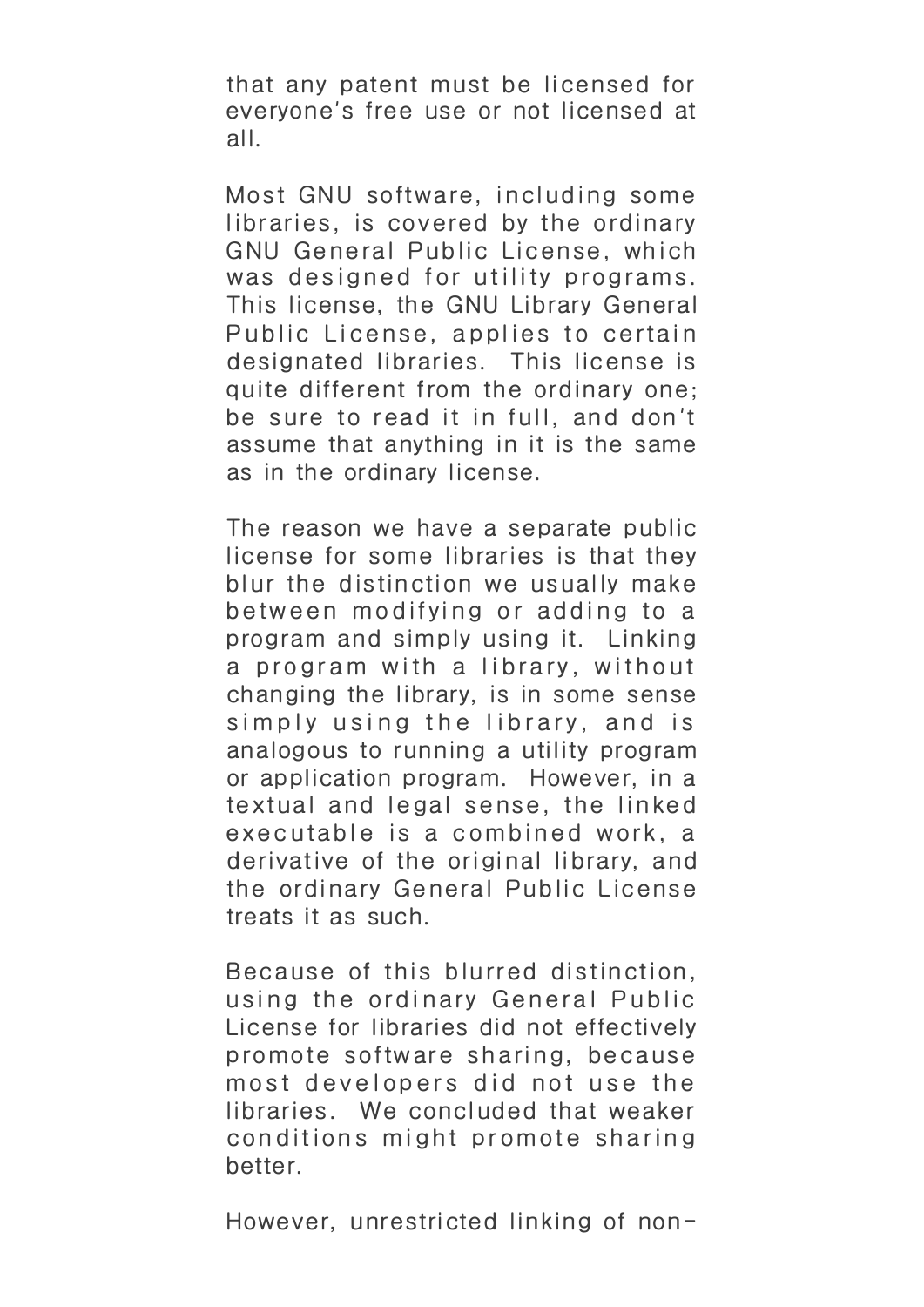free programs would deprive the users of those programs of all benefit from the free status of the libraries themselves. This Library General Public License is intended to permit developers of non-free programs to use free libraries, wh ile preserving your freedom as a user of such programs to change the free libraries that are incorporated in them. (We have not seen how to achieve this as regards changes in header files, but we have achieved it as regards changes in the actual functions of the Library.) The hope is that this will lead to faster development of free libraries.

The precise terms and conditions for copying, distribution and modification follow. Pay close attention to the difference between a "work based on the library" and a "work that uses the library". The former contains code derived from the library, while the latter only works together with the library.

Note that it is possible for a library to be covered by the ordinary General Public License rather than by this special one.

GNU LIBRARY GENERAL PUBLIC LICENSE TERMS AND CONDITIONS FOR COPYING, DISTRIBUTION AND MODIFICATION

0. This License Agreement applies to any software library which contains a notice placed by the copyright holder or other authorized party saying it may be distributed under the terms of this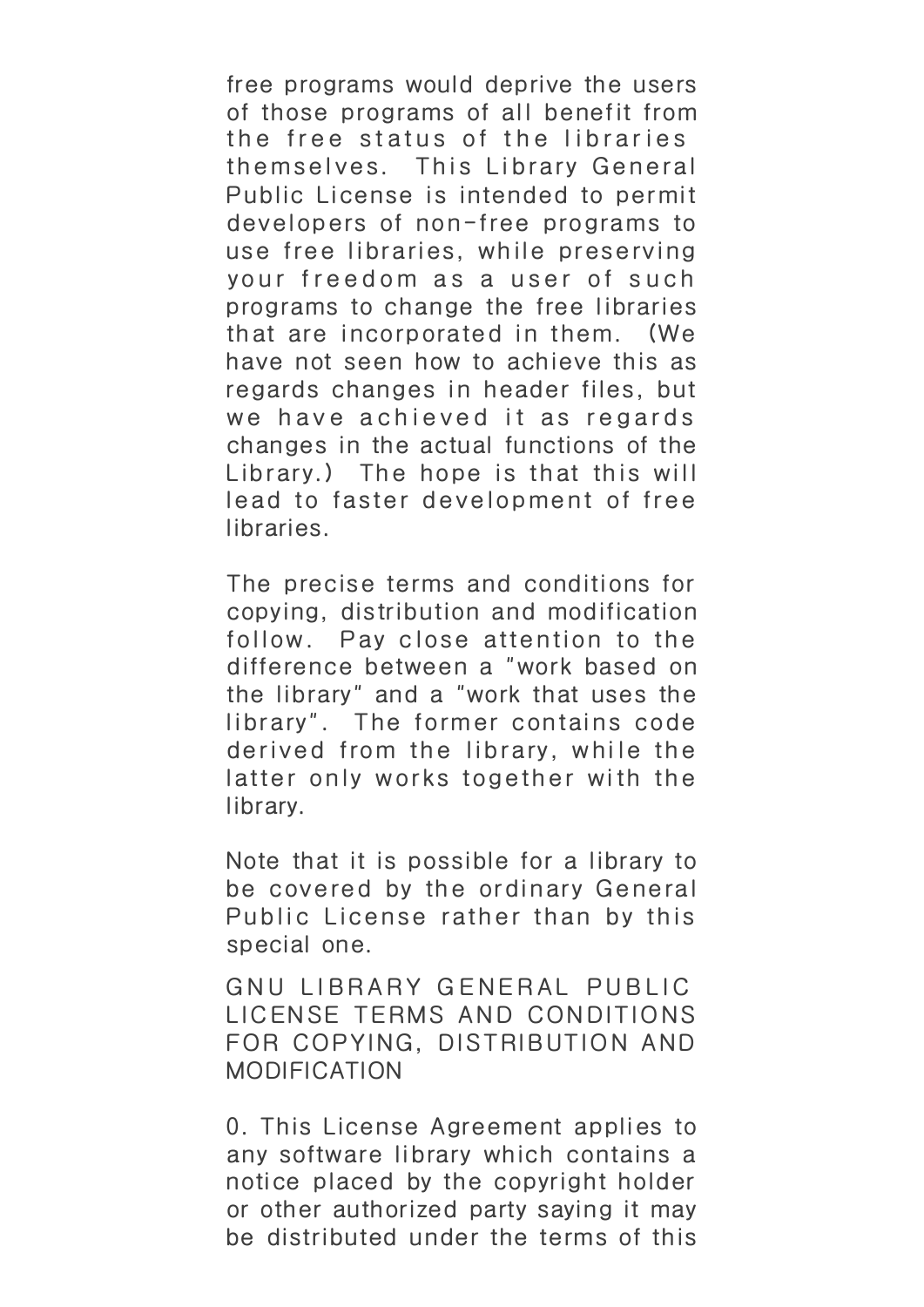Library General Public License (also called "this License"). Each licensee is addressed as "you".

A "library" means a collection of software functions and/or data prepared so as to be conveniently linked with application programs (which use some of those functions and data) to form executables.

The "Library", below, refers to any such software library or work which has been distributed under these terms. A "work based on the Library" means either the Library or any derivative work under copyright law: that is to say, a work containing the Library or a portion of it, either verbatim or with modifications and/or translated straightforwardly into another language. (Hereinafter, translation is included without limitation in the term "modification".)

"Source code" for a work means the preferred form of the work for making modifications to it. For a library, complete source code means all the source code for all modules it contains, plus any associated interface definition files, plus the scripts used to control compilation and installation of the library.

Activities other than copying, distribution and modification are not covered by this License; they are outside its scope. The act of running a program using the Library is not restricted, and output from such a program is covered only if its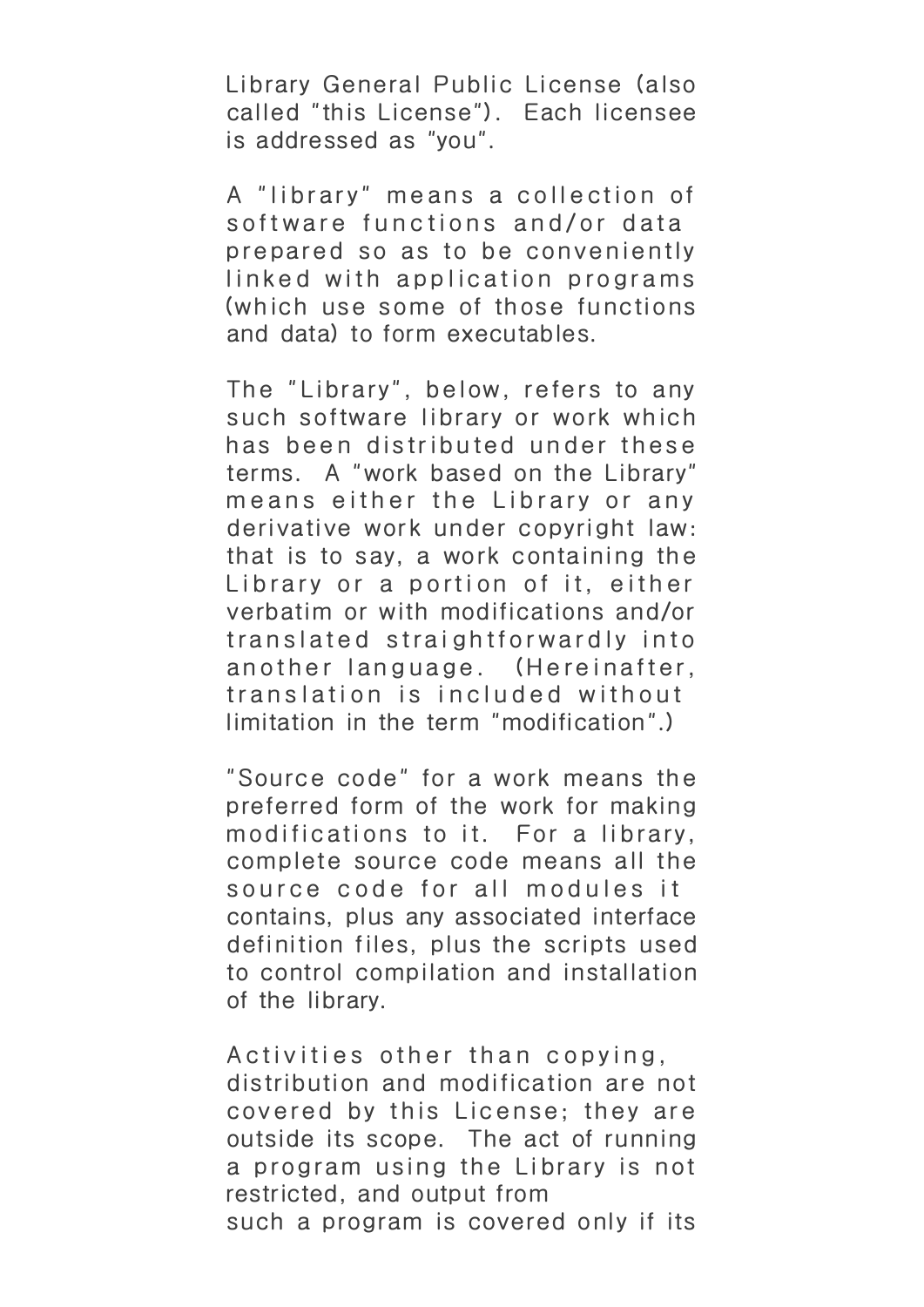contents constitute a work based on the Library (independent of the use of the Library in a tool for writing it). Whether that is true depends on what the Library does and what the program that uses the Library does.

1. You may copy and distribute verbatim copies of the Library's complete source code as you receive it, in any medium, provided that you conspicuously and appropriately publish on each copy an appropriate copyright notice and disclaimer of warranty; keep intact all the notices that refer to this License and to the absence of any warranty; and distribute a copy of this License along with the Library.

You may charge a fee for the physical act of transferring a copy, and you may at your option offer warranty protection in exchange for a fee.

2. You may modify your copy or copies of the Library or any portion of it, thus forming a work based on the Library, and copy and distribute such modifications or work under the terms of Section 1 above, provided that you also meet all of these conditions:

a) The modified work must itself be a software library.

b) You must cause the files modified to carry prominent notices stating that you changed the files and the date of any change.

c) You must cause the whole of the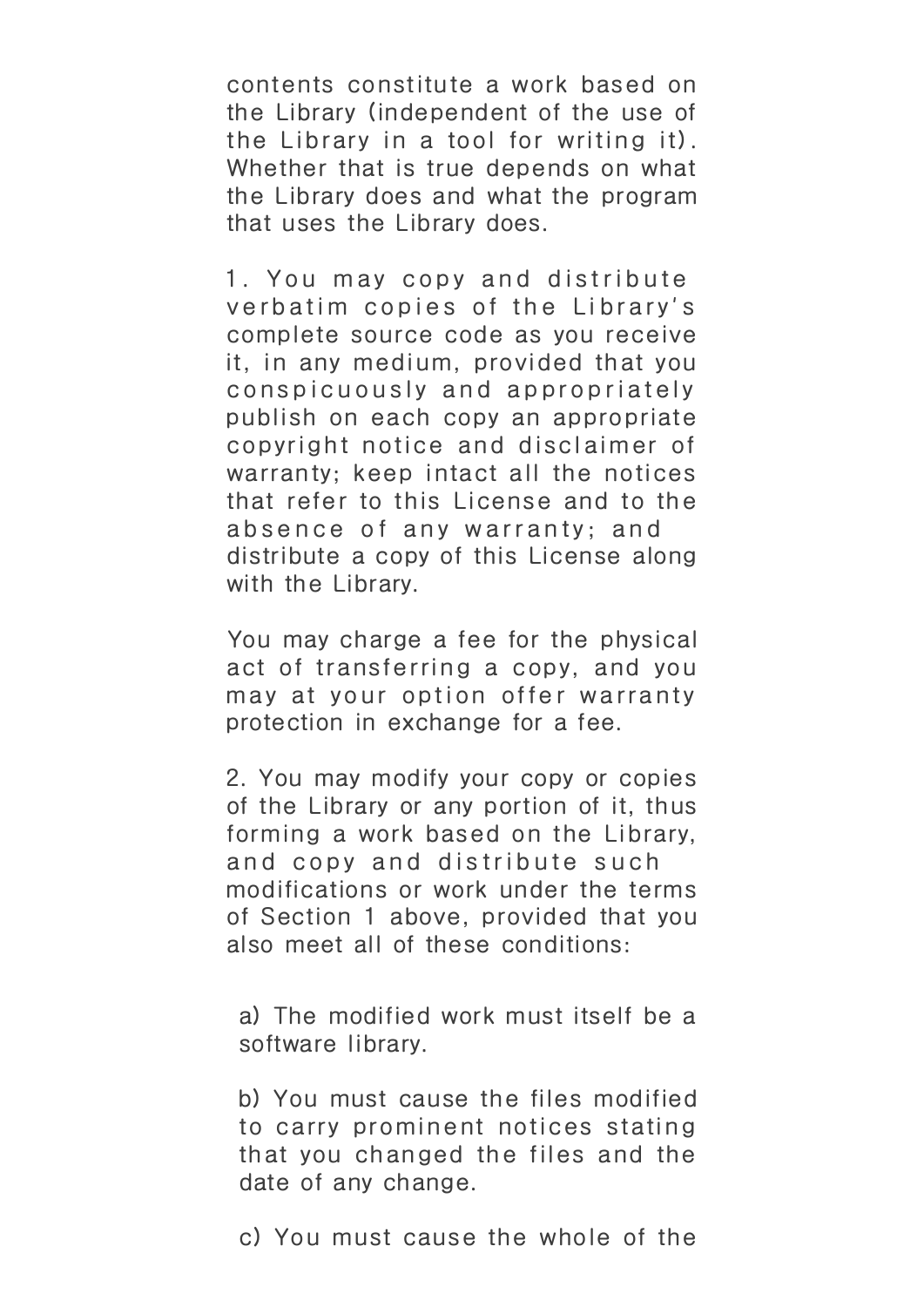work to be licensed at no charge to all third parties under the terms of this License.

d) If a facility in the modified Library refers to a function or a table of data to be supplied by an application program that uses the facility, other than as an argument passed when the facility is invoked, then you must make a good faith effort to ensure that, in the event an application does not supply such function or table, the facility still operates, and performs whatever part of its purpose remains meaningful.

(For example, a function in a library to compute square roots has a purpose that is entirely well-defined independent of the application. Therefore, Subsection 2d requires that any application-supplied function or table used by this function must be optional: if the application does not supply it, the square root function must still compute square roots.)

These requirements apply to the modified work as a whole. If identifiable sections of that work are not derived from the Library, and can be reasonably considered independent and separate works in themselves, then this License, and its terms, do not apply to those sections when you distribute them as separate works. But when you distribute the same sections as part of a whole which is a work based on the Library, the distribution of the whole must be on the terms of this License, whose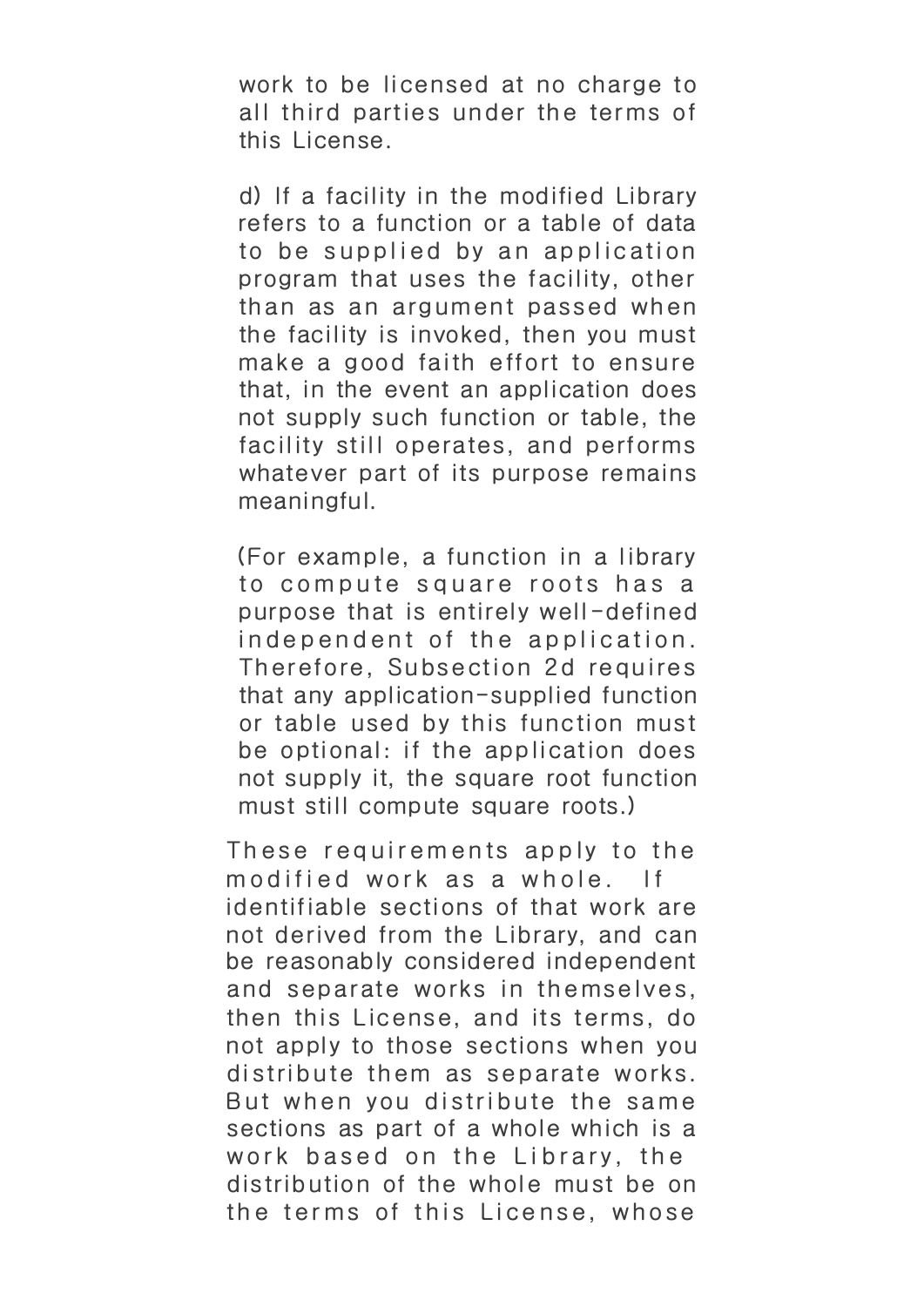permissions for other licensees extend to the entire whole, and thus to each and every part regardless of who wrote it.

Thus, it is not the intent of this section to claim rights or contest your rights to work written entirely by you; rather, the intent is to exercise the right to control the distribution of derivative or collective works based on the Library.

In addition, mere aggregation of another work not based on the Library with the Library (or with a work based on the Library) on a volume of a storage or distribution medium does not bring the other work under the scope of this License.

3. You may opt to apply the terms of the ordinary GNU General Public License instead of this License to a given copy of the Library. To do this, you must alter all the notices that refer to this License, so that they refer to the ordinary GNU General Public License, version 2, instead of to this License. (If a newer version than version 2 of the ordinary GNU General Public License has appeared, then you can specify that version instead if you wish.) Do not make any other change in these notices.

Once this change is made in a given copy, it is irreversible for that copy, so the ordinary GNU General Public License applies to all subsequent copies and derivative works made from that copy.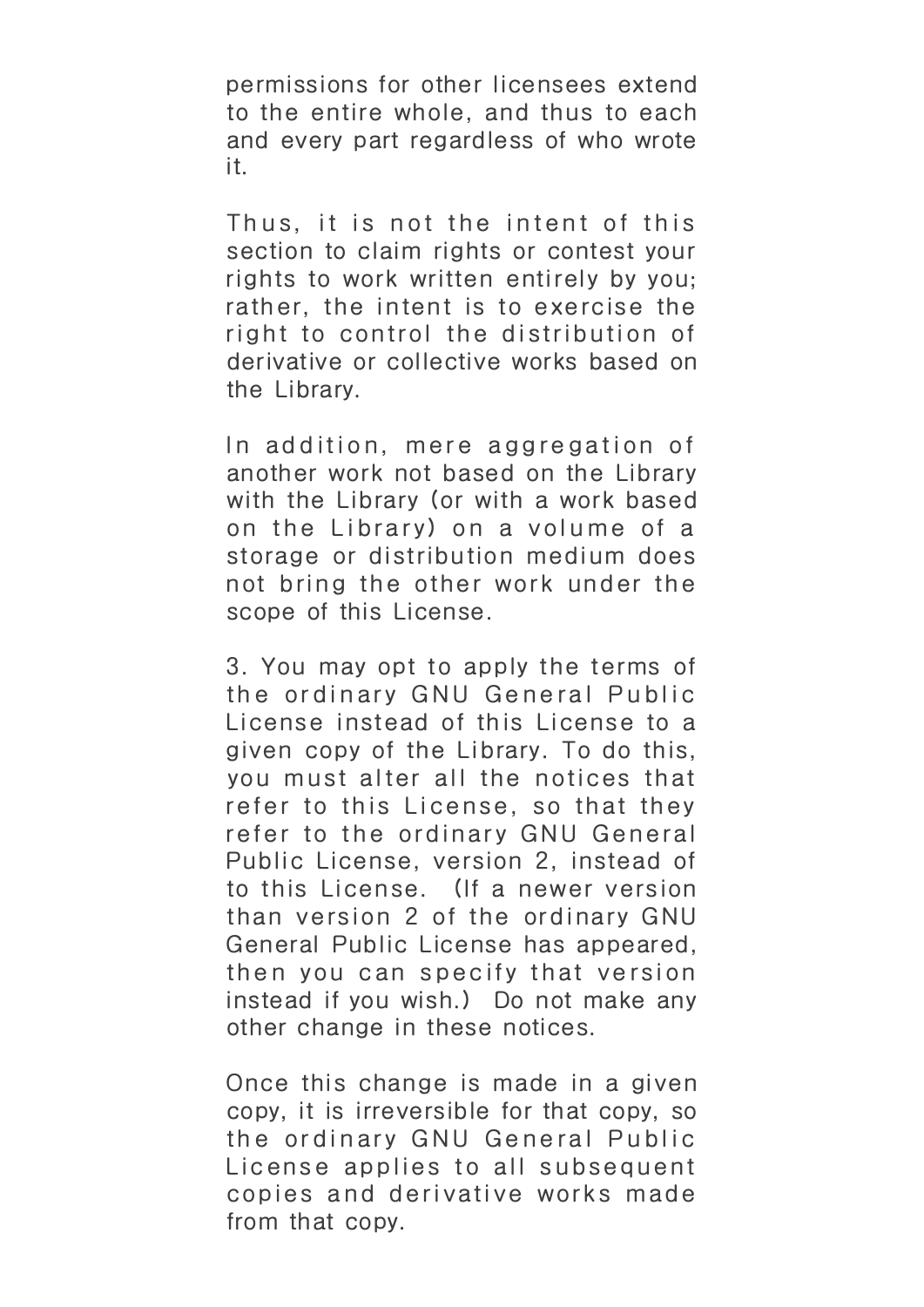This option is useful when you wish to copy part of the code of the Library into a program that is not a library.

4. You may copy and distribute the Library (or a portion or derivative of it, under Section 2) in object code or executable form under the terms of Sections 1 and 2 above provided that you accompany it with the complete corresponding machine-readable source code, which must be distributed under the terms of Sections 1 and 2 above on a medium customarily used for software interchange.

If distribution of object code is made by offering access to copy from a designated place, then offering equivalent access to copy the source code from the same place satisfies the requirement to distribute the source code, even though third parties are not compelled to copy the source along with the object code.

5. A program that contains no derivative of any portion of the Library, but is designed to work with the Library by being compiled or linked with it, is called a "work that uses the Library". Such a work, in isolation, is not a derivative work of the Library, and therefore falls outside the scope of this License.

However, linking a "work that uses the Library" with the Library creates an executable that is a derivative of the Library (because it contains portions of the Library), rather than a "work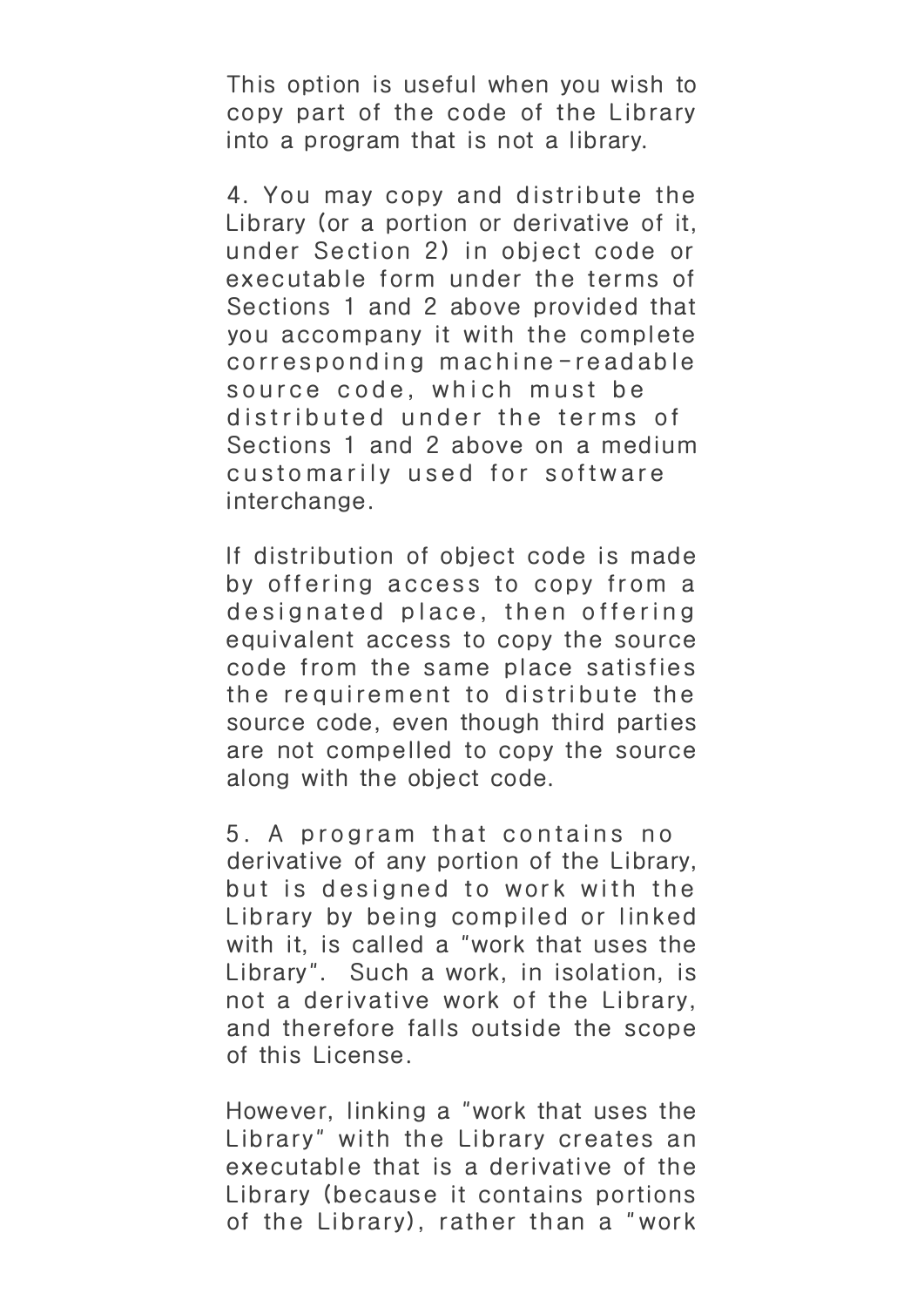that uses the library". The executable is therefore covered by this License. Section 6 states terms for distribution of such executables.

When a "work that uses the Library" uses material from a header file that is part of the Library, the object code for the work may be a derivative work of the Library even though the source code is not. Whether this is true is especially significant if the work can be linked without the Library, or if the work is itself a library. The threshold for this to be true is not recisely defined by law.

If such an object file uses only numerical parameters, data structure layouts and accessors, and small macros and small inline functions (ten lines or less in length), then the use of the object file is unrestricted, regardless of whether it is legally a derivative work. (Executables containing this object code plus portions of the Library will still fall under Section 6.)

Otherwise, if the work is a derivative of the Library, you may distribute the object code for the work under the terms of Section 6. Any executables containing that work also fall under Section 6, whether or not they are linked directly with the Library itself.

6. As an exception to the Sections above, you may also compile or link a "work that uses the Library" with the Library to produce a work containing portions of the Library, and distribute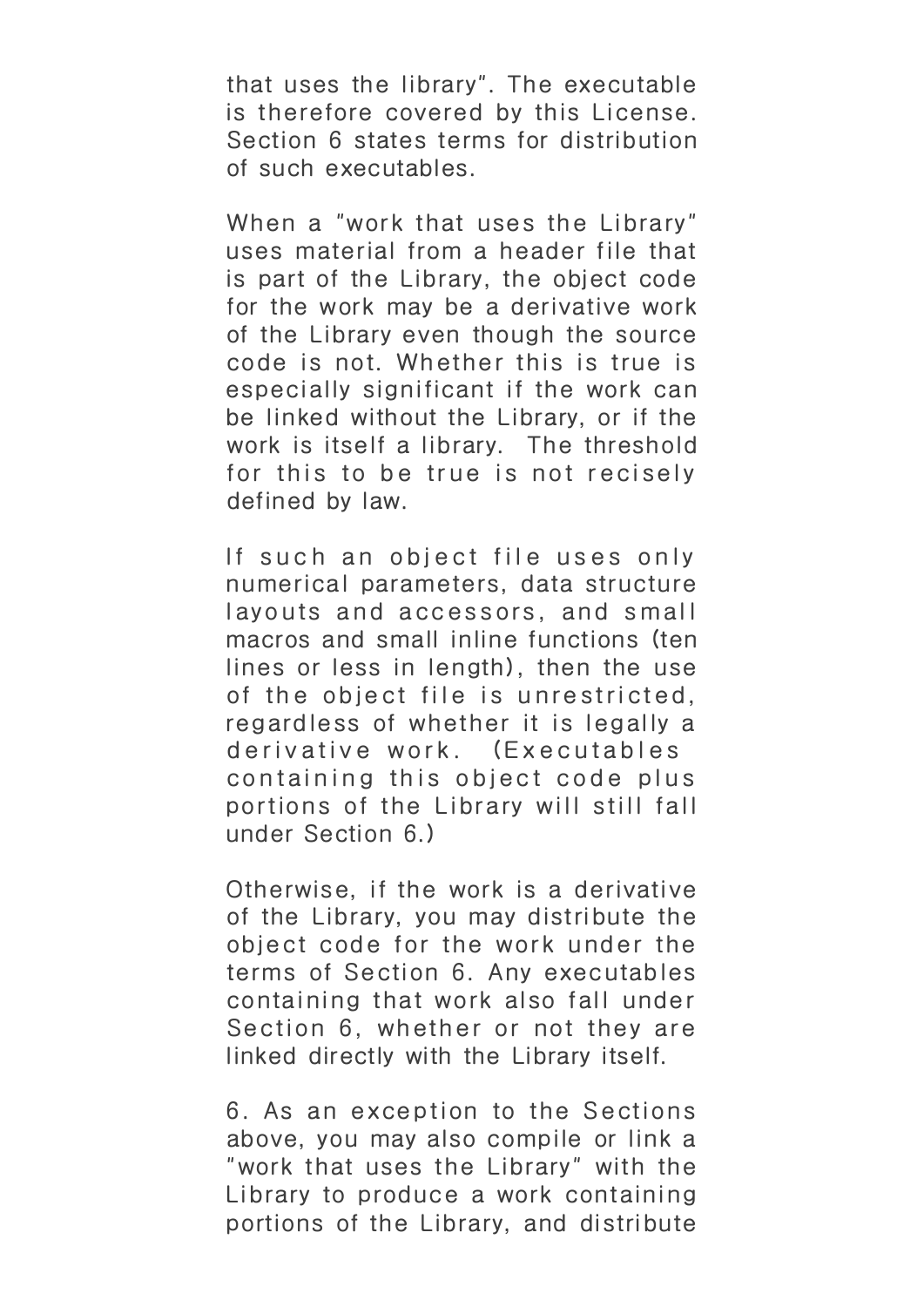that work under terms of your choice, provided that the terms permit modification of the work for the customer's own use and reverse engineering for debugging such modifications.

You must give prominent notice with each copy of the work that the Library is used in it and that the Library and its use are covered by this License. You must supply a copy of this License. If the work during execution displays copyright notices, you must include the copyright notice for the Library among them, as well as a reference directing the user to the copy of this License. Also, you must do one of these things:

a) Accompany the work with the complete corresponding machinereadable source code for the Library including whatever changes were used in the work (which must be distributed under Sections 1 and 2 above); and, if the work is an executable linked with the Library, with the complete machine-readable "work that uses the Library", as object code and/or source code, so that the user can modify the Library and then relink to produce a modified executable containing the modified Library. (It is understood that the user who changes the contents of definitions files in the Library will not necessarily be able to recompile the application to use the modified definitions.)

b) Accompany the work with a written offer, valid for at least three years, to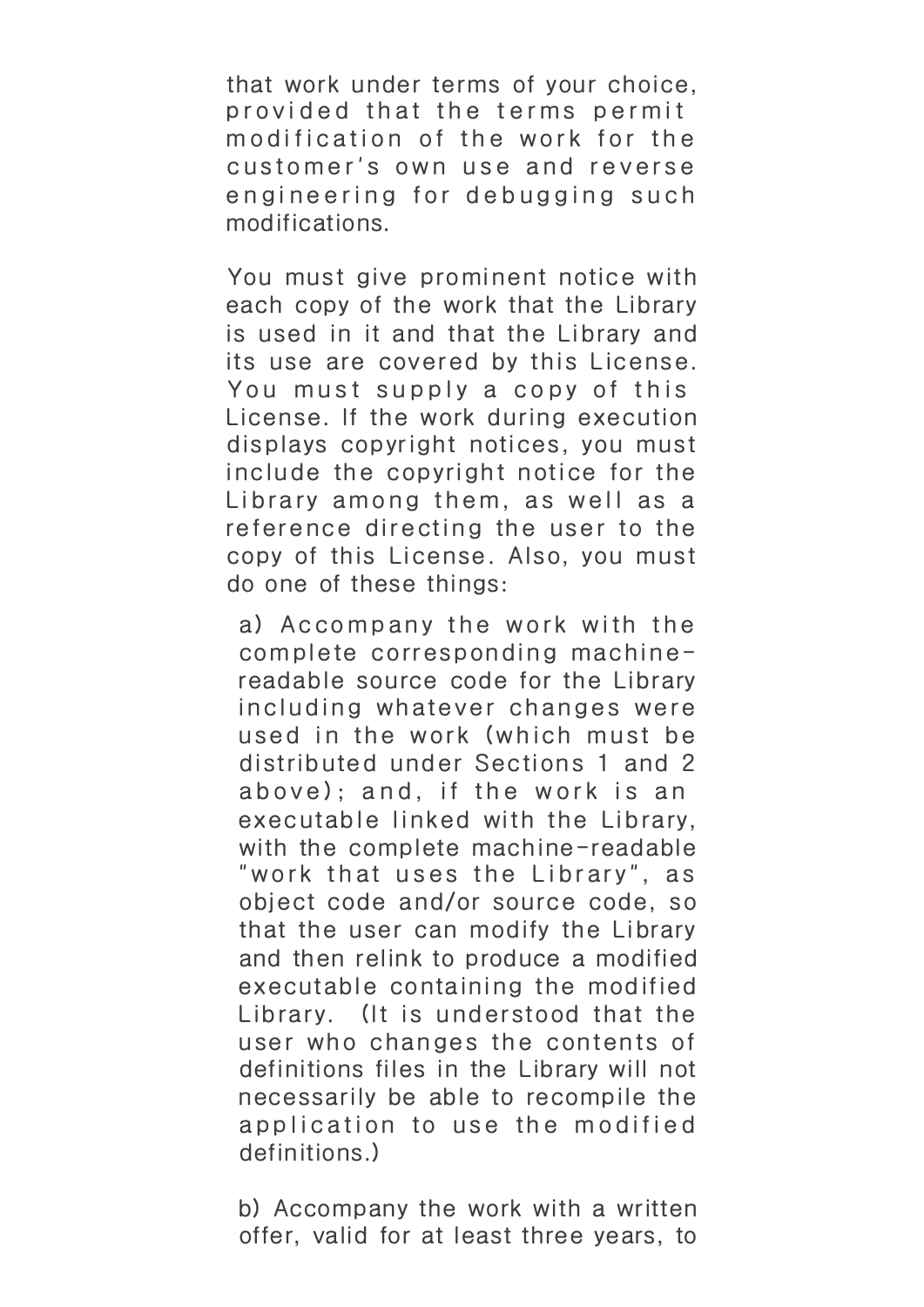give the same user the materials specified in Subsection 6a, above, for a charge no more than the cost of performing this distribution.

c) If distribution of the work is made by offering access to copy from a designated place, offer equivalent access to copy the above specified materials from the same place.

d) Verify that the user has already received a copy of these materials or that you have already sent this user a copy.

For an executable, the required form of the "work that uses the Library" must include any data and utility programs needed for reproducing the executable from it. However, as a special exception, the source code distributed need not include anything that is normally distributed (in either source or binary form) with the major components (compiler, kernel, and so on) of the operating system on which the executable runs, unless that component itself accompanies the executable.

It may happen that this requirement contradicts the license restrictions of other proprietary libraries that do not norma lly accompany the operating system. Such a contradiction means you cannot use both them and the Library together in an executable that you distribute.

7. You may place library facilities that are a work based on the Library sideby-side in a single library together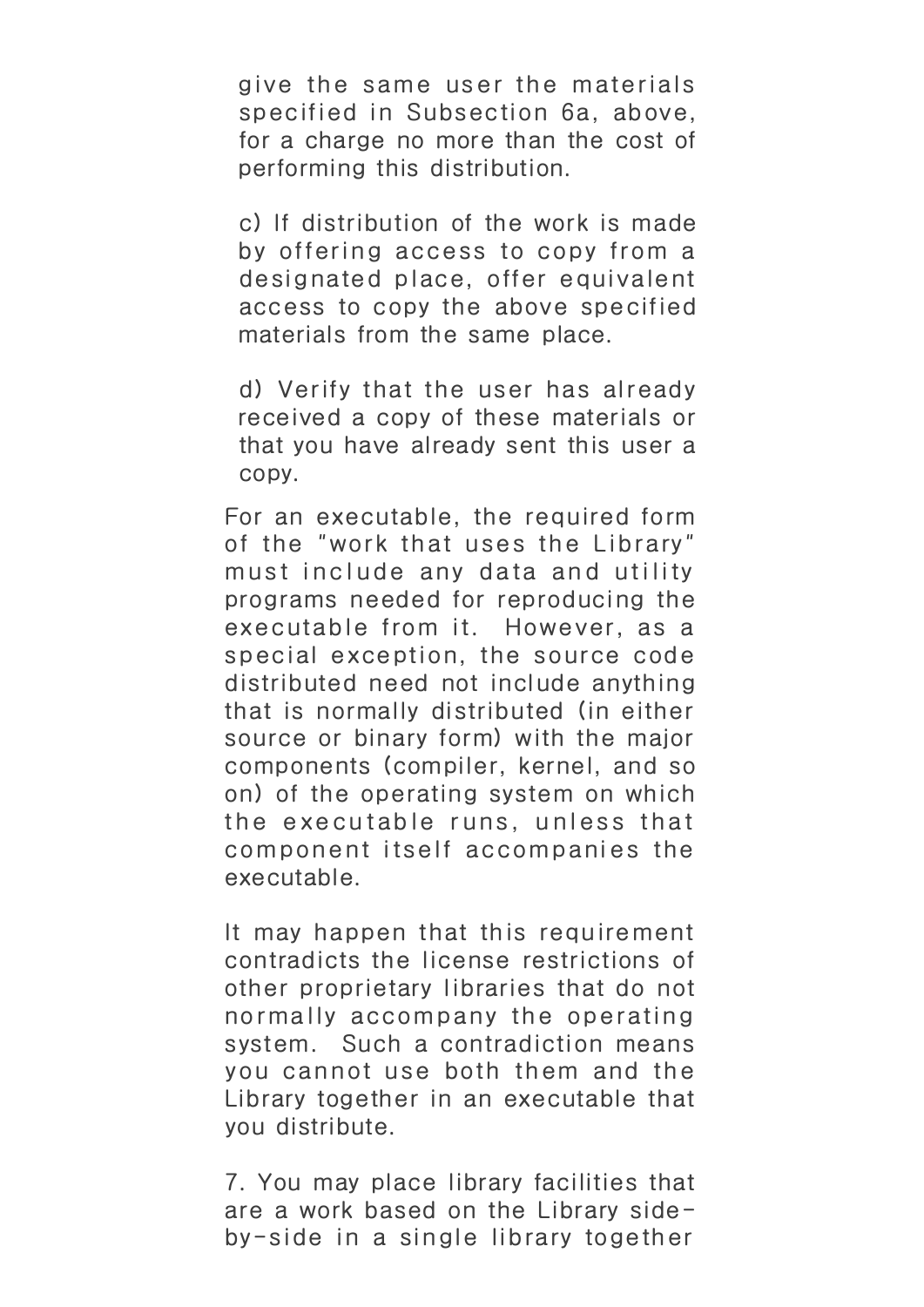with other library facilities not covered by this License, and distribute such a combined library, provided that the separate distribution of the work based on the Library and of the other library facilities is otherwise permitted, and provided that you do these two things:

a) Accompany the combined library with a copy of the same work based on the Library, uncombined with any other library facilities. This must be distributed under the terms of the Sections above.

b) Give prominent notice with the combined library of the fact that part of it is a work based on the Library, and explaining where to find the accompanying uncombined form of the same work.

8. You may not copy, modify, sublicense, link with, or distribute the Library except as expressly provided under this License. Any attempt otherwise to copy, modify, sublicense, link with, or distribute the Library is void, and will automatically terminate your rights under this License. However, parties who have received copies, or rights, from you under this License will not have their licenses terminated so long as such parties remain in full compliance.

9. You are not required to accept this License, since you have not signed it. However, nothing else grants you permission to modify or distribute the Library or its derivative works. These actions are prohibited by law if you do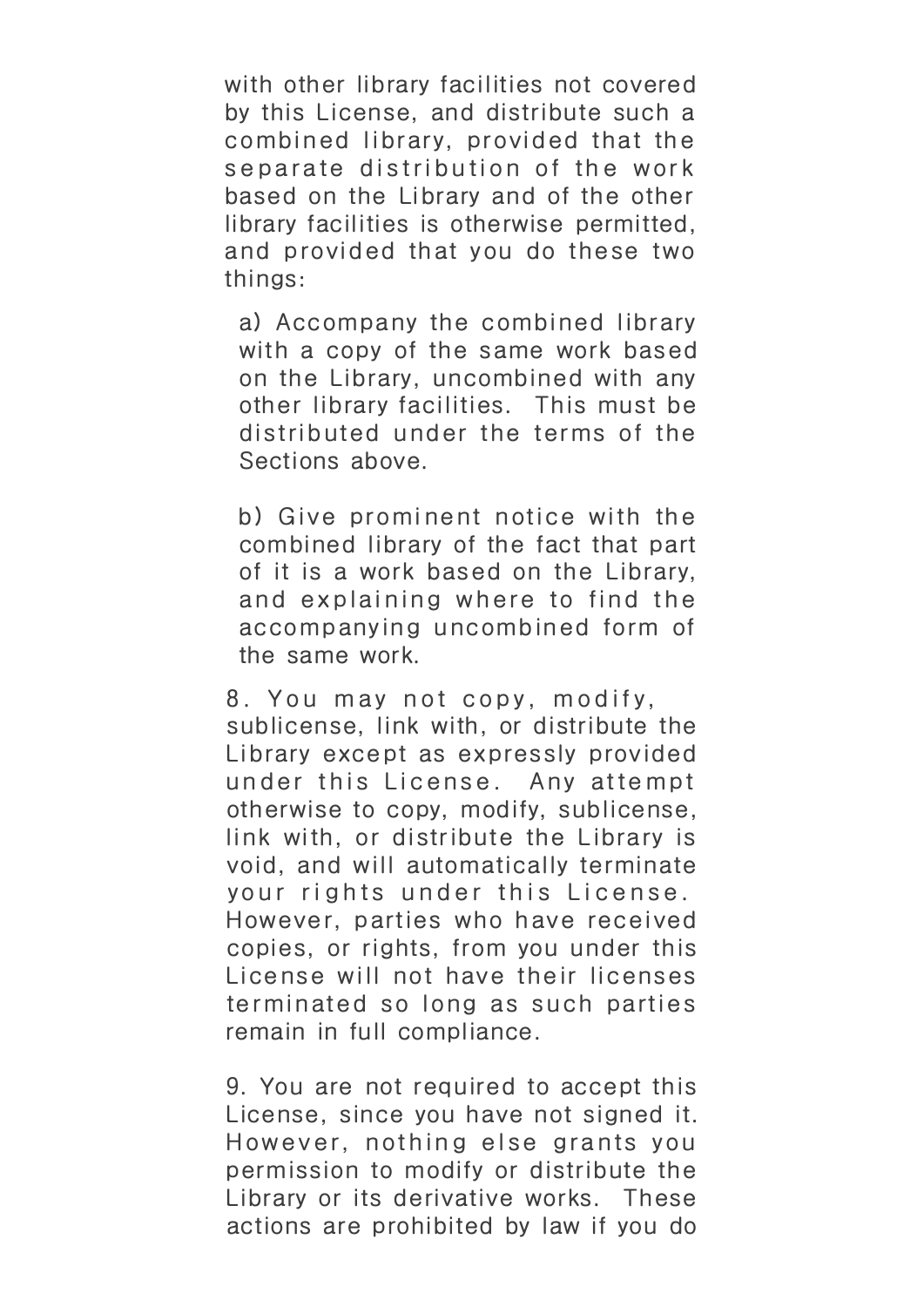not accept this License. Therefore, by modifying or distributing the Library (or any work based on the Library), you indicate your acceptance of this License to do so, and all its terms and conditions for copying, distributing or modifying the Library or works based on it.

10. Each time you redistribute the Library (or any work based on the Library), the recipient automatically receives a license from the original licensor to copy, distribute, link with or modify the Library subject to these terms and conditions. You may not impose any further restrictions on the recipients' exercise of the rights granted herein. You are not responsible for enforcing compliance by third parties to this License.

11. If, as a consequence of a court judgment or allegation of patent infringement or for any other reason (not limited to patent issues), conditions are imposed on you (whether by court order, agreement or otherwise) that contradict the conditions of this License, they do not excuse you from the conditions of this License. If you cannot distribute so as to satisfy simultaneously your obligations under this License and any other pertinent obligations, then as a consequence you may not distribute the Library at all. For example, if a patent license would not permit royalty-free redistribution of the Library by all those who receive copies directly or indirectly through you, then the only way you could satisfy both it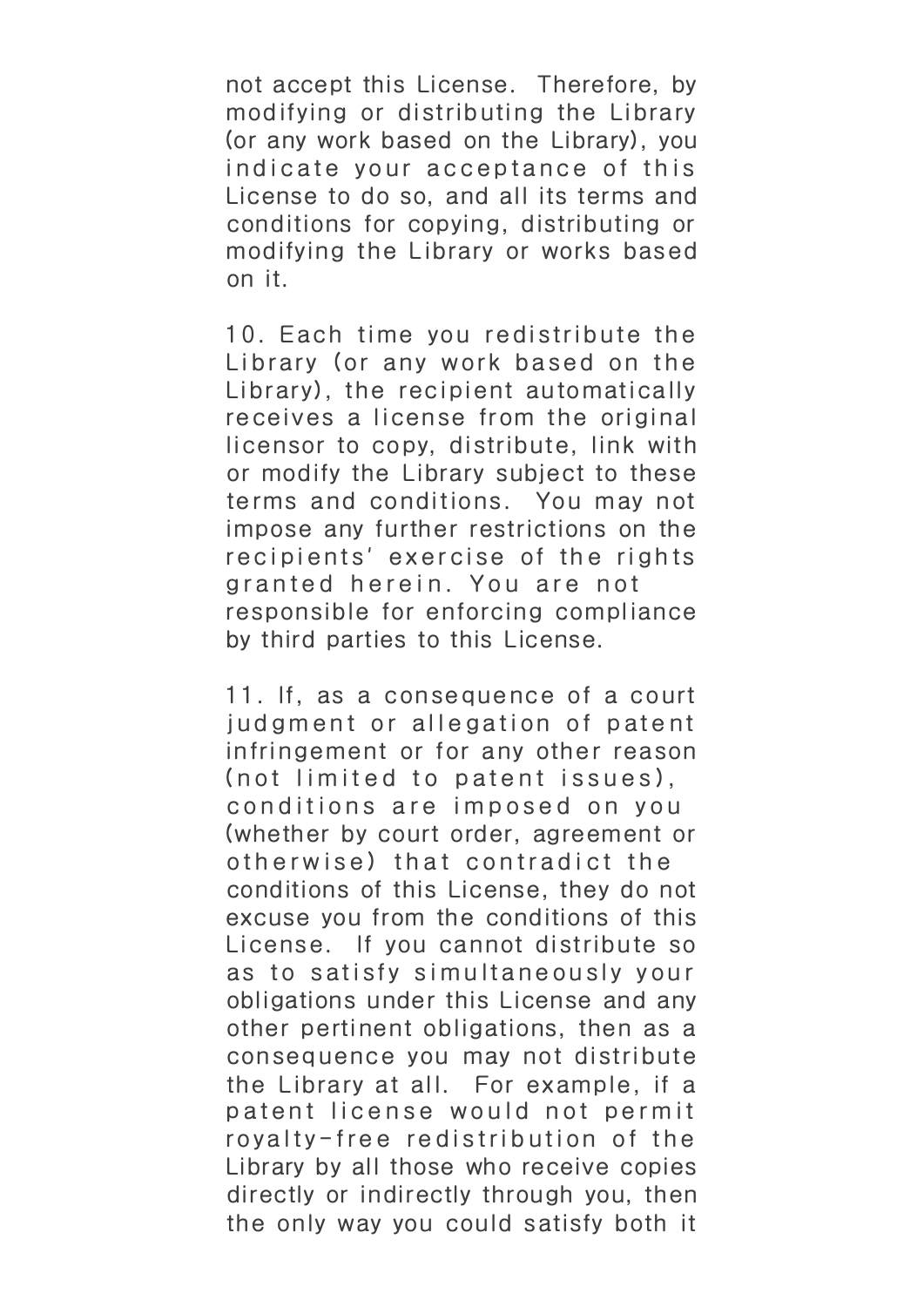and this License would be to refrain entirely from distribution of the Library.

If any portion of this section is held invalid or unenforceable under any particular circumstance, the balance of the section is intended to apply, and the section as a whole is intended to apply in other circumstances.

It is not the purpose of this section to induce you to infringe any patents or other property right claims or to contest validity of any such claims; this section has the sole purpose of protecting the integrity of the free software distribution system which is implemented by public license practices. Many people have made generous contributions to the wide range of software distributed through that system in reliance on consistent application of that system; it is up to the author/donor to decide if he or she is willing to distribute software through any other system and a licensee cannot impose that choice.

This section is intended to make thoroughly clear what is believed to be a consequence of the rest of this License.

12. If the distribution and/or use of the Library is restricted in certain countries either by patents or by copyrighted interfaces, the original copyright holder who places the Library under this License may add an explicit geographical distribution limitation excluding those countries,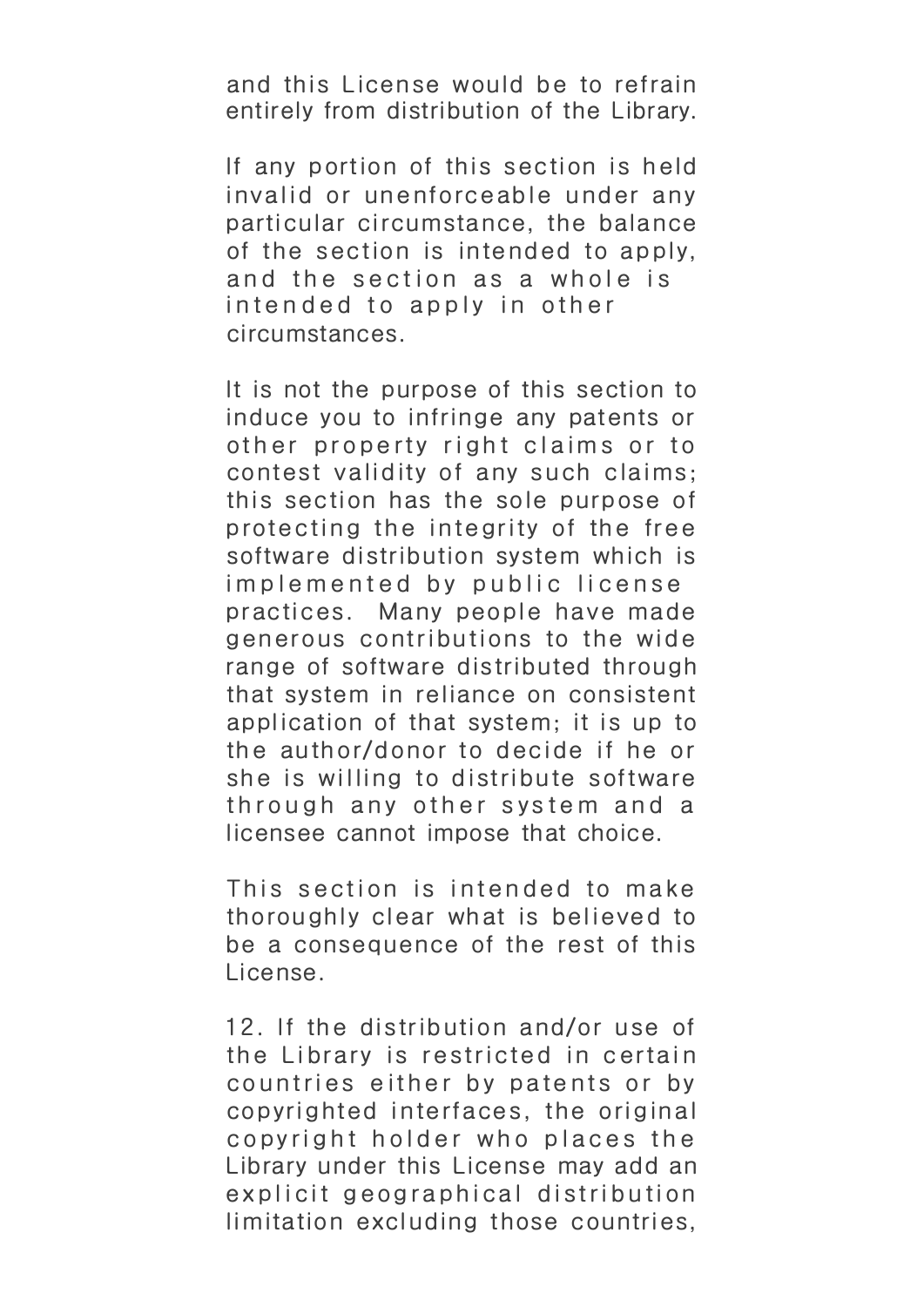so that distribution is permitted only in or among countries not thus excluded. In such case, this License incorporates the limitation as if written in the body of this License.

13. The Free Software Foundation may publish revised and/or new versions of the Library General Public License from time to time. Such new versions will be similar in spirit to the present version, but may differ in detail to address new problems or concerns.

Each version is given a distinguishing version number. If the Library specifies a version number of this License wh ich applies to it and "any later version", you have the option of following the terms and conditions either of that version or of any later version published by the Free Software Foundation. If the Library does not specify a license version number, you may choose any version ever published by the Free Software Foundation.

14. If you wish to incorporate parts of the Library into other free programs whose distribution conditions are incompatible with these, write to the author to ask for permission. For software which is copyrighted by the Free Software Foundation, write to the Free Software Foundation; we sometimes make exceptions for this. Our decision will be guided by the two goals of preserving the free status of all derivatives of our free software and of promoting the sharing and reuse of software generally.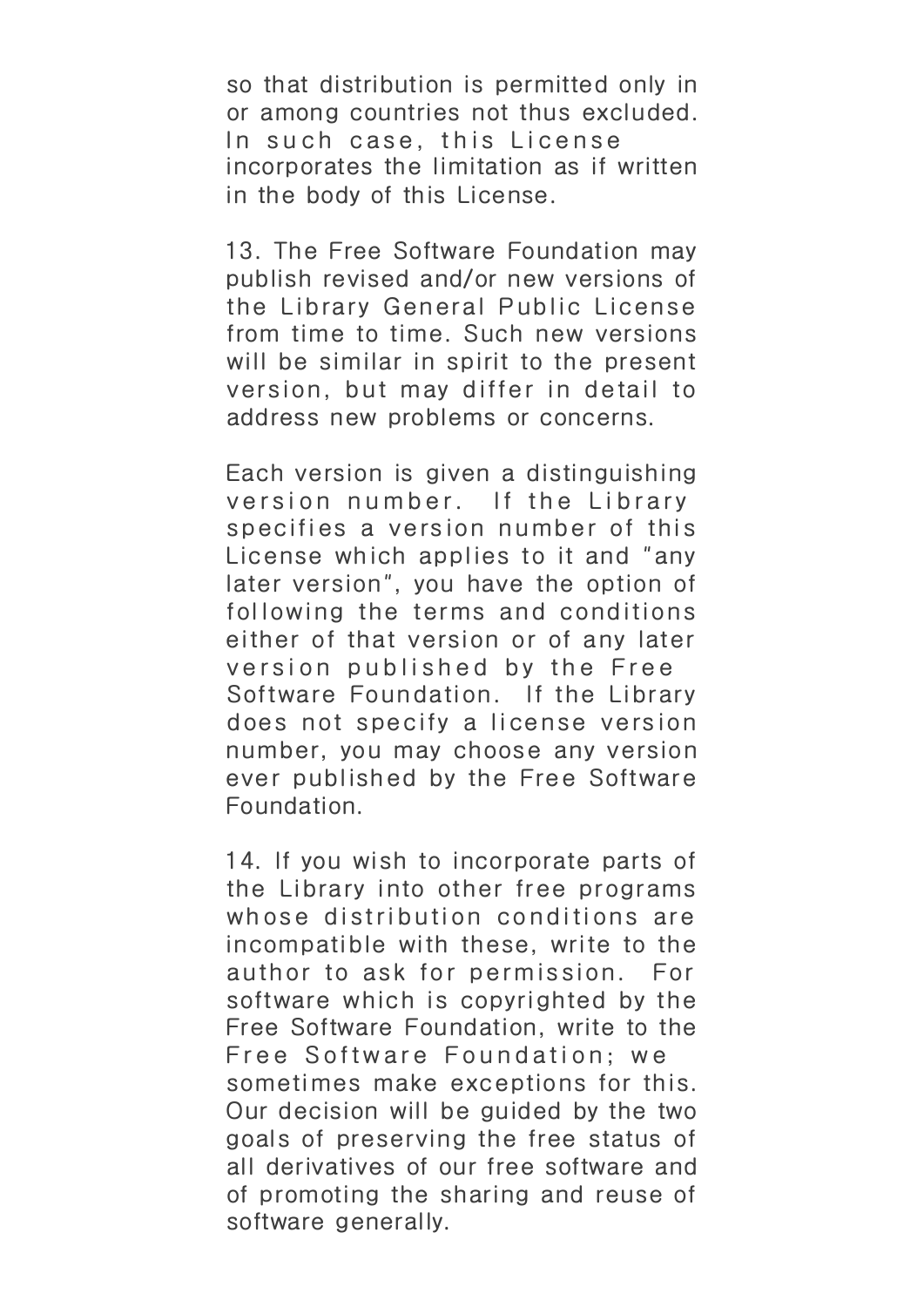15. BECAUSE THE LIBRARY IS LICENSED FREE OF CHARGE, THERE IS NO WARRANTY FOR THE LIBRARY, TO THE EXTENT PERMITTED BY PPLICABLE LAW. EXCEPT WHEN OTHERWISE STATED IN WRITING THE COPYRIGHT HOLDERS AND/OR OTHER PARTIES PROVIDE THE LIBRARY "AS IS" WITHOUT WARRANTY OF ANY KIND, EITHER EXPRESSED OR IMPLIED, INCLUDING, BUT NOT LIMITED TO, THE IMPLIED WARRANTIES OF MERCHANTABILITY AND FITNESS FOR A PARTICULAR PURPOSE. THE ENTIRE RISK AS TO THE QUALITY AND PERFORMANCE OF THE LIBRARY IS WITH YOU. SHOULD THE LIBRARY PROVE DEFECTIVE, YOU ASSUME THE COST OF ALL NECESSARY SERVICING, REPAIR OR CORRECTION.

16. IN NO EVENT UNLESS REQUIRED BY APPLICABLE LAW OR AGREED TO IN WRITING WILL ANY COPYRIGHT HOLDER, OR ANY OTHER PARTY WHO MAY MODIFY AND/OR REDISTRIBUTE THE LIBRARY AS PERMITTED ABOVE, BE LIABLE TO YOU FOR DAMAGES, INCLUDING ANY GENERAL, SPECIAL, INCIDENTAL OR CONSEQUENTIAL DAMAGES ARISING OUT OF THE USE OR INABILITY TO USE THE LIBRARY (INCLUDING BUT NOT LIMITED TO LOSS OF DATA OR DATA BEING RENDERED INACCURATE OR LOSSES SUSTAINED BY YOU OR THIRD PARTIES OR A FAILURE OF THE LIBRARY TO OPERATE WITH ANY OTHER SOFTWARE), EVEN IF SUCH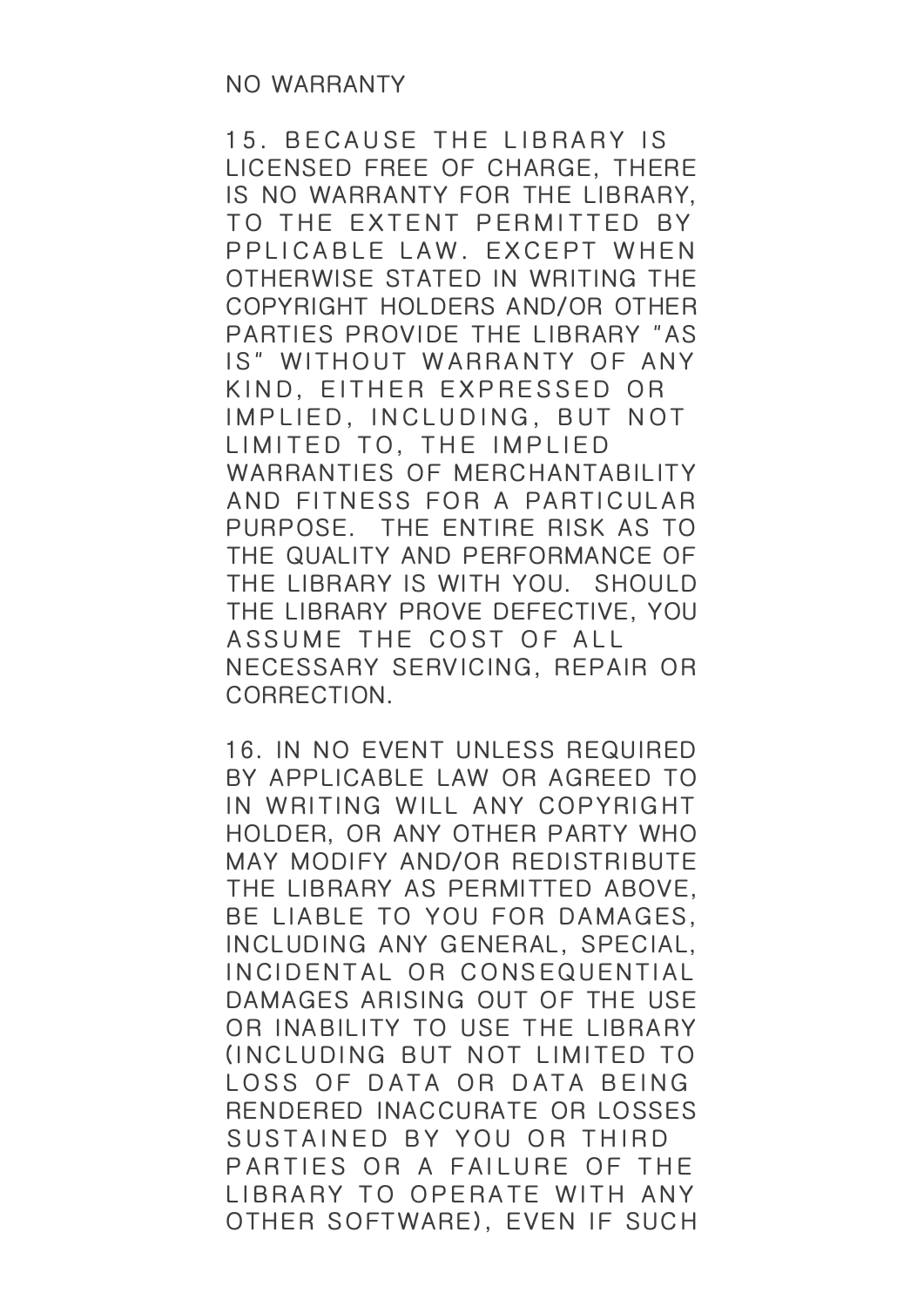HOLDER OR OTHER PARTY HAS BEEN ADVISED OF THE POSSIBILITY OF SUCH DAMAGES.

END OF TERMS AND CONDITIONS

How to Apply These Terms to Your New Libraries

If you develop a new library, and you want it to be of the greatest possible use to the public, we recommend making it free software that everyone can redistribute and change. You can do so by permitting redistribution under these terms (or, alternatively, under the terms of the ordinary General Public License).

To apply these terms, attach the following notices to the library. It is safest to attach them to the start of each source file to most effectively convey the exclusion of warranty; and each file should have at least the "copyright" line and a pointer to where the full notice is found.

<one line to give the library's name and a brief idea of what it does.> Copyright (C) <year> <name of author >

This library is free software; you can redistribute it and/or modify it under the terms of the GNU Library General Public License as published by the Free Software Foundation; either version 2 of the License, or (at your option) any later version.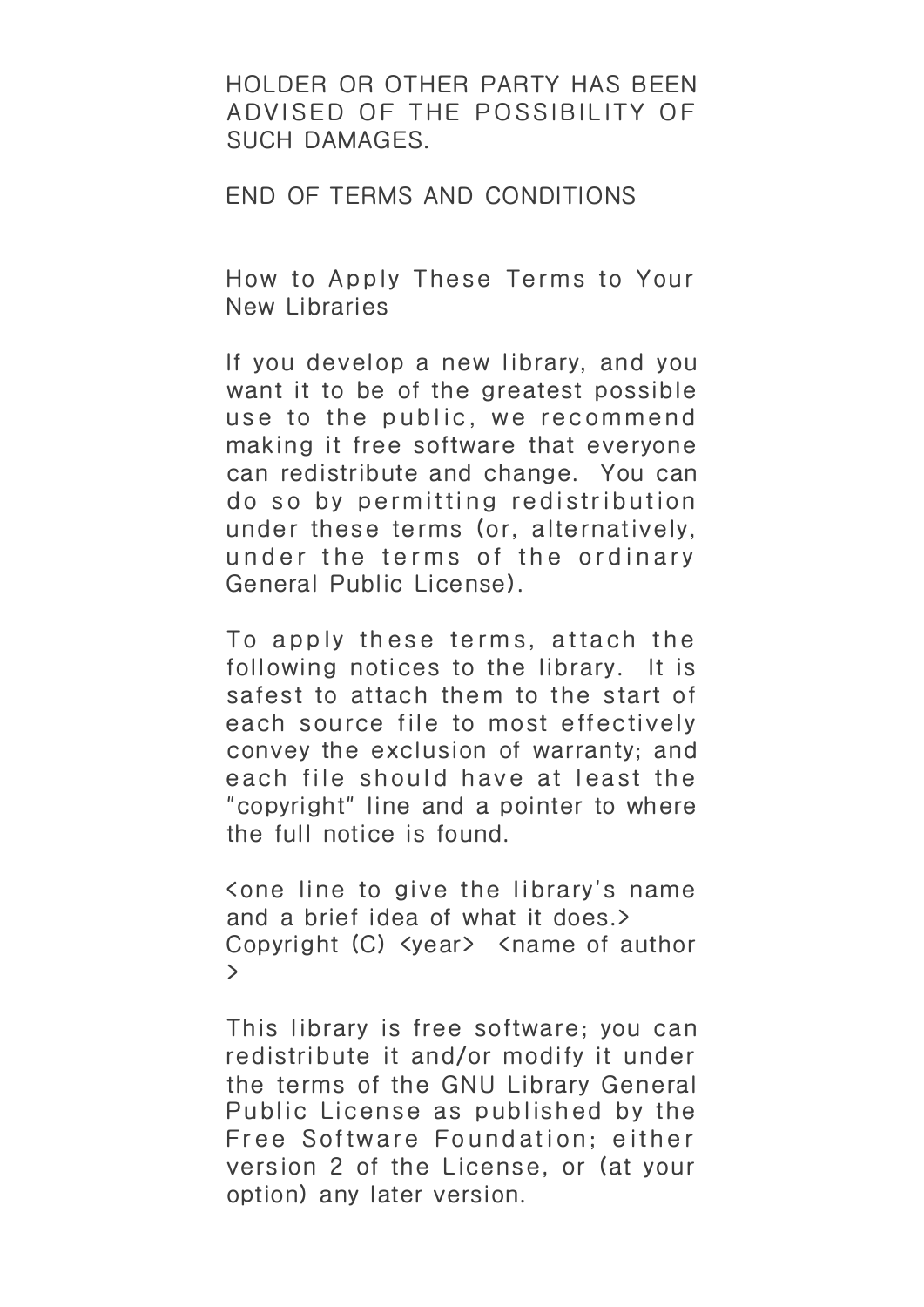This library is distributed in the hope that it will be useful, but WITHOUT ANY WARRANTY; without even the implied warranty of MERCHANTABILITY or FITNESS FOR A PARTICULAR PURPOSE. See the GNU Library General Public License for more details.

You should have received a copy of the GNU Library General Public License along with this library; if not, write to the Free Foundation, Inc., 59 Temple Place, Suite 330, Boston, MA 02111-1307 USA

Also add information on how to contact you by electronic and paper mail.

You should also get your employer (if you work as a programmer) or your school, if any, to sign a "copyright disc laimer" for the library, if necessary. Here is a sample; alter the names:

Yoyodyne, Inc., hereby disclaims all copyright interest in the library "Frob" (a library for tweaking knobs) written by James Random Hacker.

<signature of Ty Coon>, 1 April 1990 Ty Coon, President of Vice

That's all there is to it!

Copyright (C) 2006 Apple Computer, Inc.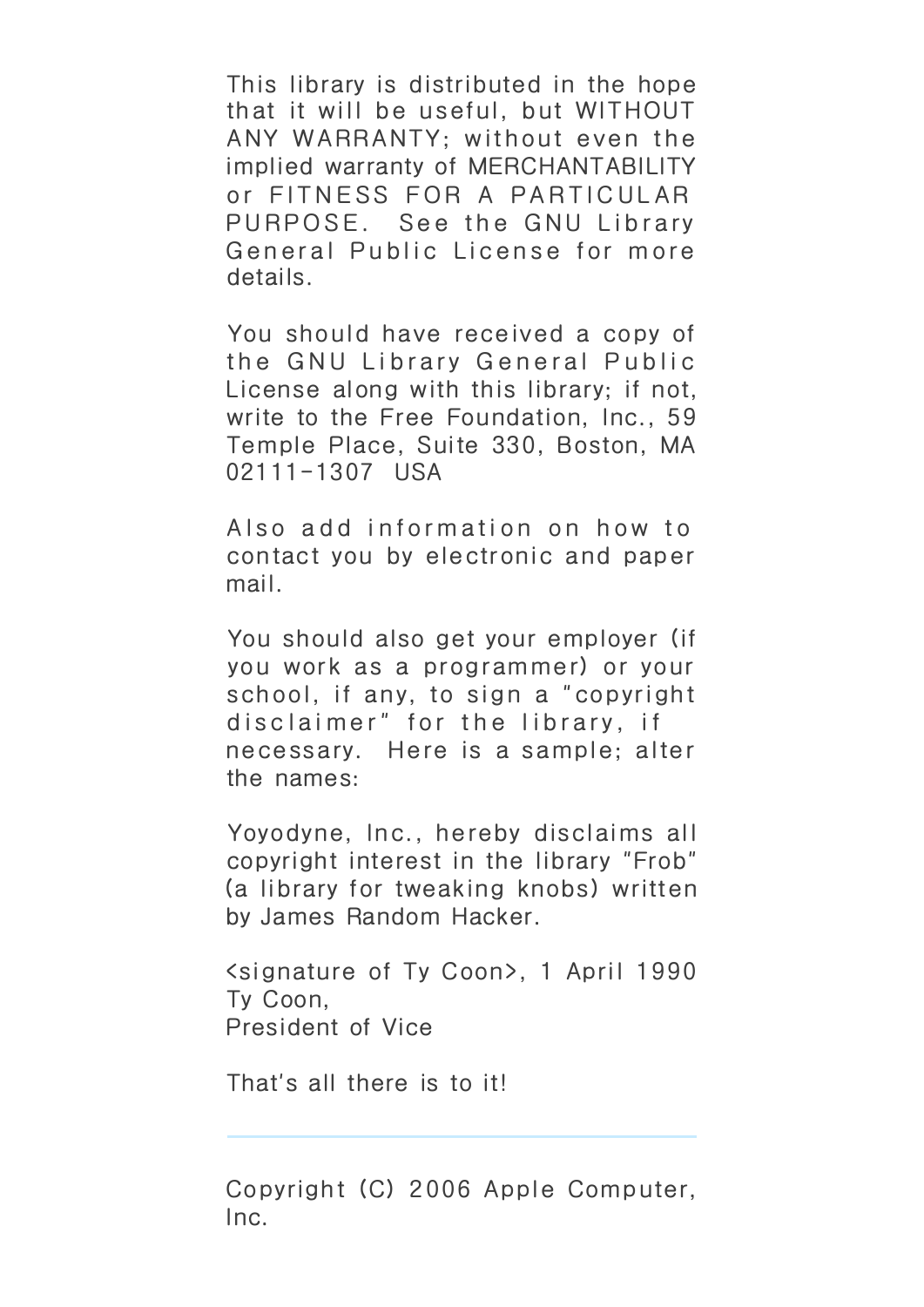Copyright (c) 2010 ACCESS CO., LTD. All rights reserved.

Portions are Copyright (C) 2001-6 mozilla.org

Other contributors: Stuart Parmenter <stuart@mozilla.com>

Copyright (C) 2007-2009 Torch Mobile, Inc.

This library is free software; you can redistribute it and/or modify it under the terms of the GNU Lesser General Public License as published by the Free Software Foundation; either version 2.1 of the License, or (at your option) any later version.

This library is distributed in the hope that it will be useful, but WITHOUT ANY WARRANTY; without even the implied warranty of MERCHANTABILITY or FITNESS FOR A PARTICULAR PURPOSE. See the GNU Lesser General Public License for more details.

You should have received a copy of the GNU Lesser General Public License along with this library; if not, write to the Free Software Foundation, Inc., 51 Franklin Street, Fifth Floor, Boston, MA 02110-1301 USA

Alternatively, the contents of this file may be used under the terms of either the Mozilla Public License Version 1. 1, found at http://www.mozilla.org/ MPL/ (the "MPL") or the GNU General Public License Version 2.0, found at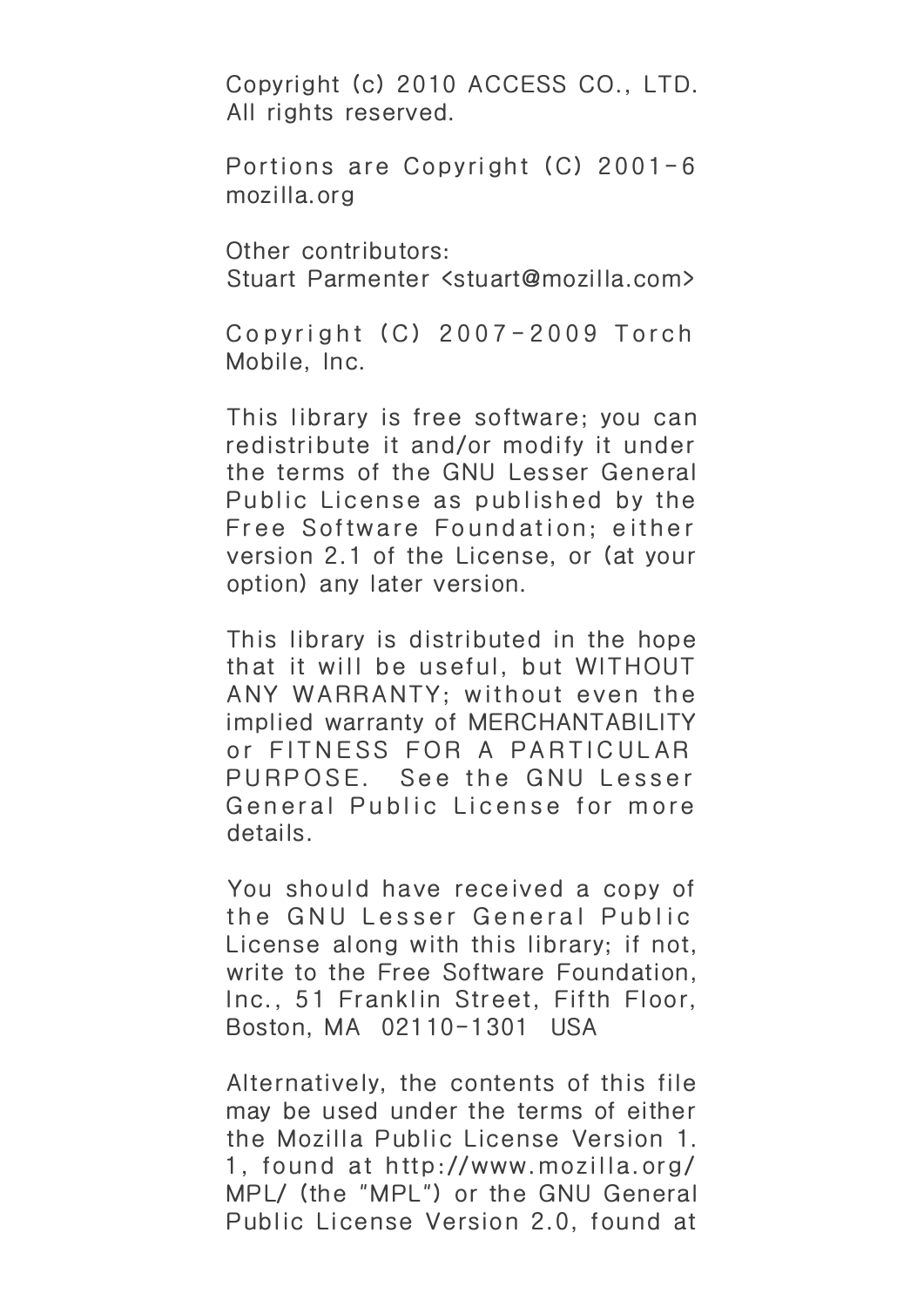http://www.fsf.org/copyleft/gpl.html (the "GPL"), in which case the provisions of the MPL or the GPL are applicable instead of those above. If you wish to allow use of your version of this file only under the terms of one of those two licenses (the MPL or the GPL) and not to allow others to use your version of this file under the LGPL, indicate your decision by deletingthe provisions above and replace them with the notice and other provisions required by the MPL or the GPL, as the case may be. If you do not delete the provisions above, a recipient may use your version of this file under any of the LGPL, the MPL or the GPL.

GNU LESSER GENERAL PUBLIC LICENSE Version 2.1, February 1999

Copyright (C) 1991, 1999 Free Software Foundation, Inc. 59 Temple Place, Suite 330, Boston, MA 02111- 1307 USA

Everyone is permitted to copy and distribute verbatim copies of this license document, but changing it is not allowed.

[This is the first released version of the Lesser GPL. It also counts as the successor of the GNU Library Public License, version 2, hence the version number 2.1.]

Preamble

The licenses for most software are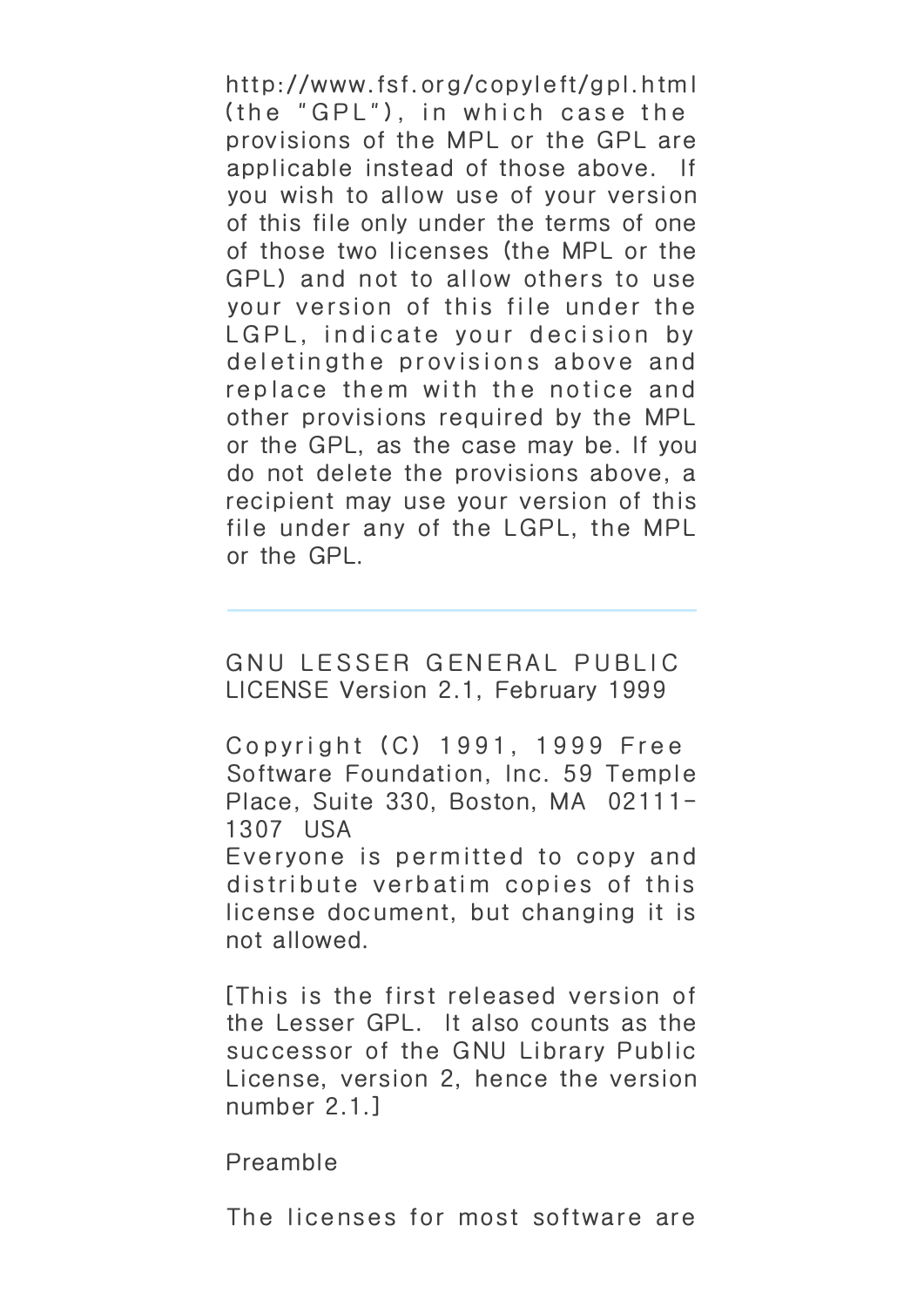designed to take away your freedom to share and change it. By contrast, the GNU General Public Licenses are intended to guarantee your freedom to share and change free software--to make sure the software is free for all its users.

This license, the Lesser General Public License, applies to some specially designated software packages--typically libraries--of the Free Software Foundation and other authors who decide to use it. You can use it too, but we suggest you first think carefully about whether this license or the ordinary General Public License is the better strategy to use in any particular case, based on the explanations below.

When we speak of free software, we are referring to freedom of use, not price. Our General Public Licenses are designed to make sure that you have the freedom to distribute copies of free software (and charge for this service if you wish); that you receive source code or can get it if you want it; that you can change the software and use pieces of it in new free programs; and that you are informed that you can do these things.

To protect your rights, we need to make restrictions that forbid distributors to deny you these rights or to ask you to surrender these rights. These restrictions translate to certain responsibilities for you if you distribute copies of the library or if you modify it.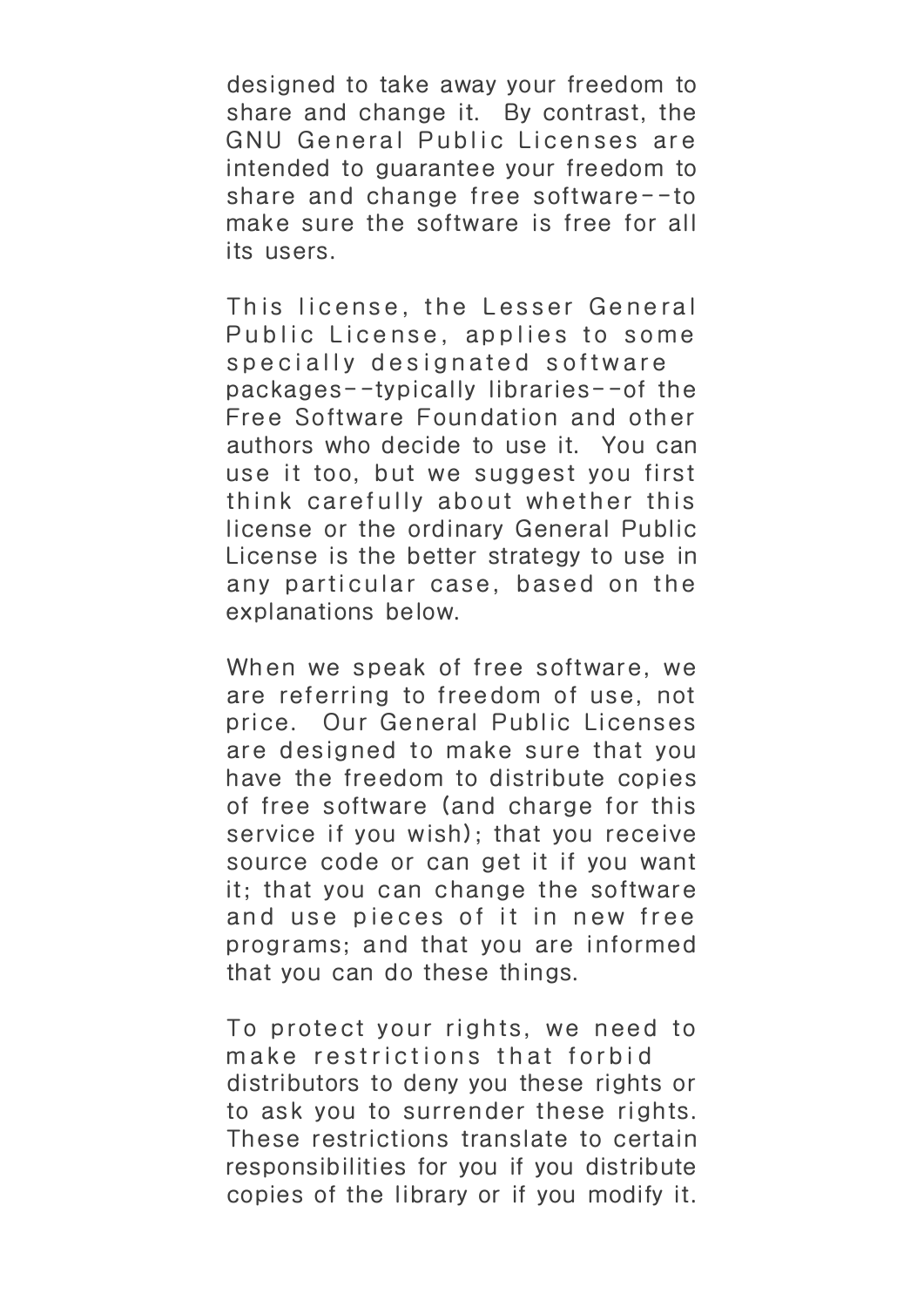For example, if you distribute copies of the library, whether gratis or for a fee, you must give the recipients all the rights that we gave you. You must make sure that they, too, receive or can get the source code. If you link other code with the library, you must provide complete object files to the recipients, so that they can relink them with the library after making changes to the library and recompiling it. And you must show them these terms so they know their rights.

We protect your rights with a two-step method: (1) we copyright the library, and (2) we offer you this license, wh ich gives you legal permission to copy, distribute and/or modify the library.

To protect each distributor, we want to make it very clear that there is no warranty for the free library. Also, if the library is modified by someone else and passed on, the recipients should know that what they have is not the original version, so that the original author's reputation will not be affected by problems that might be introduced by others.

Finally, software patents pose a constant threat to the existence of any free program. We wish to make sure that a company cannot effectively restrict the users of a free program by obtaining a restrictive license from a patent holder. Therefore, we insist that any patent license obtained for a version of the library must be consistent with the full freedom of use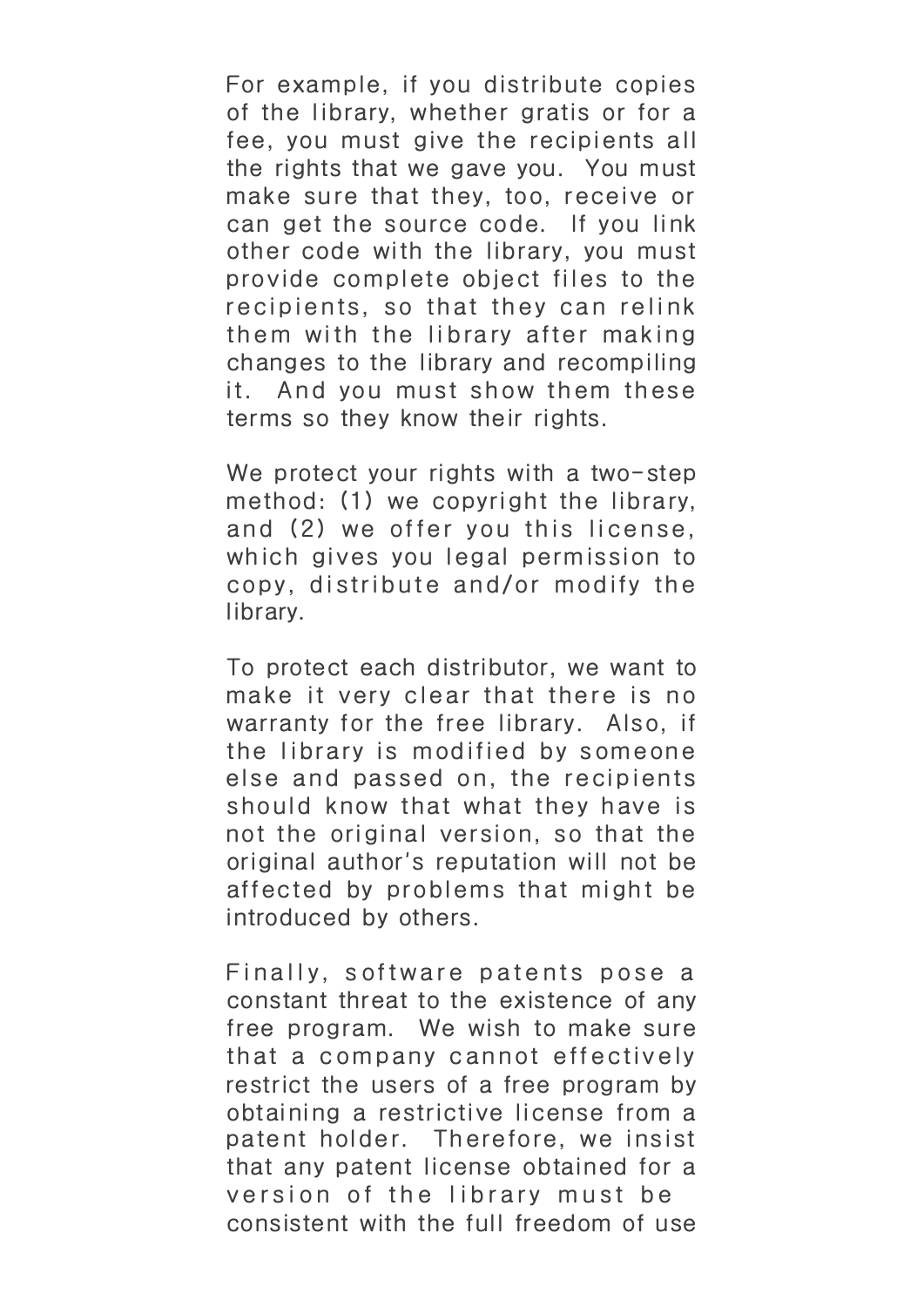specified in this license.

Most GNU software, including some libraries, is covered by the ordinary GNU General Public License. This license, the GNU Lesser General Public License, applies to certain designated libraries, and is quite different from the ordinary General Public License. We use this license for certain libraries in order to permit linking those raries into non-free programs.

When a program is linked with a library, whether statically or using a shared library, the combination of the two is legally speaking a combined work, a derivative of the original library. The ordinary General Public License therefore permits such linking only if the entire combination fits its criteria of freedom. The Lesser General Public License permits more lax criteria for linking other code with the library.

We call this license the "Lesser" General Public License because it does Less to protect the user's freedom than the ordinary General Public License. It also provides other free software developers Less of an advantage over competing non-free programs. These is advantages are the reason we use the ordinary General Public License for many libraries. However, the Lesser license provides advantages in certain special circumstances.

For example, on rare occasions, there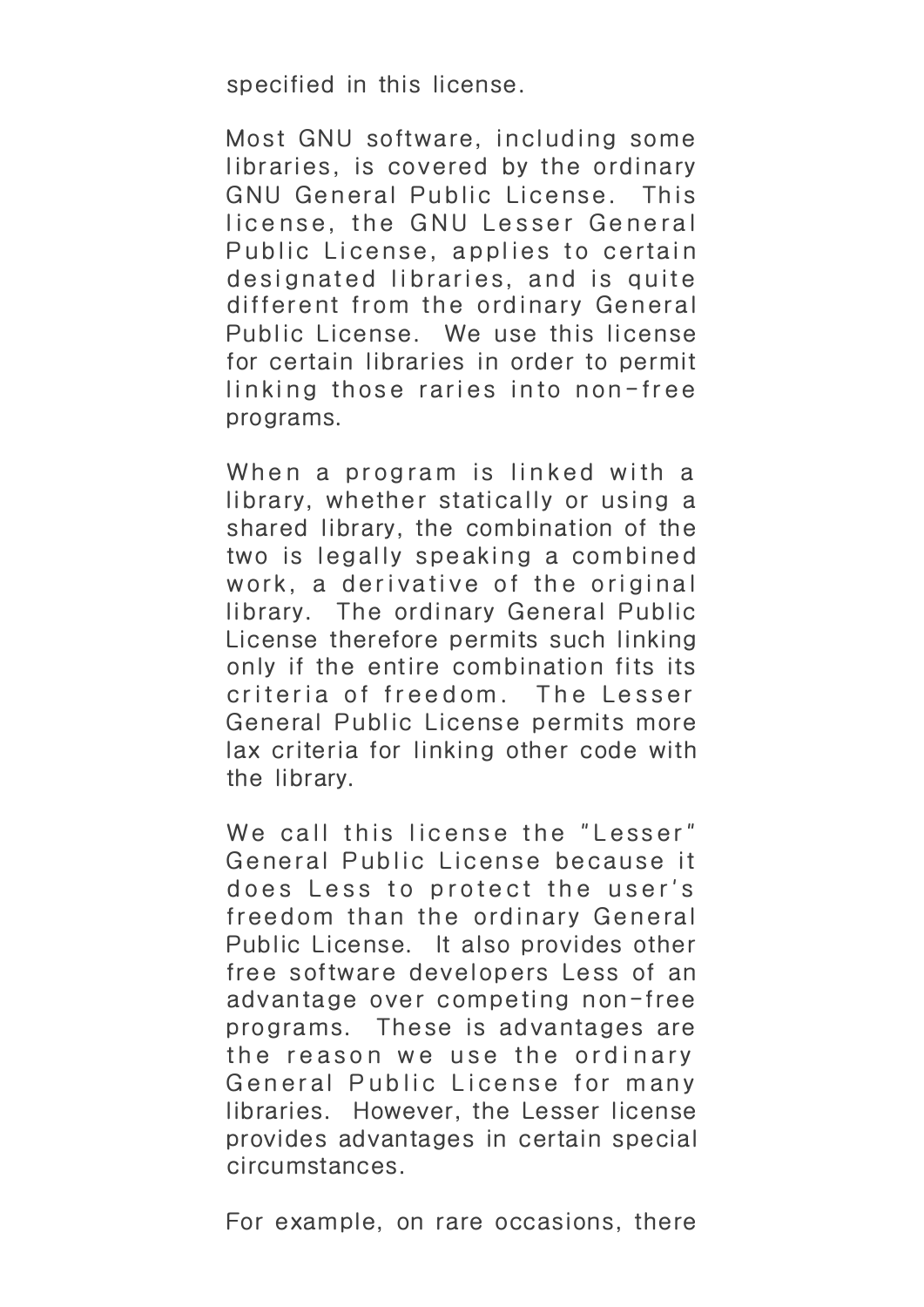may be a special need to encourage the widest possible use of a certain library, so that it becomes a de-facto standard. To achieve this, non-free programs must be allowed to use the library. A more frequent case is that a free library does the same job as widely used non-free libraries. In this case, there is little to gain by limiting the free library to free software only, so we use the Lesser General Public License.

In other cases, permission to use a particular library in non-free programs enables a greater number of people to use a large body of free software. For example, permission to use the GNU C Library in non-free programs enables many more people to use the whole GNU operating system, as well as its variant, the GNU/Linux operating system.

Although the Lesser General Public License is Less protective of the users' freedom, it does ensure that the user of a program that is linked with the Library has the freedom and the wherewithal to run that program using a modif ied version of the Library.

The precise terms and conditions for copying, distribution and modification follow. Pay close attention to the difference between a "work based on the library" and a "work that uses the library". The former contains code derived from the library, whereas the latter must be combined with the library in order to run.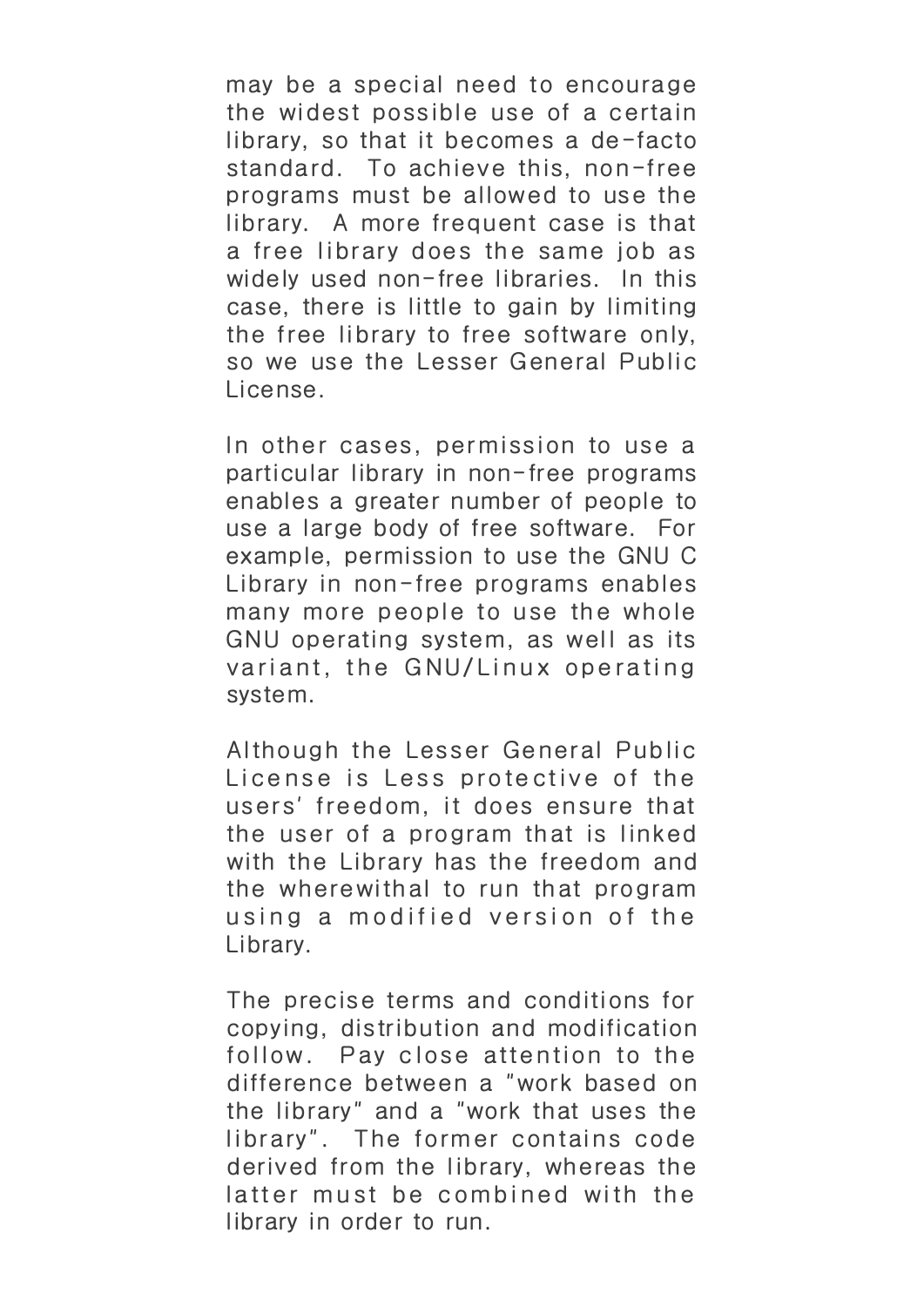GNU LESSER GENERAL PUBLIC LICENSE TERMS AND CONDITIONS FOR COPYING, DISTRIBUTION AND MODIFICATION

0. This License Agreement applies to any software library or other program which contains a notice placed by the copyright holder or other authorized party saying it may be distributed under the terms of this Lesser General Public License (also called "this License").

Each licensee is addressed as "you".

A "library" means a collection of software functions and/or data prepared so as to be conveniently linked with application programs (wh ich use some of those functions and data) to form executables.

The "Library", below, refers to any such software library or work which has been distributed under these terms. A "work based on the Library" means either the Library or any derivative work under copyright law: that is to say, a work containing the Library or a portion of it, either verbatim or with modifications and/or translated straightforwardly into another language. (Hereinafter, translation is included without limitation in the term "modification".)

"Source code" for a work means the preferred form of the work for making modifications to it. For a library, complete source code means all the source code for all modules it contains, plus any associated interface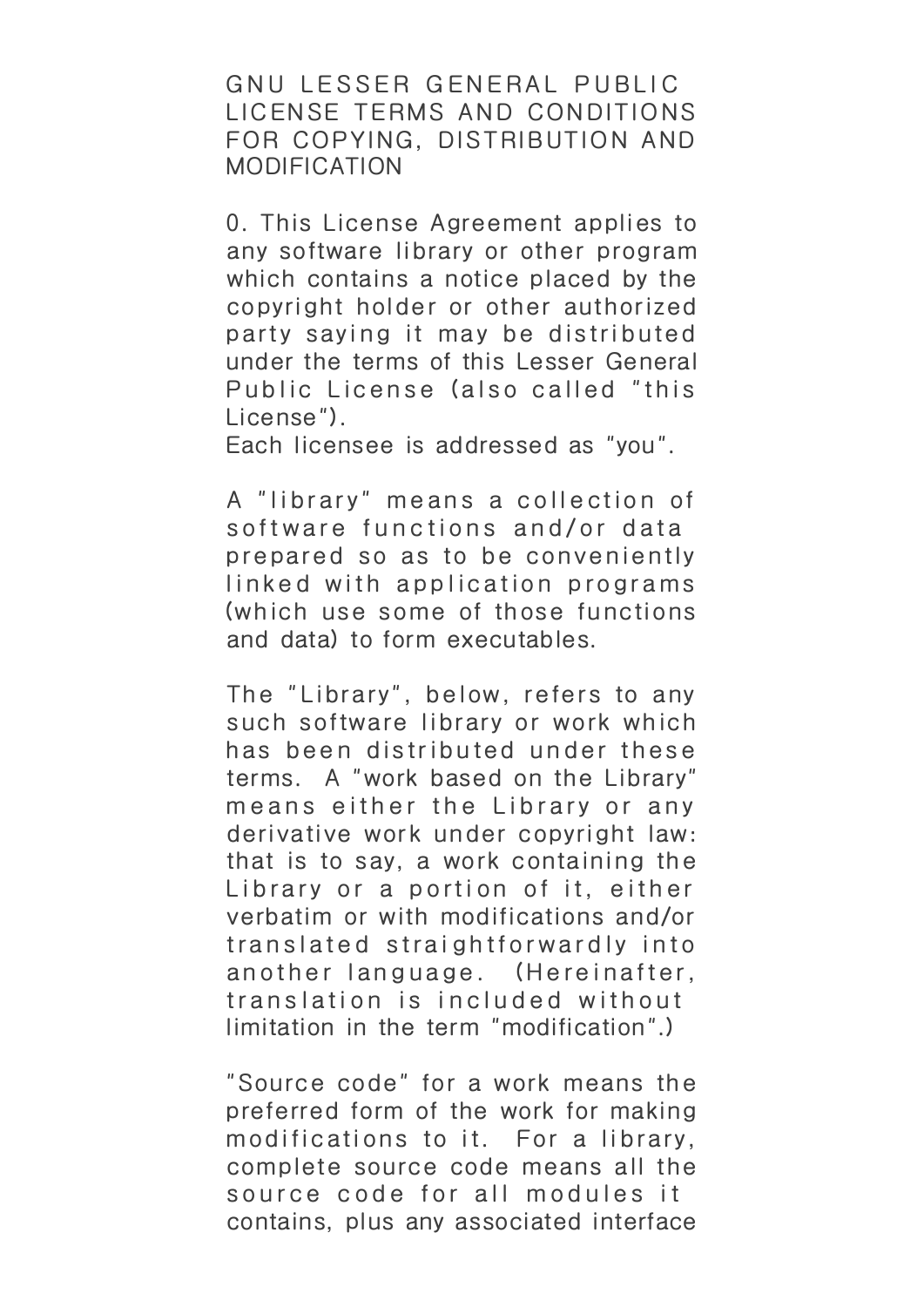definition files, plus the scripts used to control compilation and installation of the library.

Activities other than copying, distribution and modification are not covered by this License; they are outside its scope. The act of running a program using the Library is not restricted, and output from such a program is covered only if its contents constitute a work based on the Library (independent of the use of the Library in a tool for writing it). Whether that is true depends on what the Library does and what the program that uses the Library does.

1. You may copy and distribute verbatim copies of the Library's complete source code as you receive it, in any medium, provided that you conspicuously and appropriately publish on each copy an appropriate copyright notice and disclaimer of warranty; keep intact all the notices that refer to this License and to the absence of any warranty; and distribute a copy of this License along with the Library.

You may charge a fee for the physical act of transferring a copy, and you may at your option offer warranty protection in exchange for a fee.

2. You may modify your copy or copies of the Library or any portion of it, thus forming a work based on the Library, and copy and distribute such modifications or work under the terms of Section 1 above, provided that you also meet all of these conditions: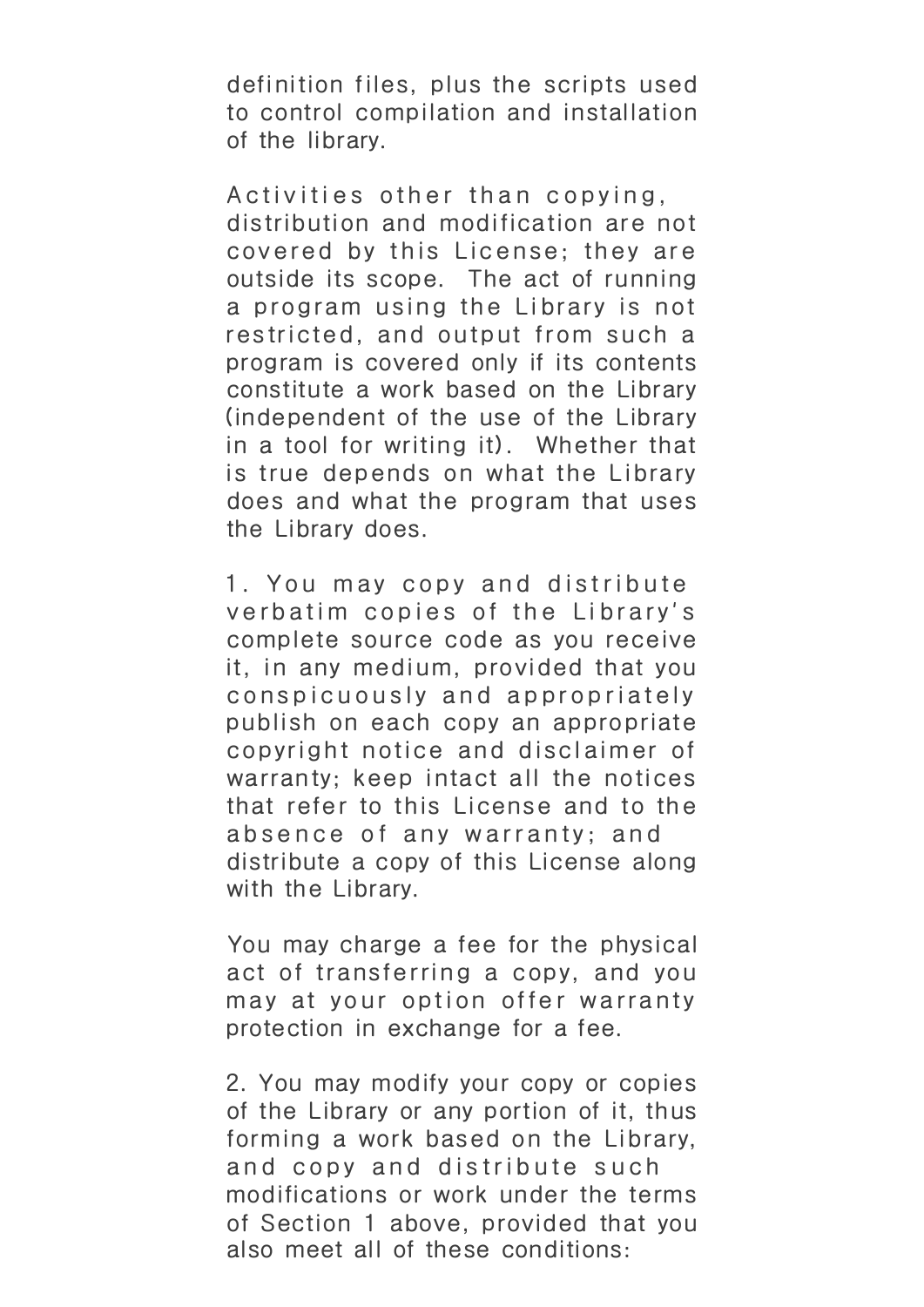a) The modified work must itself be a software library.

b) You must cause the files modified to carry prominent notices stating that you changed the files and the date of any change.

c) You must cause the whole of the work to be licensed at no charge to all third parties under the terms of this License.

d) If a facility in the modified Library refers to a function or a table of data to be supplied by an application program that uses the facility, other than as an argument passed when the facility is invoked, then you must make a good faith effort to ensure that, in the event an application does not supply such function or table, the facility still operates, and performs whatever part of its purpose remains meaningful.

(For example, a function in a library to compute square roots has a purpose that is entirely well-defined independent of the application.

Therefore, Subsection 2d requires that any application-supplied function or table used by this function must be optional: if the application does not supply it, the square root function must still compute square roots.)

These requirements apply to the modified work as a whole. If identifiable sections of that work are not derived from the Library, and can be reasonably considered independent and separate works in themselves, then this License, and its terms, do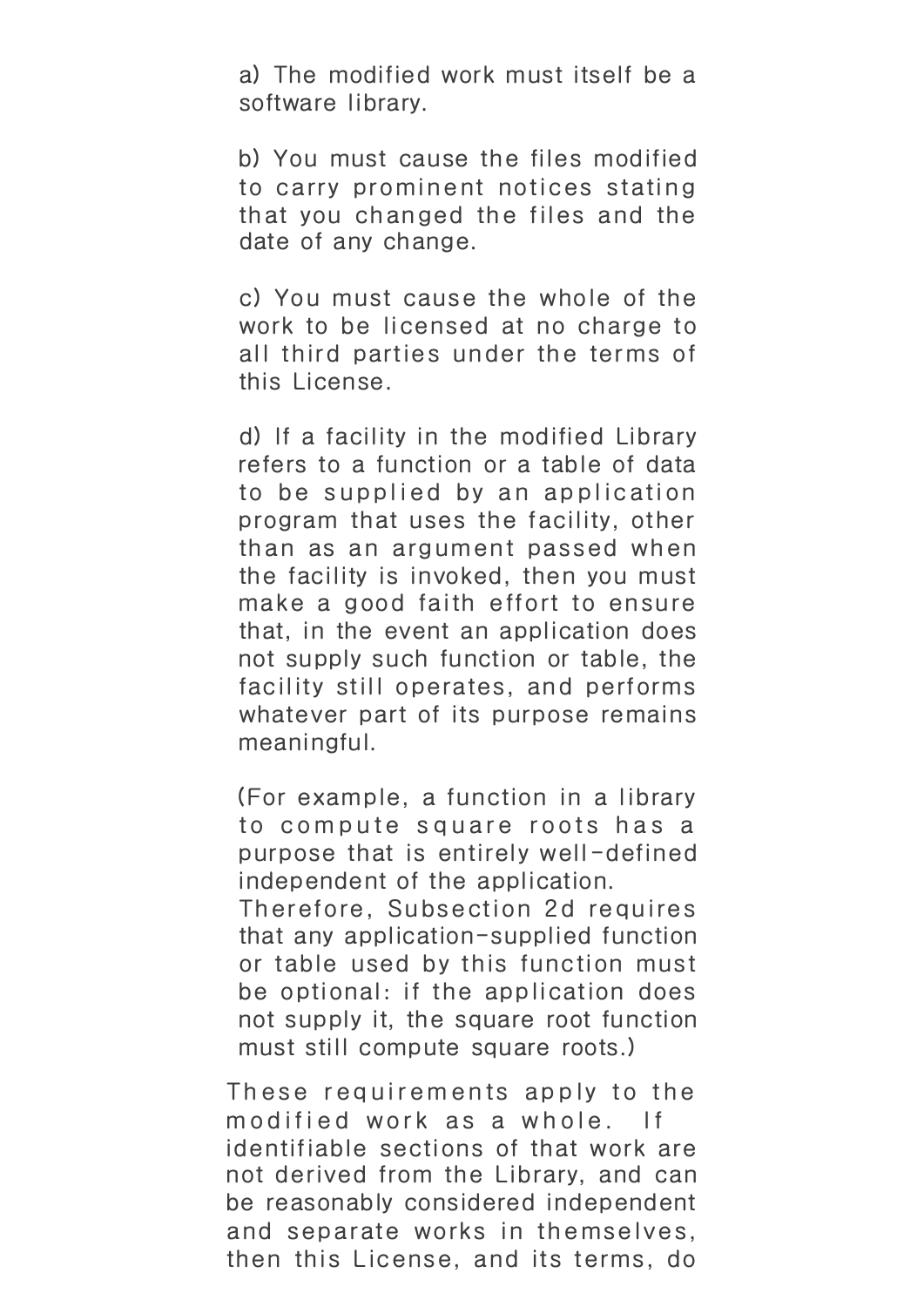not apply to those sections when you distribute them as separate works. But when you distribute the same sections as part of a whole which is a work based on the Library, the distribution of the whole must be on the terms of this License, whose permissions for other licensees extend to the entire whole, and thus to each and every part regardless of who wrote it.

Thus, it is not the intent of this section to claim rights or contest your rights to work written entirely by you; rather, the intent is to exercise the right to control the distribution of derivative or collective works based on the Library.

In addition, mere aggregation of another work not based on the Library with the Library (or with a work based on the Library) on a volume of a storage or distribution medium does not bring the other work under the scope of this License.

3. You may opt to apply the terms of the ordinary GNU General Public License instead of this License to a given copy of the Library. To do this, you must alter all the notices that refer to this License, so that they refer to the ordinary GNU General Public License, version 2, instead of to this License. (If a newer version than version 2 of the ordinary GNU General Public License has appeared, then you can specify that version instead if you wish.) Do not make any other change in these notices.

Once this change is made in a given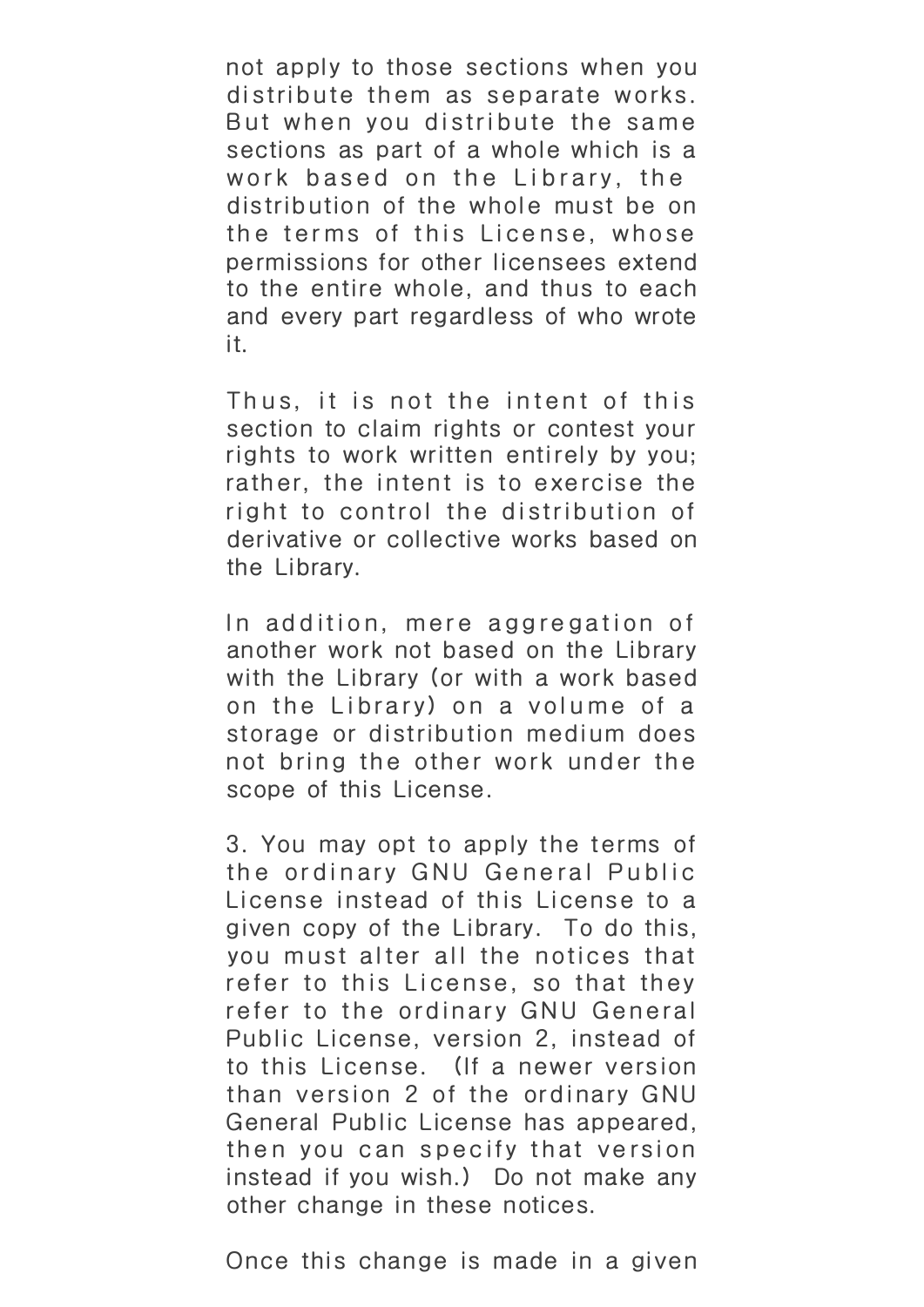copy, it is irreversible for that copy, so the ordinary GNU General Public License applies to all subsequent copies and derivative works made from that copy.

This option is useful when you wish to copy part of the code of the Library into a program that is not a library.

4. You may copy and distribute the Library (or a portion or derivative of it, under Section 2) in object code or executable form under the terms of Sections 1 and 2 above provided that you accompany it with the complete corresponding machine-readable source code, which must be distributed under the terms of Sections 1 and 2 above on a medium customarily used for software interchange.

If distribution of object code is made by offering access to copy from a designated place, then offering equivalent access to copy the source code from the same place satisfies the requirement to distribute the source code, even though third parties are not compelled to copy the source along with the object code.

5. A program that contains no derivative of any portion of the Library, but is designed to work with the Library by being compiled or linked with it, is called a "work that uses the Library". Such a work, in isolation, is not a derivative work of the Library, and therefore falls outside the scope of this License.

However, linking a "work that uses the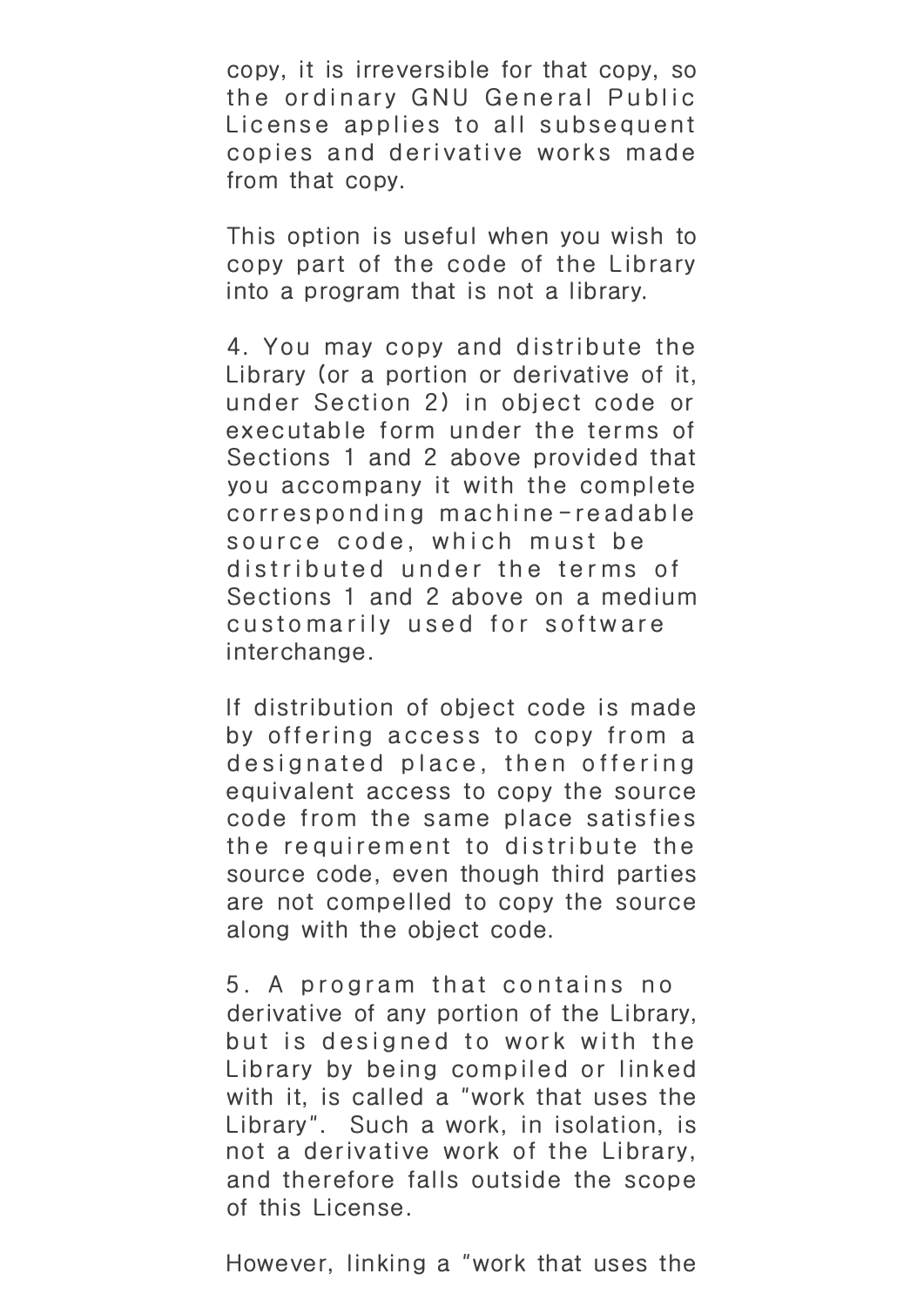Library" with the Library creates an executable that is a derivative of the Library (because it contains portions of the Library), rather than a "work that uses the library". The executable is therefore covered by this License. Section 6 states terms for distribution of such executables.

When a "work that uses the Library" uses material from a header file that is part of the Library, the object code for the work may be a derivative work of the Library even though the source code is not. Whether this is true is especially significant if the work can be linked without the Library, or if the work is itself a library. The threshold for this to be true is not precisely defined by law.

If such an object file uses only numerical parameters, data structure layouts and accessors, and small macros and small inline functions (ten lines or less in length), then the use of the object file is unrestricted, regardless of whether it is legally a derivative work. (Executables containing this object code plus portions of the Library will still fall under Section 6.)

Otherwise, if the work is a derivative of the Library, you may distribute the object code for the work under the terms of Section 6. Any executables containing that work also fall under Section 6, whether or not they are linked directly with the Library itself.

6. As an exception to the Sections above, you may also combine or link a "work that uses the Library" with the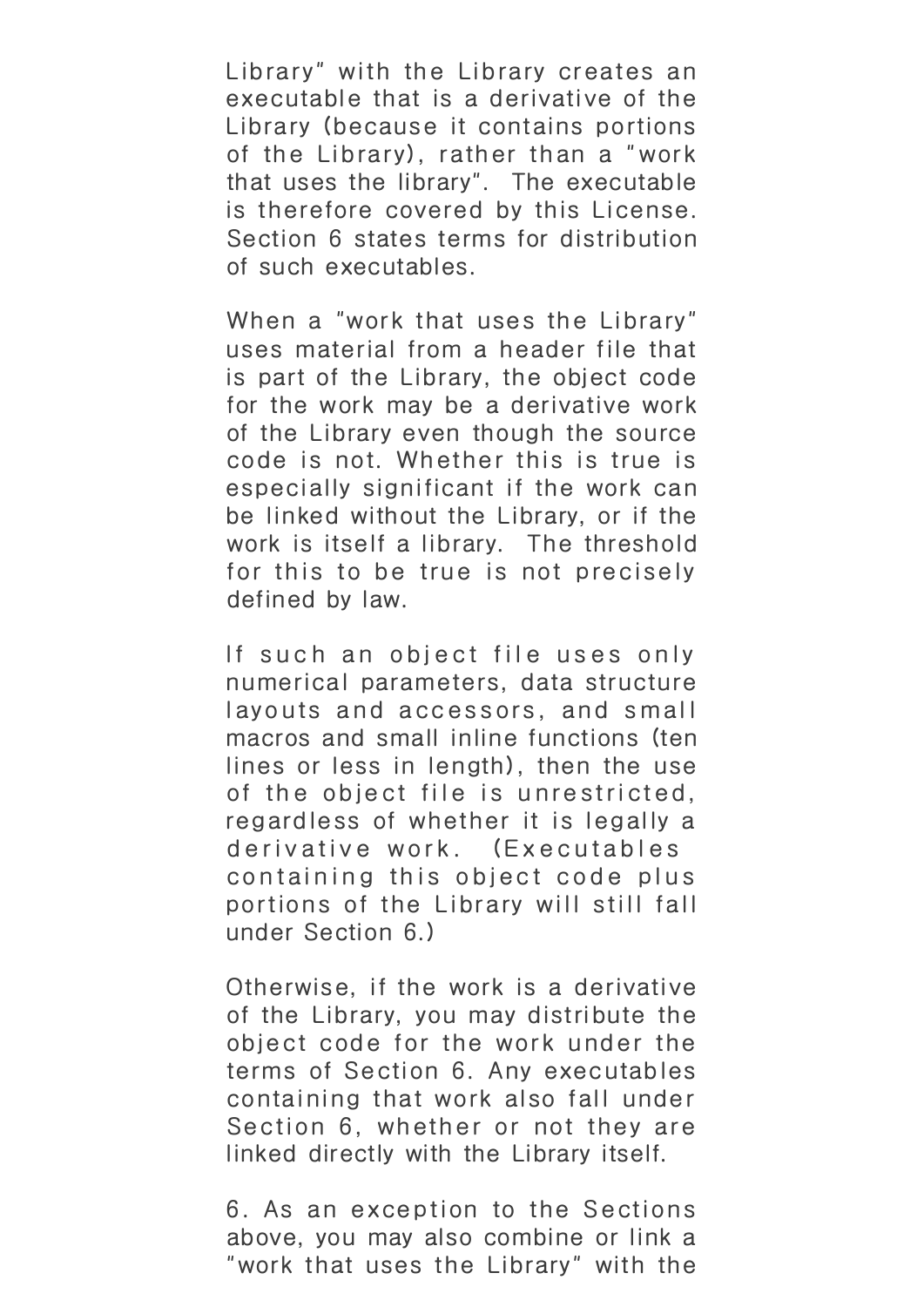Library to produce a work containing portions of the Library, and distribute that work under terms of your choice, provided that the terms permit modification of the work for the customer's own use and reverse engineering for debugging such modifications.

You must give prominent notice with each copy of the work that the Library is used in it and that the Library and its use are covered by this License. You must supply a copy of this License. If the work during execution displays copyright notices, you must include the copyright notice for the Library among them, as well as a reference directing the user to the copy of this License. Also, you must do one of these things:

a) Accompany the work with the complete corresponding machinereadable source code for the Library including whatever changes were used in the work (which must be distributed under Sections 1 and 2 above); and, if the work is an executable linked with the Library, with the complete machine-readable "work that uses the Library", as object code and/or source code, so that the user can modify the Library and then relink to produce a modified executable containing the modified Library. (It is understood that the user who changes the contents of definitions files in the Library will not necessarily be able to recompile the application to use the modified definitions.)

b) Use a suitable shared library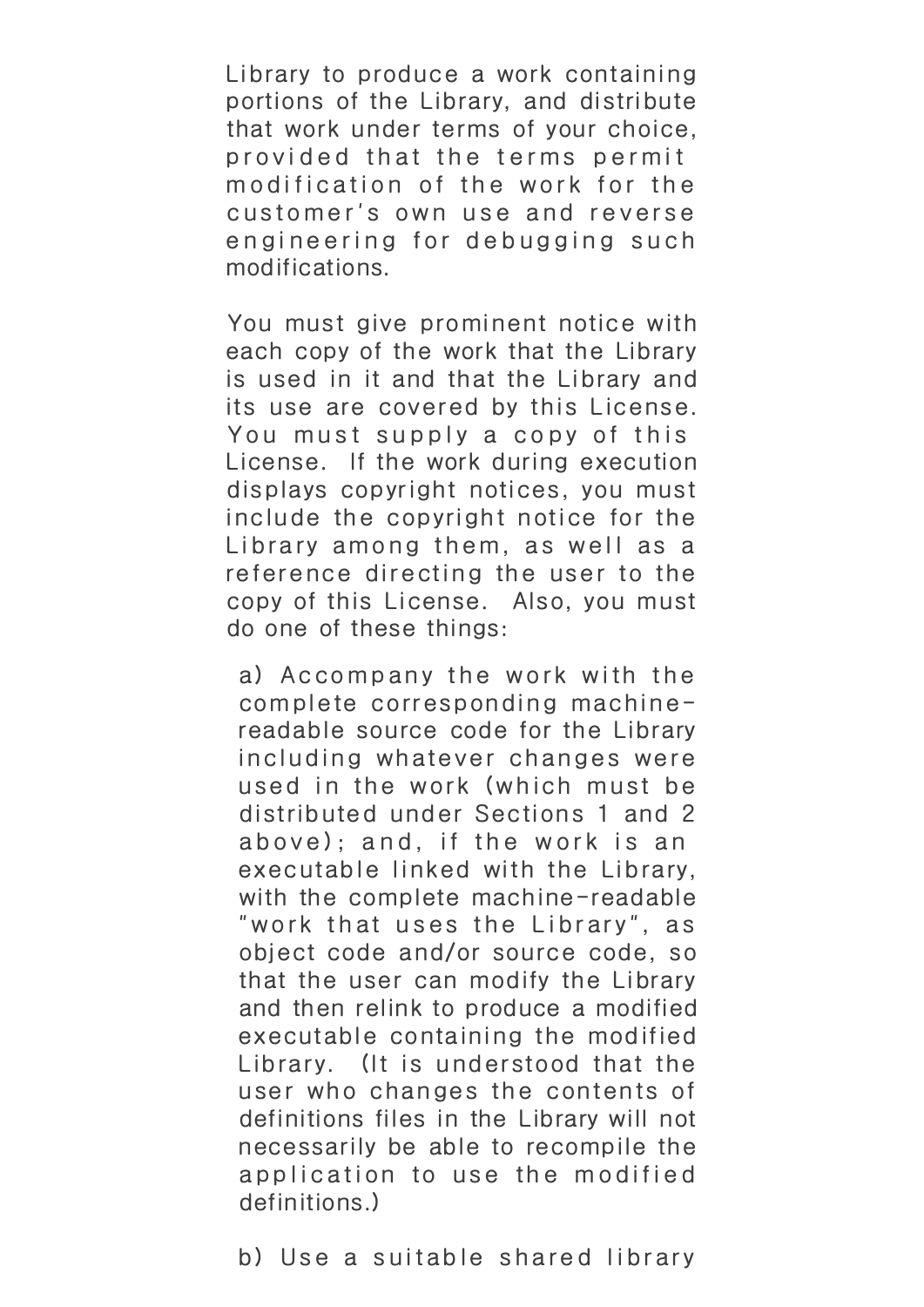mechanism for linking with the Library. A suitable mechanism is one that (1) uses at run time a copy of the library already present on the user's computer system, rather than copying library functions into the executable, and (2) will operate properly with a modified version of the library, if the user installs one, as long as the modified version is interface-compatible with the version that the work was made with.

c) Accompany the work with a written offer, valid for at least three years, to give the same user the materials specified in Subsection 6a, above, for a charge no more than the cost of performing this distribution.

d) If distribution of the work is made by offering access to copy from a designated place, offer equivalent access to copy the above specified materials from the same place.

e) Verify that the user has already received a copy of these materials or that you have already sent this user a copy.

For an executable, the required form of the "work that uses the Library" must include any data and utility programs needed for reproducing the executable from it. However, as a special exception, the materials to be distributed need not include anything that is normally distributed (in either source or binary form) with the major components (compiler, kernel, and so on) of the operating system on which the executable runs, unless that component itself accompanies the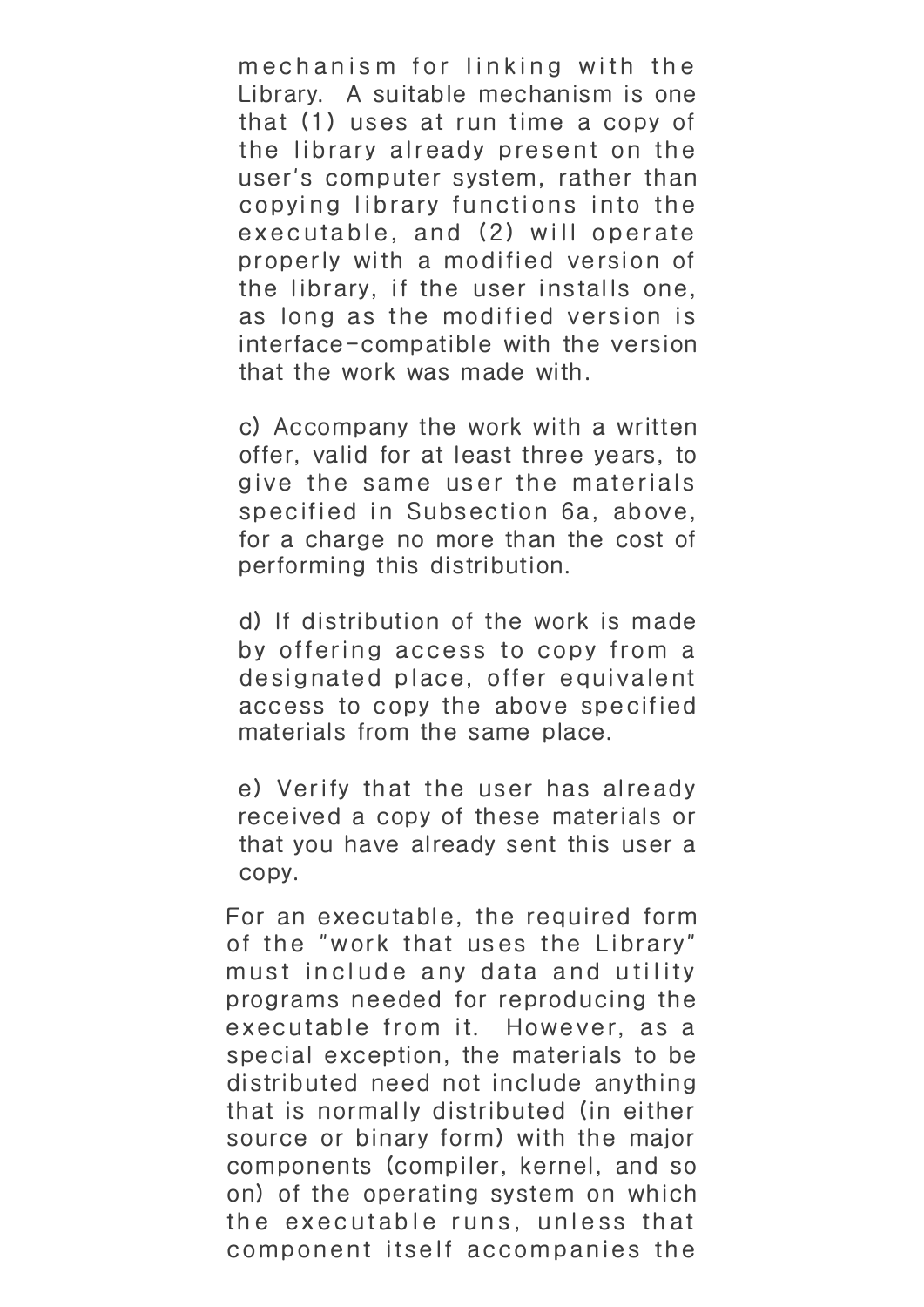executable.

It may happen that this requirement contradicts the license restrictions of other proprietary libraries that do not normally accompany the operating system. Such a contradiction means you cannot use both them and the Library together in an executable that you distribute.

7. You may place library facilities that are a work based on the Library sideby-side in a single library together with other library facilities not covered by this License, and distribute such a combined library, provided that the separate distribution of the work based on the Library and of the other library facilities is otherwise permitted, and provided that you do these two things:

a) Accompany the combined library with a copy of the same work based on the Library, uncombined with any other library facilities. This must be distributed under the terms of the Sections above.

b) Give prominent notice with the combined library of the fact that part of it is a work based on the Library, and explaining where to find the accompanying uncombined form of the same work.

8. You may not copy, modify, sublicense, link with, or distribute the Library except as expressly provided under this License. Any attempt otherwise to copy, modify, sublicense, link with, or distribute the Library is void, and will automatically terminate your rights under this License.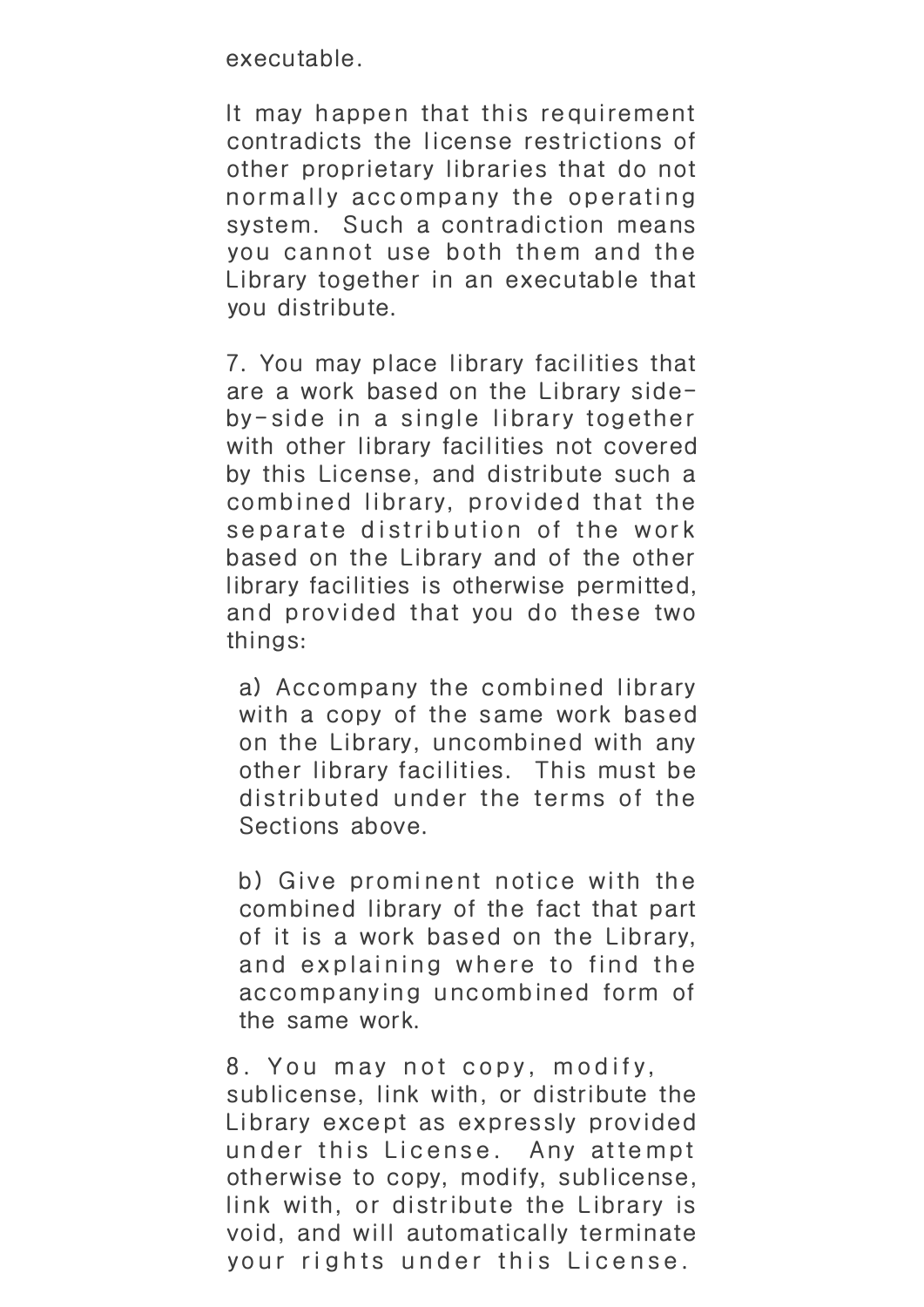However, parties who have received copies, or rights, from you under this License will not have their licenses terminated so long as such parties remain in full compliance.

9. You are not required to accept this License, since you have not signed it. However, nothing else grants you permission to modify or distribute the Library or its derivative works. These actions are prohibited by law if you do not accept this License. Therefore, by modifying or distributing the Library (or any work based on the Library), you indicate your acceptance of this License to do so, and all its terms and conditions for copying, distributing or modifying the Library or works based on it.

10. Each time you redistribute the Library (or any work based on the Library), the recipient automatically receives a license from the original licensor to copy, distribute, link with or modify the Library subject to these terms and conditions. You may not impose any further restrictions on the recipients' exercise of the rights granted herein. You are not responsible for enforcing compliance by third parties with this License.

11. If, as a consequence of a court judgment or allegation of patent infringement or for any other reason (not imited to patent issues), conditions are imposed on you (whether by court order, agreement or otherwise) that contradict the conditions of this License, they do not excuse you from the conditions of this License. If you cannot distribute so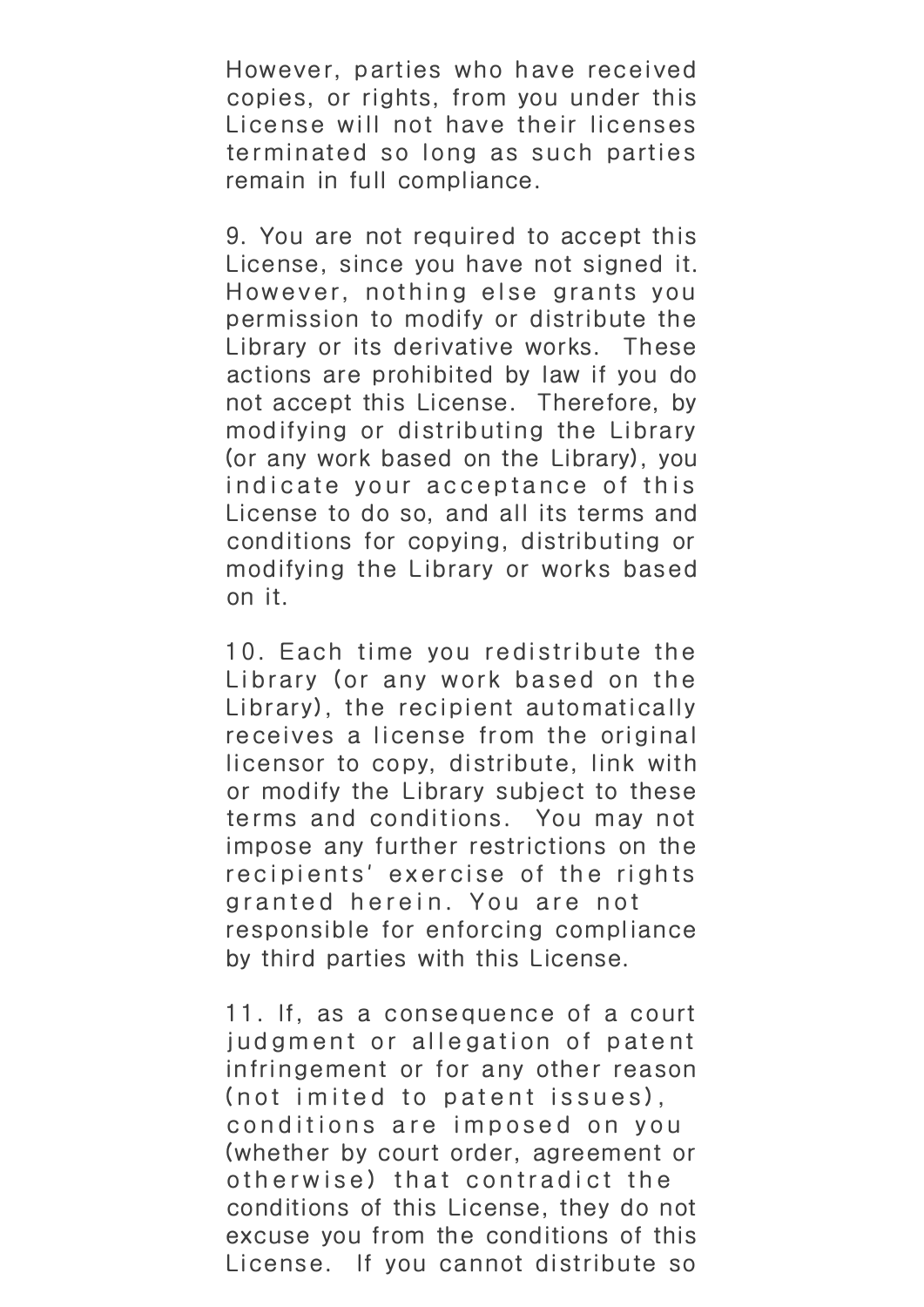as to satisfy simultaneously your obligations under this License and any other pertinent obligations, then as a consequence you may not distribute the Library at all. For example, if a patent license would not permit royalty-free redistribution of the Library by all those who receive copies directly or indirectly through you, then the only way you could satisfy both it and this License would be to refrain entirely from distribution of the Library.

If any portion of this section is held invalid or unenforceable under any particular circumstance, the balance of the section is intended to apply, and the section as a whole is intended to apply in other circumstances.

It is not the purpose of this section to induce you to infringe any patents or other property right claims or to contest validity of any such claims; this section has the sole purpose of protecting the integrity of the free software distribution system which is implemented by public license practices. Many people have made generous contributions to the wide range of software distributed through that system in reliance on consistent application of that system; it is up to the author/donor to decide if he or she is willing to distribute software through any other system and a licensee cannot impose that choice.

This section is intended to make thoroughly clear what is believed to be a consequence of the rest of this License.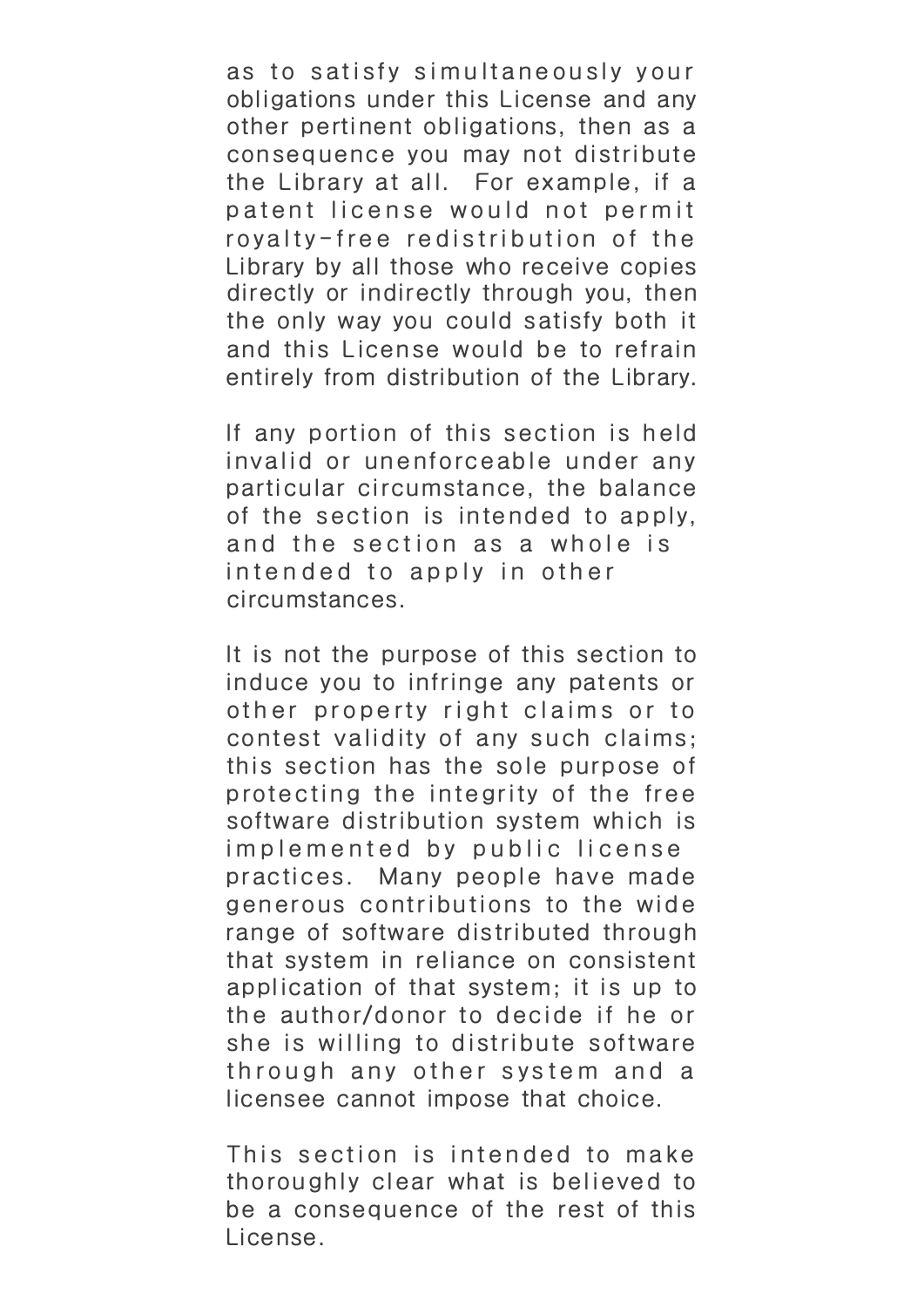12. If the distribution and/or use of the Library is restricted in certain countries either by patents or by copyrighted interfaces, the original copyright holder who places the Library under this License may add an explicit geographical distribution limitation excluding those countries, so that distribution is permitted only in or among countries not thus excluded. In such case, this License incorporates the limitation as if written in the body of this License.

13. The Free Software Foundation may publish revised and/or new versions of the Lesser General Public License from time to time. Such new versions will be similar in spirit to the present version, but may differ in detail to address new problems or concerns.

Each version is given a distinguishing version number. If the Library specifies a version number of this License wh ich applies to it and "any later version", you have the option of following the terms and conditions either of that version or of any later version published by the Free Software Foundation. If the Library does not specify a license version number, you may choose any version ever published by the Free Software Foundation.

14. If you wish to incorporate parts of the Library into other free programs whose distribution conditions are incompatible with these, write to the author to ask for permission. For software which is copyrighted by the Free Software Foundation, write to the Free Software Foundation; we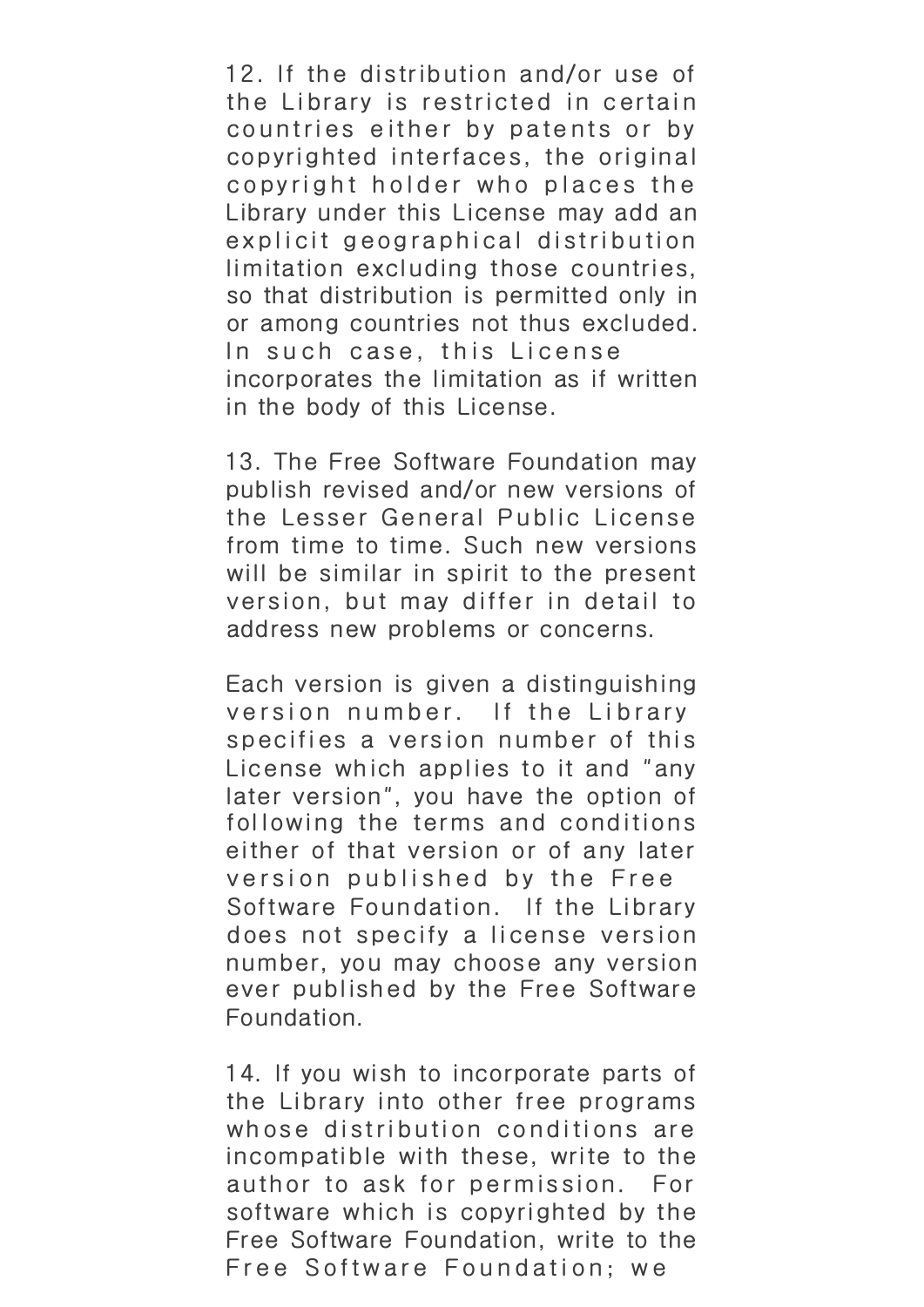sometimes make exceptions for this. Our decision will be guided by the two goals of preserving the free status of all derivatives of our free software and of promoting the sharing and reuse of software generally.

## NO WARRANTY

15. BECAUSE THE LIBRARY IS LICENSED FREE OF CHARGE, THERE IS NO WARRANTY FOR THE LIBRARY, TO THE EXTENT PERMITTED BY APPLICABLE LAW. EXCEPT WHEN OTHERWISE STATED IN WRITING THE COPYRIGHT HOLDERS AND/OR OTHER PARTIES PROVIDE THE LIBRARY "AS IS" WITHOUT WARRANTY OF ANY KIND, EITHER EXPRESSED OR IMPLIED, INCLUDING, BUT NOT LIMITED TO, THE IMPLIED WARRANTIES OF MERCHANTABILITY AND FITNESS FOR A PARTICULAR PURPOSE. THE ENTIRE RISK AS TO THE QUALITY AND PERFORMANCE OF THE LIBRARY IS WITH YOU. SHOULD THE LIBRARY PROVE DEFECTIVE, YOU ASSUME THE COST OF ALL NECESSARY SERVICING, REPAIR OR CORRECTION.

16. IN NO EVENT UNLESS REQUIRED BY APPLICABLE LAW OR AGREED TO IN WRITING WILL ANY OPYRIGHT HOLDER, OR ANY OTHER PARTY WHO MAY MODIFY AND/OR REDISTRIBUTE THE LIBRARY AS PERMITTED ABOVE, BE LIABLE TO YOU FOR DAMAGES, CLUDING ANY GENERAL, SPECIAL, INCIDENTAL OR CONSEQUENTIAL DAMAGES ARISING OUT OF THE USE OR INABILITY TO USE THE LIBRARY (INCLUDING BUT NOT LIMITED TO LOSS OF DATA OR DATA BEING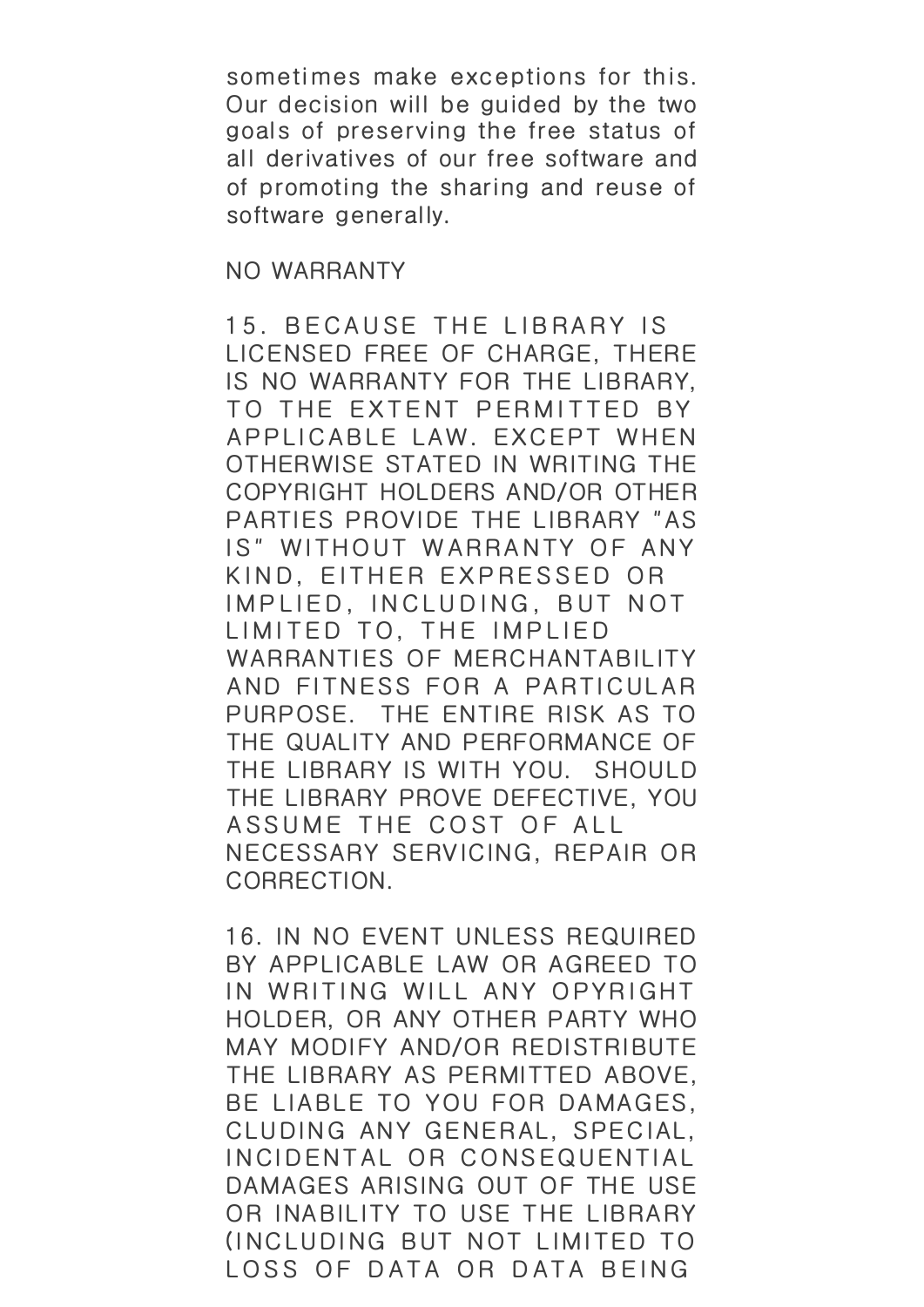RENDERED INACCURATE OR LOSSES SUSTAINED BY YOU OR THIRD PARTIES OR A FAILURE OF THE LIBRARY TO OPERATE WITH ANY OTHER SOFTWARE), EVEN IF SUCH HOLDER OR OTHER PARTY HAS BEEN ADVISED OF THE POSSIBILITY OF SUCH DAMAGES.

END OF TERMS AND CONDITIONS How to Apply These Terms to Your New Libraries

If you develop a new library, and you want it to be of the greatest possible use to the public, we recommend making it free software that everyone can redistribute and change. You can do so by permitting redistribution under these terms (or, alternatively, under the terms of the ordinary General Public License).

To apply these terms, attach the following notices to the library. It is safest to attach them to the start of each source file to most effectively convey the exclusion of warranty; and each file should have at least the "copyright" line and a pointer to where the full notice is found.

<one line to give the library's name and a brief idea of what it does.> Copyright (C) <year> <name of author >

This library is free software; you can redistribute it and/or modify it under the terms of the GNU Lesser General Public License as published by the Free Software Foundation; either version 2.1 of the License, or (at your option) any later version.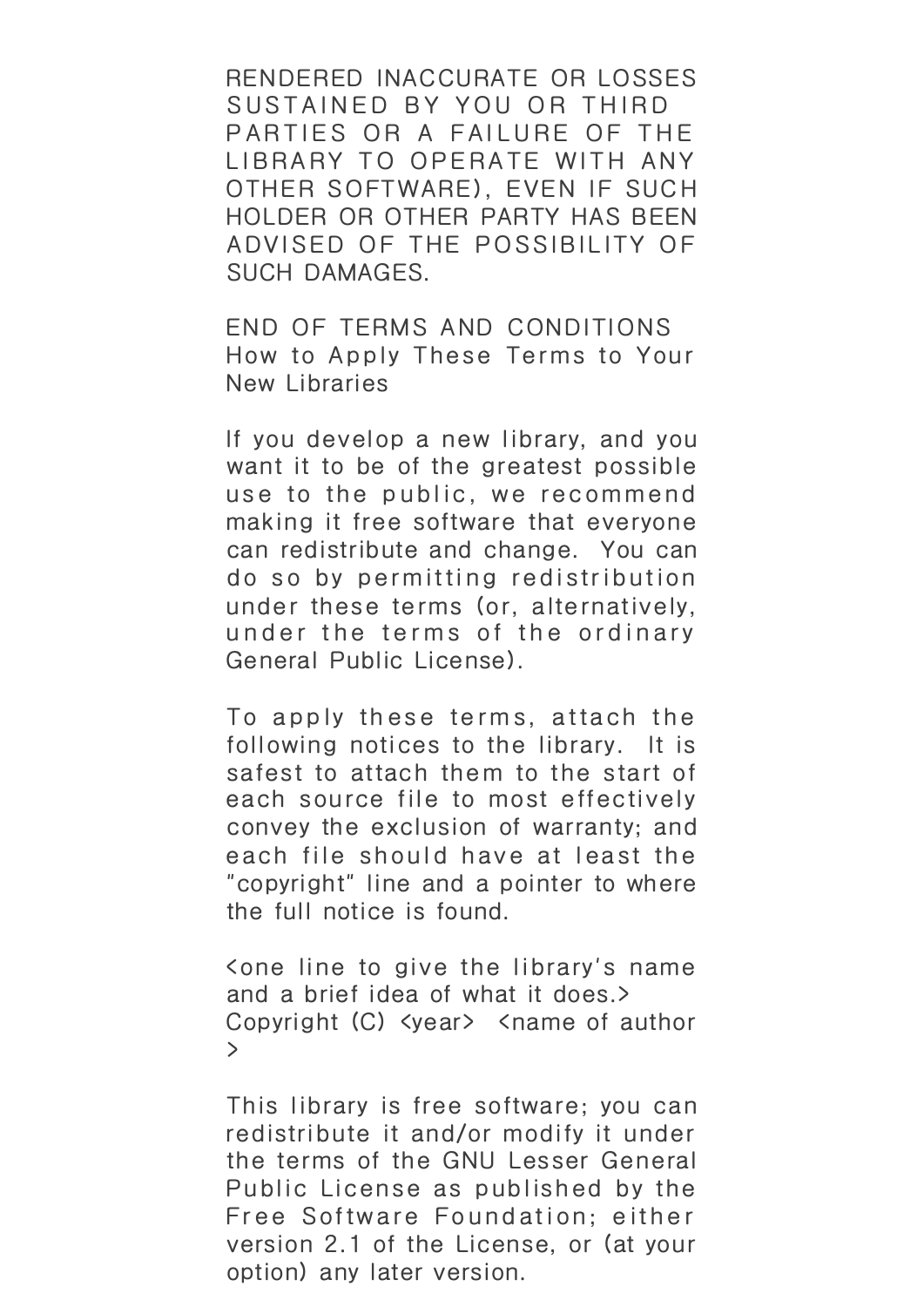This library is distributed in the hope that it will be useful, but WITHOUT ANY WARRANTY; without even the implied warranty of MERCHANTABILITY or FITNESS FOR A PARTICULAR PURPOSE. See the GNU Lesser General Public License for more details.

You should have received a copy of the GNU Lesser General Public License along with this library; if not, write to the Free Software Foundation, Inc., 59 Temple Place, Suite 330, Boston, MA 02111-1307 USA

Also add information on how to contact you by electronic and paper mail.

You should also get your employer (if you work as a programmer) or your school, if any, to sign a "copyright disc laimer" for the library, if necessary. Here is a sample; alter the names:

Yoyodyne, Inc., hereby disclaims all copyright interest in the library 'Frob' (a library for tweaking knobs) written by James Random Hacker.

<signature of Ty Coon>, 1 April 1990 Ty Coon, President of Vice

That's all there is to it!

■Notices regarding other Open Source **Software** Copyright (c) 1996 - 2009, Daniel Stenberg, <daniel@haxx.se>.

All rights reserved.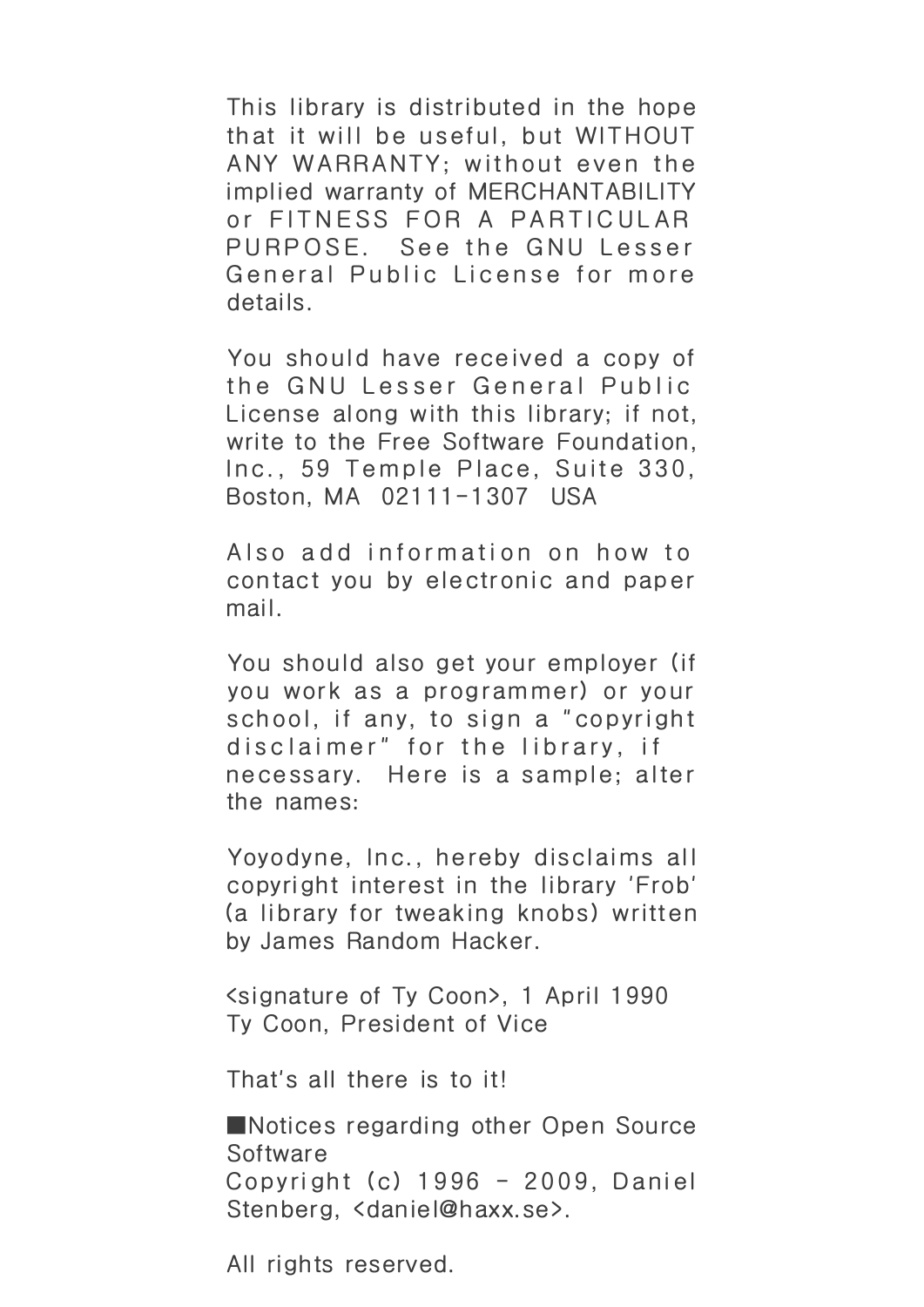Permission to use, copy, modify, and distribute this software for any purpose with or without fee is hereby granted, provided that the above copyright notice and this permission notice appear in all copies.

THE SOFTWARE IS PROVIDED "AS IS", WITHOUT WARRANTY OF ANY KIND, EXPRESS OR IMPLIED, INCLUDING BUT NOT LIMITED TO THE WARRANTIES OF MERCHANTABILITY, FITNESS FOR A PARTICULAR PURPOSE AND NONINFRINGEMENT OF THIRD PARTY RIGHTS. IN NO EVENT SHALL THE AUTHORS OR COPYRIGHT HOLDERS BE LIABLE FOR ANY CLAIM, DAMAGES OR OTHER LIABILITY. WHETHER IN AN ACTION OF CONTRACT, TORT OR OTHERWISE, ARISING FROM, OUT OF OR IN CONNECTION WITH THE SOFTWARE OR THE USE OR OTHER DEALINGS IN THE SOFTWARE.

Except as contained in this notice, the name of a copyright holder shall not be used in advertising or otherwise to promote the sale, use or other dealings in this Software without prior written authorization of the copyright holder.

Except where otherwise noted in the source code (e.g. the files hash.c, list.c and the trio files, which are covered by a similar licence but with different Copyright notices) all the files are:

Copyright (C) 1998-2012 Daniel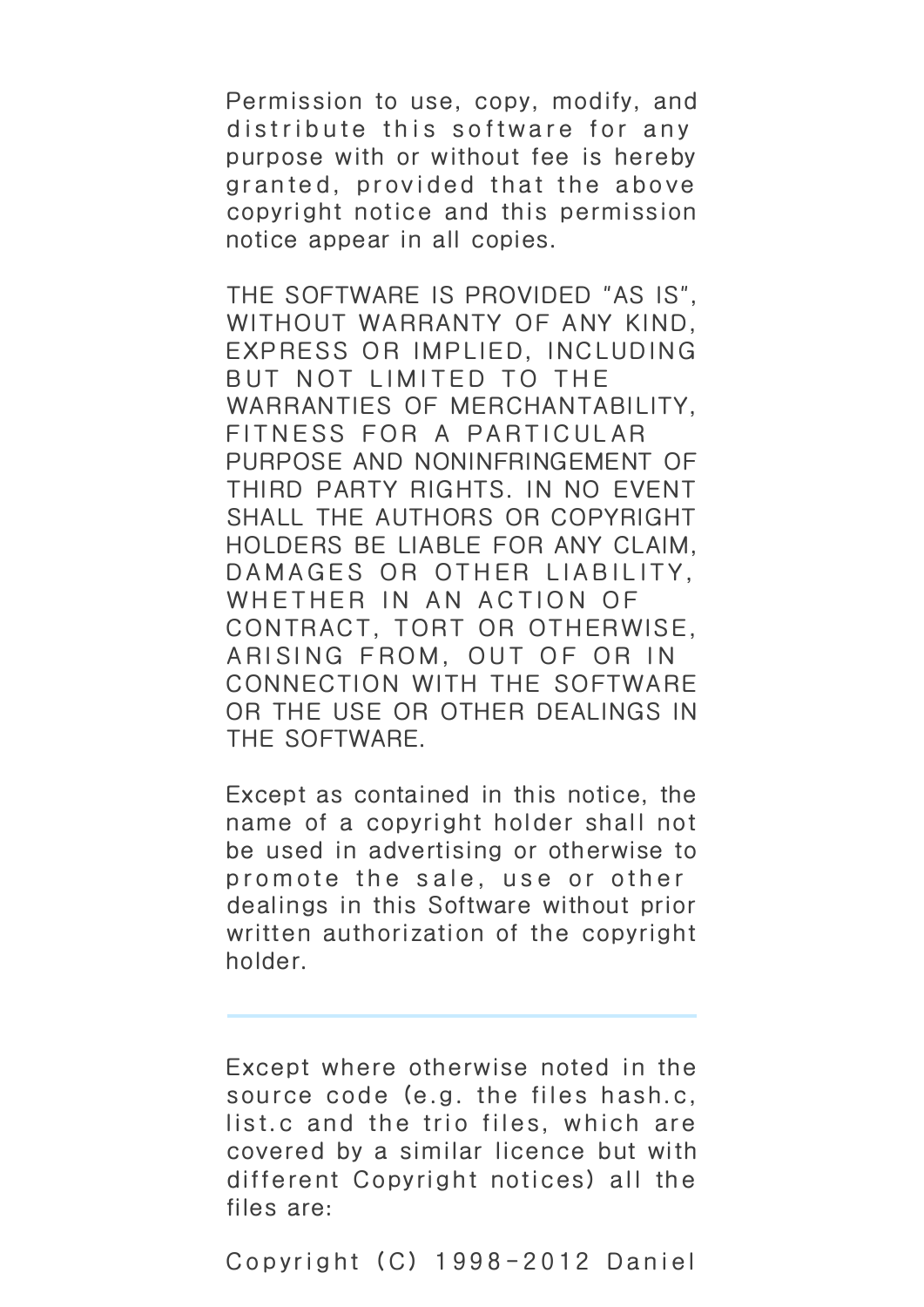Veillard. All Rights Reserved.

Permission is hereby granted, free of charge, to any person obtaining a copy of this software and associated documentation files (the "Software"), to deal in the Software without restriction, including without limitation the rights to use, copy, modify, merge, publish, distribute, sublicense, and/or sell copies of the Software, and to permit persons to whom the Software is furnished to do so, subject to the following conditions:

The above copyright notice and this permission notice shall be included in all copies or substantial portions of the Software.

THE SOFTWARE IS PROVIDED "AS IS", WITHOUT WARRANTY OF ANY KIND, EXPRESS OR IMPLIED, INCLUDING BUT NOT LIMITED TO THE WARRANTIES OF MERCHANTABILITY, FITNESS FOR A PARTICULAR PURPOSE AND NONINFRINGEMENT. IN NO EVENT SHALL THE AUTHORS OR COPYRIGHT HOLDERS BE LIABLE FOR ANY CLAIM, DAMAGES OR OTHER LIABILITY, WHETHER IN AN ACTION OF CONTRACT, TORT OR OTHERWISE, ARISING FROM, OUT OF OR IN CONNECTION WITH THE SOFTWARE OR THE USE OR OTHER DEALINGS IN THE SOFTWARE.

This software is based in part on the work of the Independent JPEG Group.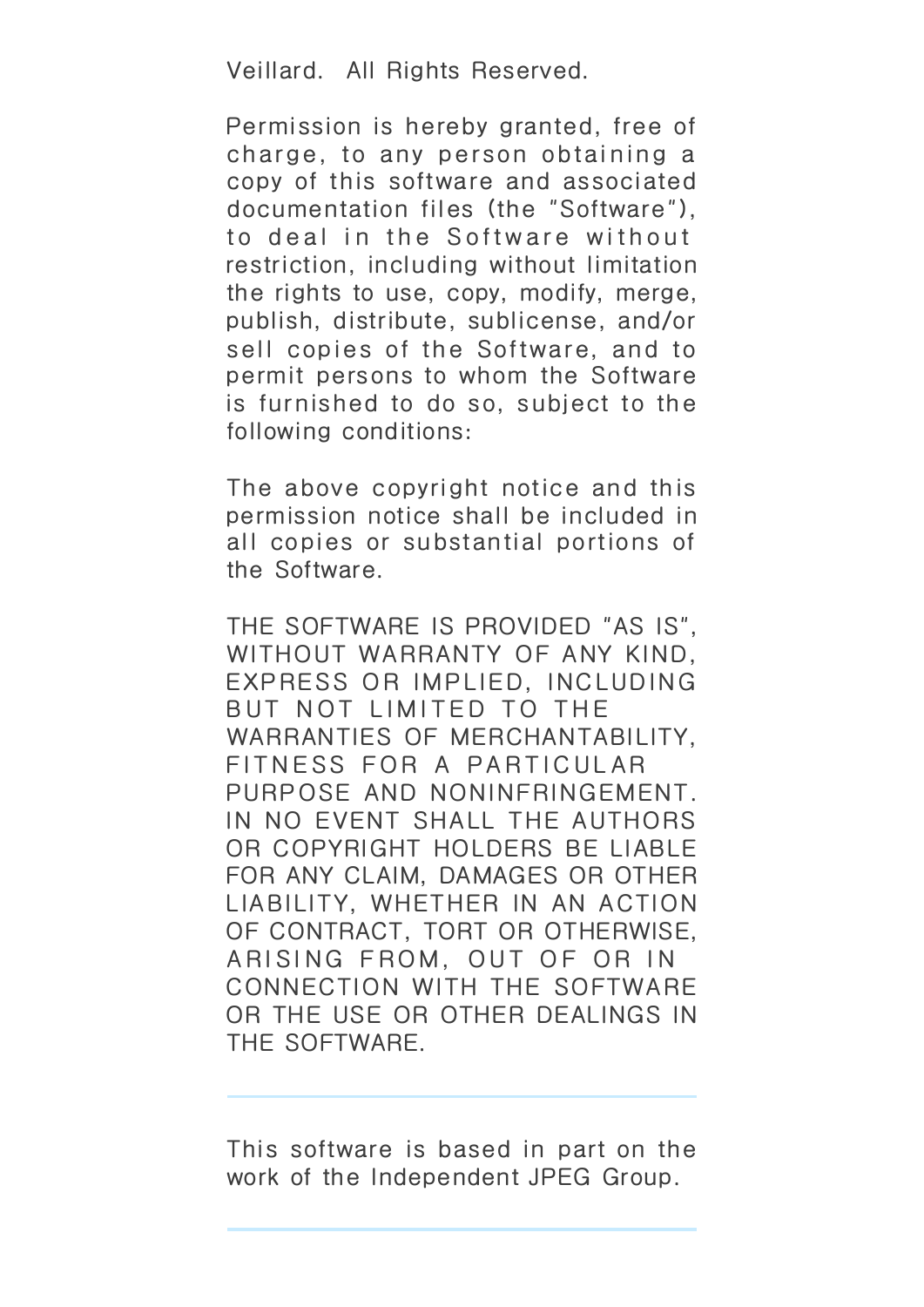The OpenSSL toolkit stays under a dual license, i.e. both the conditions of the OpenSSL License and the original SSLeay license apply to the toolkit. See below for the actual license texts. Actually both licenses are BSD-style Open Source licenses. In case of any license issues related to OpenSSL please contact opensslcore@openssl.org.

OpenSSL License

Copyright (c) 1998-2011 The OpenSSL Project. All rights reserved.

Redistribution and use in source and binary forms, with or without modification, are permitted provided that the following conditions are met:

1. Redistributions of source code must retain the above copyright notice, this list of conditions and the following disclaimer.

2. Redistributions in binary form must reproduce the above copyright notice, this list of conditions and the following disclaimer in the documentation and/or other materials provided with the distribution.

3. All advertising materials mentioning features or use of this software must display the following acknowledgment: "This product includes software developed by the OpenSSL Project for use in the OpenSSL Toolkit. (http:// www.openssl.org/)"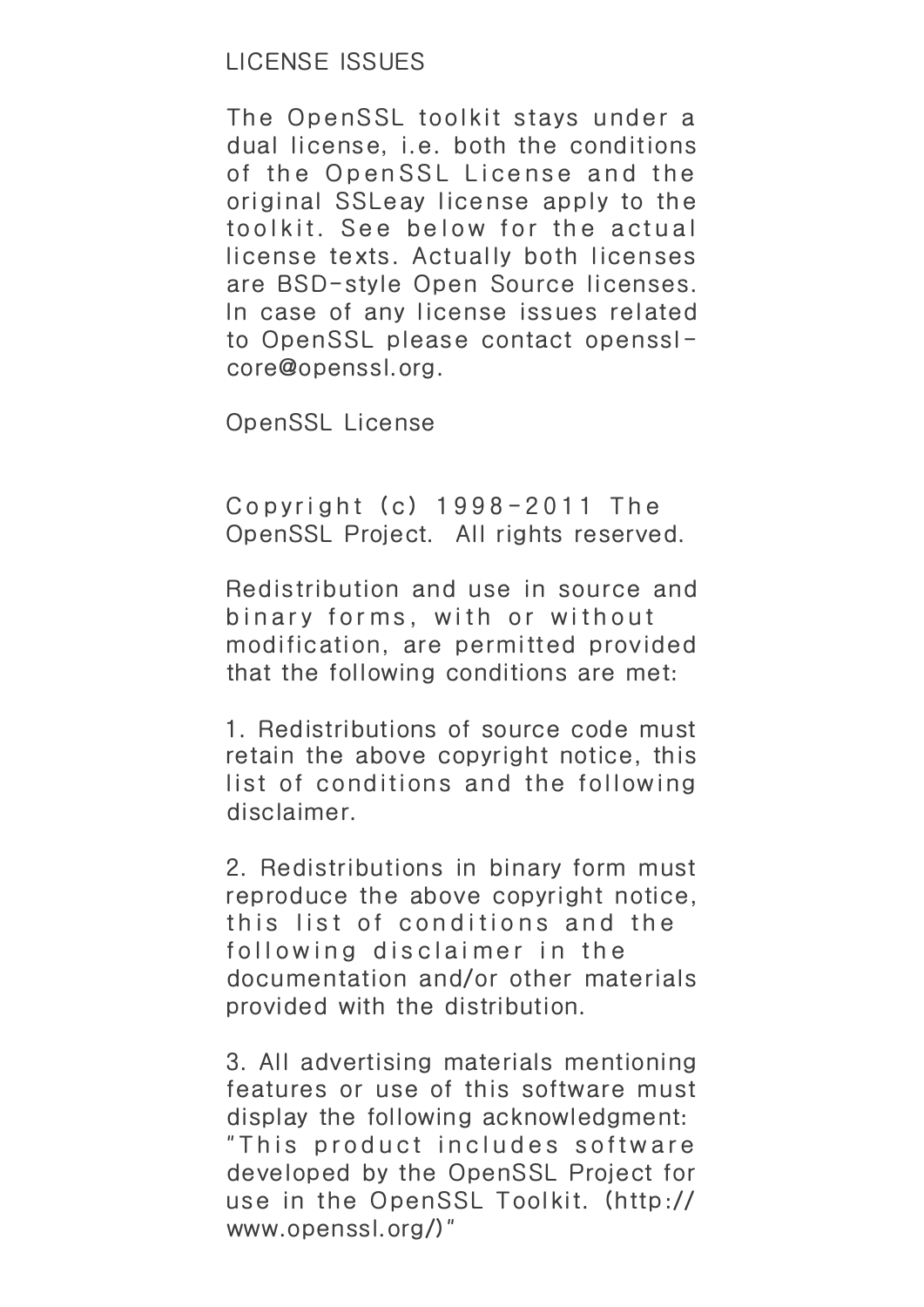4. The names "OpenSSL Toolkit" and "OpenSSL Project" must not be used to endorse or promote products derived from this software without prior written permission. For written permission, please contact opensslcore@openssl.org.

5. Products derived from this software may not be called "OpenSSL" nor may "OpenSSL" appear in their names without prior written permission of the OpenSSL Project.

6. Redistributions of any form whatsoever must retain the following acknowledgment:

"This product includes software developed by the OpenSSL Project for use in the OpenSSL Toolkit (http:// www.openssl.org/)"

THIS SOFTWARE IS PROVIDED BY THE OpenSSL PROJECT "AS IS" AND ANY EXPRESSED OR IMPLIED WARRANTIES, INCLUDING, BUT NOT LIMITED TO, THE IMPLIED WARRANTIES OF MERCHANTABILITY AND FITNESS FOR A PARTICULAR PURPOSE ARE DISCLAIMED. IN NO EVENT SHALL THE OpenSSL PROJECT OR ITS CONTRIBUTORS BE LIABLE FOR ANY DIRECT, INDIRECT, INCIDENTAL, SPECIAL, EXEMPLARY, OR CONSEQUENTIAL DAMAGES (INCLUDING, BUT NOT LIMITED TO, PROCUREMENT OF SUBSTITUTE GOODS OR SERVICES; LOSS OF USE, DATA, OR PROFITS; OR BUSINESS INTERRUPTION) HOWEVER CAUSED AND ON ANY THEORY OF LIABILITY, WHETHER IN CONTRACT, STRICT LIABILITY, OR TORT (INCLUDING NEGLIGENCE OR OTHERWISE)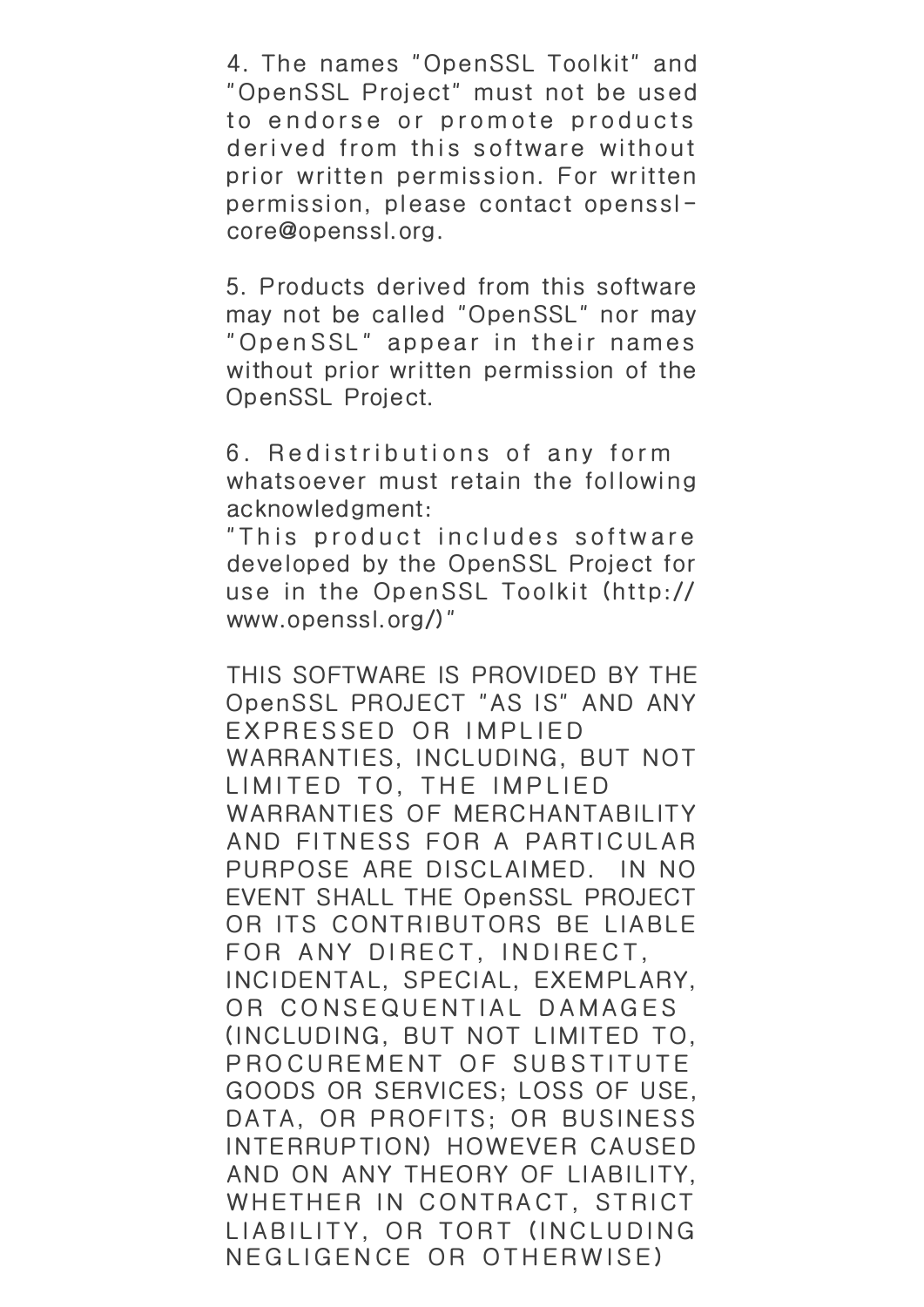ARISING IN ANY WAY OUT OF THE USE OF THIS SOFTWARE, EVEN IF ADVISED OF THE POSSIBILITY OF SUCH DAMAGE.

This product includes cryptographic software written by Eric Young (eay@ cryptsoft.com). This product includes software written by Tim Hudson (tjh@ cryptsoft.com).

Original SSLeay License

Copyright (C) 1995-1998 Eric Young (eay@cryptsoft.com) All rights reserved.

This package is an SSL implementation written by Eric Young (eay@cryptsoft.com).

The implementation was written so as to conform with Netscapes SSL.

This library is free for commercial and non-commercial use as long as the following conditions are aheared to. The following conditions apply to all code found in this distribution, be it the RC4, RSA, lhash, DES, etc., code; not just the SSL code. The SSL documentation included with this distribution is covered by the same copyright terms except that the holder is Tim Hudson (tjh@cryptsoft.com).

Copyright remains Eric Young's, and as such any Copyright notices in the code are not to be removed. If this package is used in a product, Eric Young should be given attribution as the author of the parts of the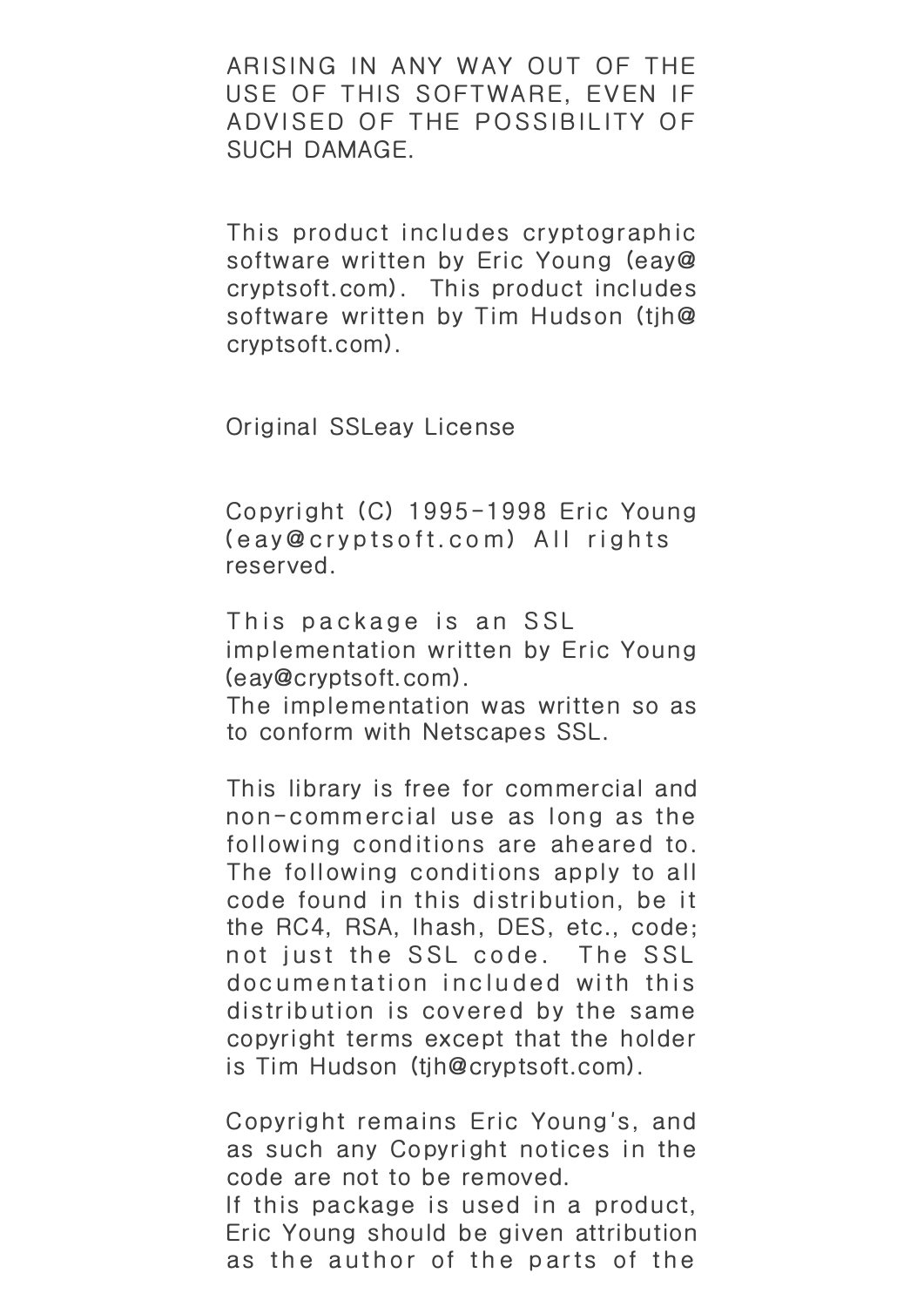library used.

This can be in the form of a textual message at program startup or in documentation (online or textual) provided with the package.

Redistribution and use in source and binary forms, with or without modification, are permitted provided that the following conditions are met: 1. Redistributions of source code must retain the copyright notice, this list of conditions and the following

disclaimer.

2. Redistributions in binary form must reproduce the above copyright notice, this list of conditions and the following disclaimer in the documentation and/or other materials provided with the distribution.

3. All advertising materials mentioning features or use of this software must display the following acknowledgement:

"This product includes cryptographic software written by Eric Young (eay@ cryptsoft.com)"

 The word 'cryptographic' can be left out if the rouines from the library being used are not cryptographic  $related : -).$ 

4. If you include any Windows specific code (or a derivative thereof) from the apps directory (application code) you must include an acknowledgement: "This product includes software written by Tim Hudson (tjh@cryptsoft.com)"

THIS SOFTWARE IS PROVIDED BY ERIC YOUNG "AS IS'" AND ANY EXPRESS OR IMPLIED WARRANTIES, INCLUDING, BUT NOT LIMITED TO, THE IMPLIED WARRANTIES OF MERCHANTABILITY AND FITNESS FOR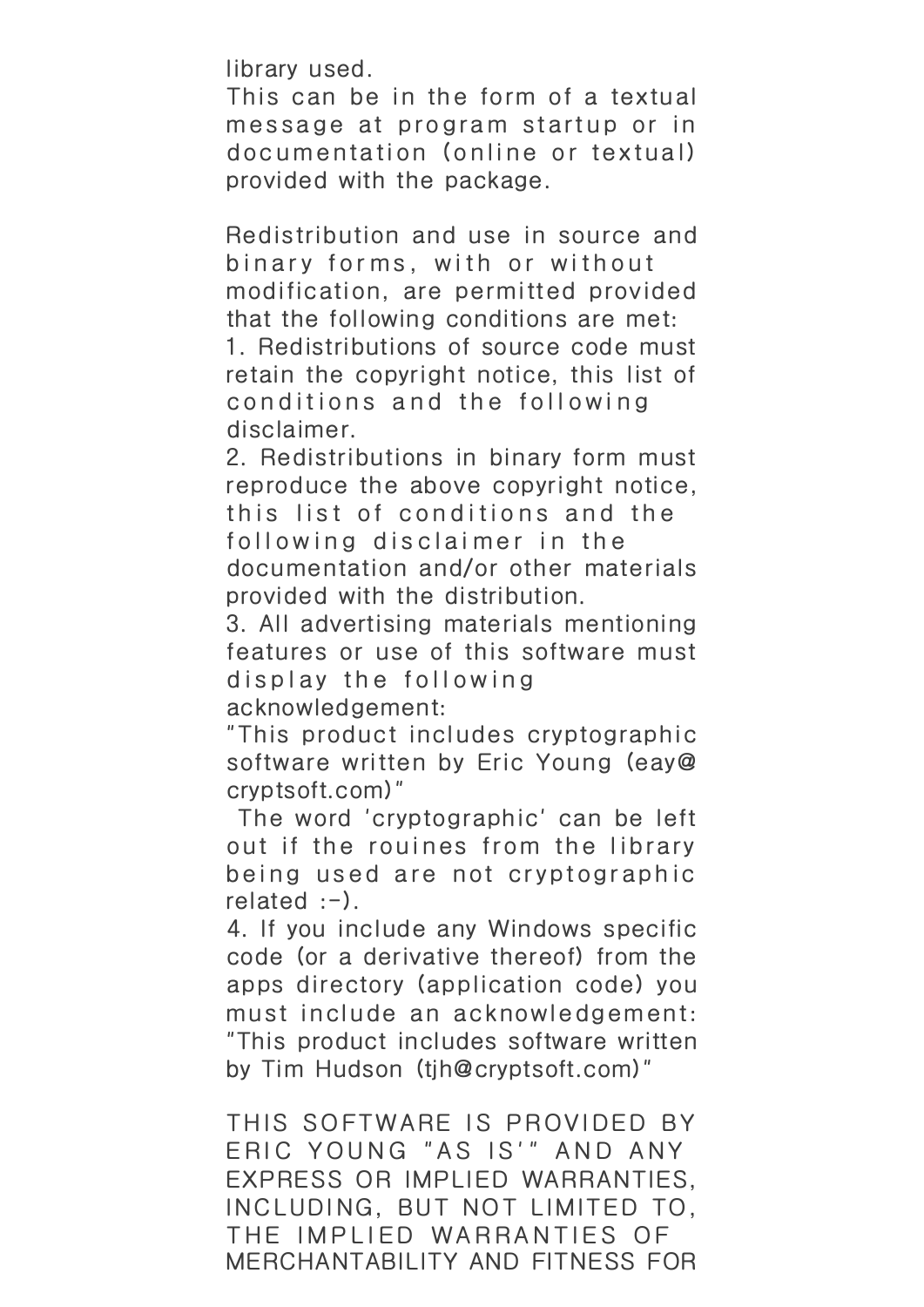A PARTICULAR PURPOSE ARE DISCLAIMED. IN NO EVENT SHALL THE AUTHOR OR CONTRIBUTORS BE LIABLE FOR ANY DIRECT, INDIRECT, INCIDENTAL, SPECIAL, EXEMPLARY, OR CONSEQUENTIAL DAMAGES (INCLUDING, BUT NOT LIMITED TO, PROCUREMENT OF SUBSTITUTE GOODS OR SERVICES; LOSS OF USE, DATA, OR PROFITS; OR BUSINESS INTERRUPTION) HOWEVER CAUSED AND ON ANY THEORY OF LIABILITY, WHETHER IN CONTRACT, STRICT LIABILITY, OR TORT (INCLUDING NEGLIGENCE OR OTHERWISE) ARISING IN ANY WAY OUT OF THE USE OF THIS SOFTWARE, EVEN IF ADVISED OF THE POSSIBILITY OF SUCH DAMAGE.

The licence and distribution terms for any publically available version or derivative of this code cannot be changed. i.e. this code cannot simply be copied and put under another distribution licence [including the GNU Public Licence.]

Copyright (c) 1995-2012 International Business Machines Corporation and others

All rights reserved.

Permission is hereby granted, free of charge, to any person obtaining a copy of this software and associated documentation files (the "Software"), to deal in the Software without restriction, including without limitation the rights to use, copy, modify, merge, publish, distribute, and/or sell copies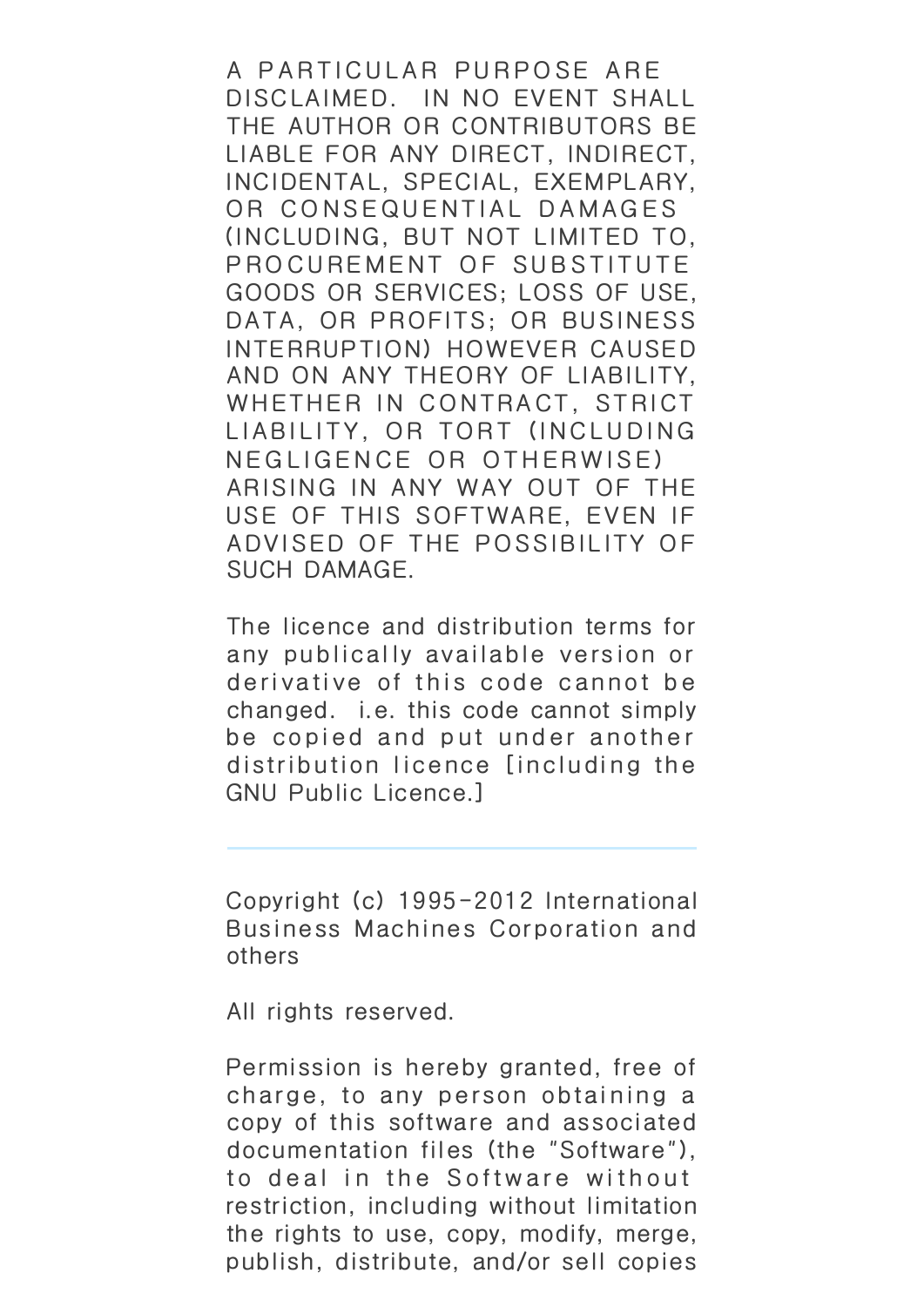of the Software, and to permit persons to whom the Software is furnished to do so, provided that the above copyright notice(s) and this permission notice appear in all copies of the Software and that both the above copyright notice(s) and this permission notice appear in supporting documentation.

THE SOFTWARE IS PROVIDED "AS IS", WITHOUT WARRANTY OF ANY KIND, EXPRESS OR IMPLIED, INCLUDING BUT NOT LIMITED TO THE WARRANTIES OF MERCHANTABILITY, FITNESS FOR A PARTICULAR PURPOSE AND NONINFRINGEMENT OF THIRD PARTY RIGHTS. IN NO EVENT SHALL THE COPYRIGHT HOLDER OR HOLDERS INCLUDED IN THIS NOTICE BE LIABLE FOR ANY CLAIM, OR ANY SPECIAL INDIRECT OR CONSEQUENTIAL DAMAGES, OR ANY DAMAGES WHATSOEVER RESULTING FROM LOSS OF USE, DATA OR PROFITS, WHETHER IN AN ACTION OF CONTRACT, NEGLIGENCE OR OTHER TORTIOUS ACTION, ARISING OUT OF OR IN CONNECTION WITH THE USE OR PERFORMANCE OF THIS SOFTWARE.

Except as contained in this notice, the name of a copyright holder shall not be used in advertising or otherwise to promote the sale, use or other dealings in this Software without prior written authorization of the copyright holder.

This product includes modified work of Unicode Character Databases listed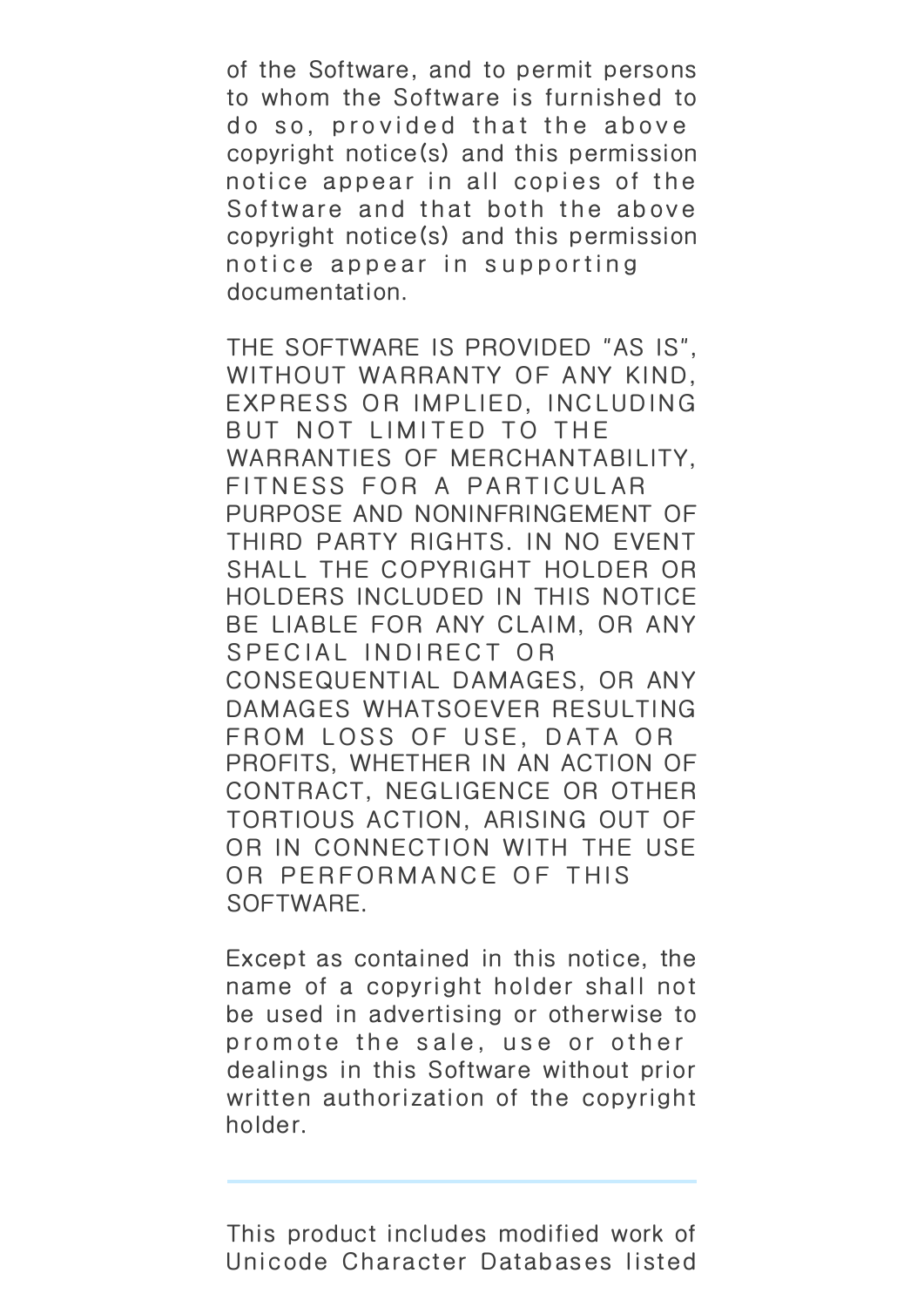below.

-BidiMirroring.txt

-CaseFolding.txt

-LineBreak.txt

-UnicodeData.txt

## UNICODE, INC. LICENSE AGREEMENT - DATA FILES AND SOFTWARE

Unicode Data Files include all data files under the directories http://www. unicode.org/Public/, http://www. unicode.org/reports/, and http://www. unicode.org/cldr/data/. Unicode Data Files do not include PDF online code charts under the directoryhttp://www. unicode.org/Public/. Software includes any source code published in the Unicode Standard or under the directorieshttp://www.unicode.org/ Public/, http://www.unicode.org/ reports/, and http://www.unicode.org/ cldr/data/.

NOTICE TO USER: Carefully read the following legal agreement. BY DOWNLOADING, INSTALLING, COPYING OR OTHERWISE USING UNICODE INC.'S DATA FILES ("DATA FILES"), AND/OR SOFTWARE ("SOFTWARE"), YOU UNEQUIVOCALLY ACCEPT, AND AGREE TO BE BOUND BY, ALL OF THE TERMS AND CONDITIONS OF THIS AGREEMENT. IF YOU DO NOT AGREE, DO NOT DOWNLOAD, INSTALL, COPY, DISTRIBUTE OR USE THE DATA FILES OR SOFTWARE.

COPYRIGHT AND PERMISSION NOTICE

Copyright © 1991-2012 Unicode, Inc. All rights reserved. Distributed under the Terms of Use inhttp://www.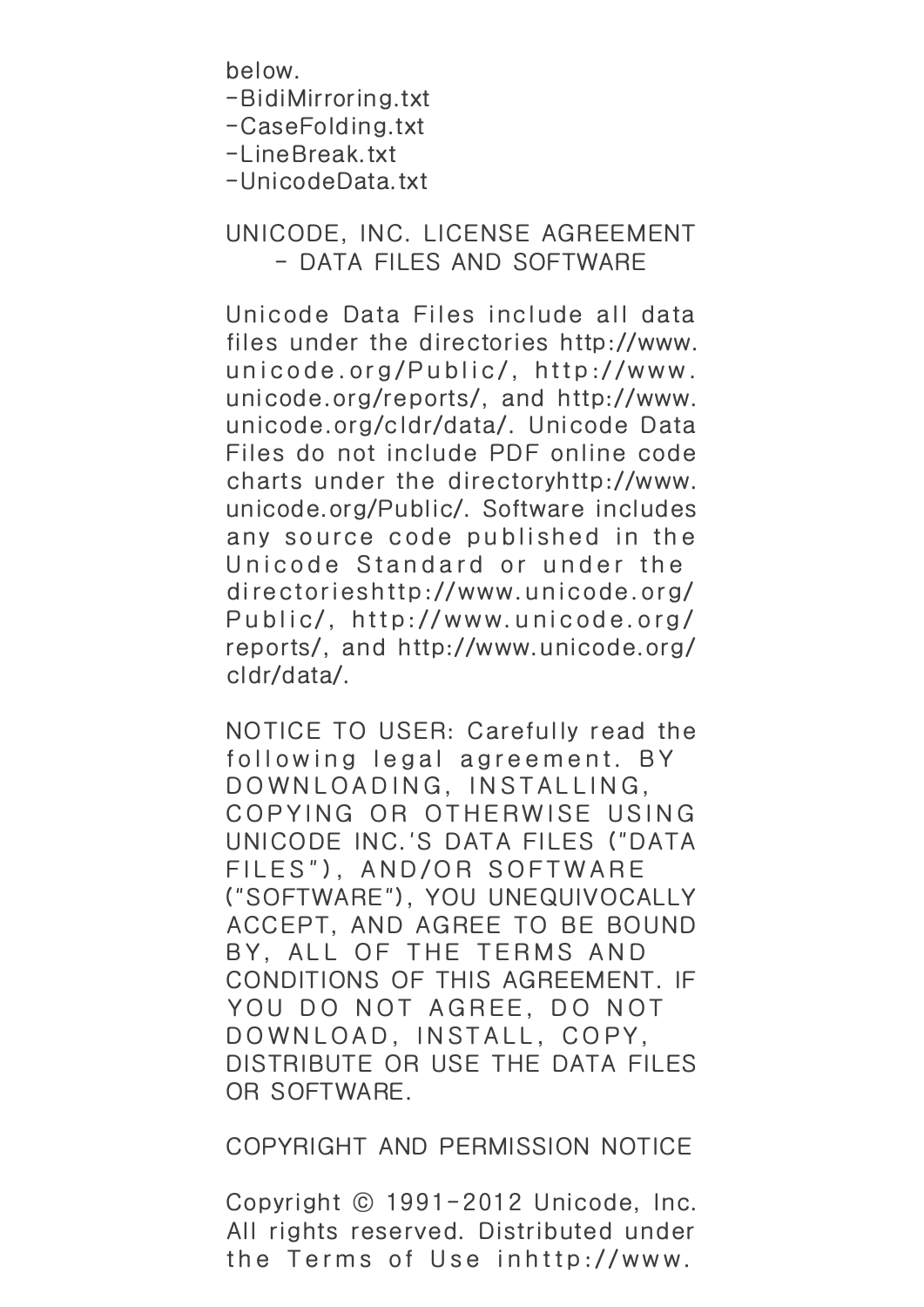unicode.org/copyright.html.

Permission is hereby granted, free of charge, to any person obtaining a copy of the Unicode data files and any associated documentation (the "Data Files") or Unicode software and any associated documentation (the "Software") to deal in the Data Files or Software without restriction, including without limitation the rights to use, copy, modify, merge, publish, distribute, and/or sell copies of the Data Files or Software, and to permit persons to whom the Data Files or Software are furnished to do so, provided that (a) the above copyright notice(s) and this permission notice appear with all copies of the Data Files or Software, (b) both the above copyright notice(s) and this permission notice appear in associated documentation, and (c) there is clear notice in each modified Data File or in the Software as well as in the documentation associated with the Data File(s) or Software that the data or software has been modified.

THE DATA FILES AND SOFTWARE ARE PROVIDED "AS IS", WITHOUT WARRANTY OF ANY KIND, EXPRESS OR IMPLIED, INCLUDING BUT NOT LIMITED TO THE WARRANTIES OF MERCHANTABILITY, FITNESS FOR A PARTICULAR PURPOSE AND NONINFRINGEMENT OF THIRD PARTY RIGHTS. IN NO EVENT SHALL THE COPYRIGHT HOLDER OR HOLDERS INCLUDED IN THIS NOTICE BE LIABLE FOR ANY CLAIM, OR ANY SPECIAL INDIRECT OR CONSEQUENTIAL DAMAGES, OR ANY DAMAGES WHATSOEVER RESULTING FROM LOSS